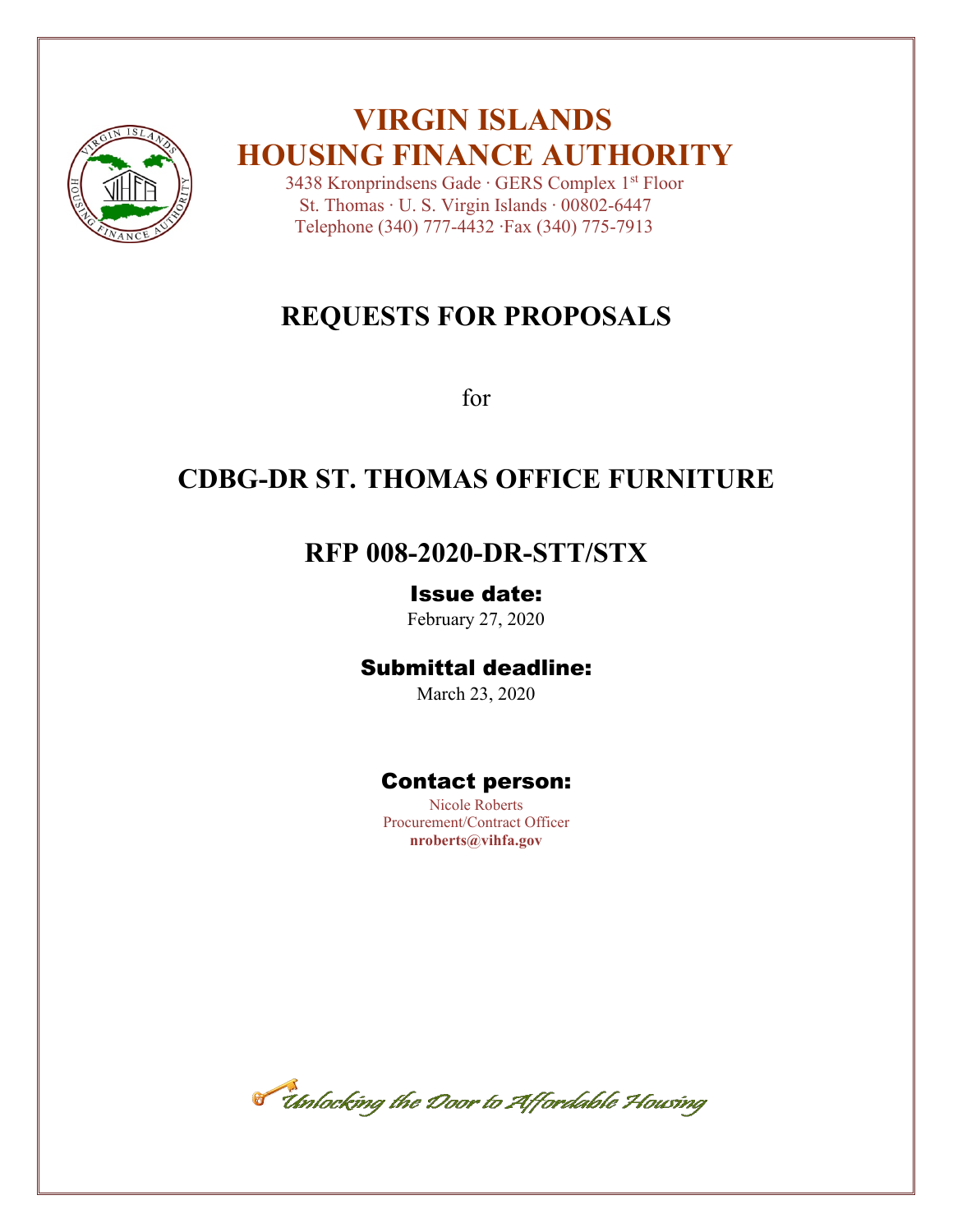### **TABLE OF CONTENTS**

| 1.0  |  |
|------|--|
| 2.0  |  |
| 3.0  |  |
| 4.0  |  |
| 5.0  |  |
| 6.0  |  |
| 7.0  |  |
| 8.0  |  |
| 9.0  |  |
| 10.0 |  |
| 11.0 |  |
| 12.0 |  |
| 13.0 |  |
| 14.0 |  |
| 15.0 |  |
| 16.0 |  |
| 17.0 |  |
| 18.0 |  |
| 19.0 |  |
| 20.0 |  |
| 21.0 |  |
| 22.0 |  |
| 23.0 |  |
| 24.0 |  |
| 25.0 |  |
|      |  |
|      |  |
|      |  |
|      |  |
|      |  |
|      |  |
|      |  |
|      |  |
|      |  |
|      |  |
|      |  |
|      |  |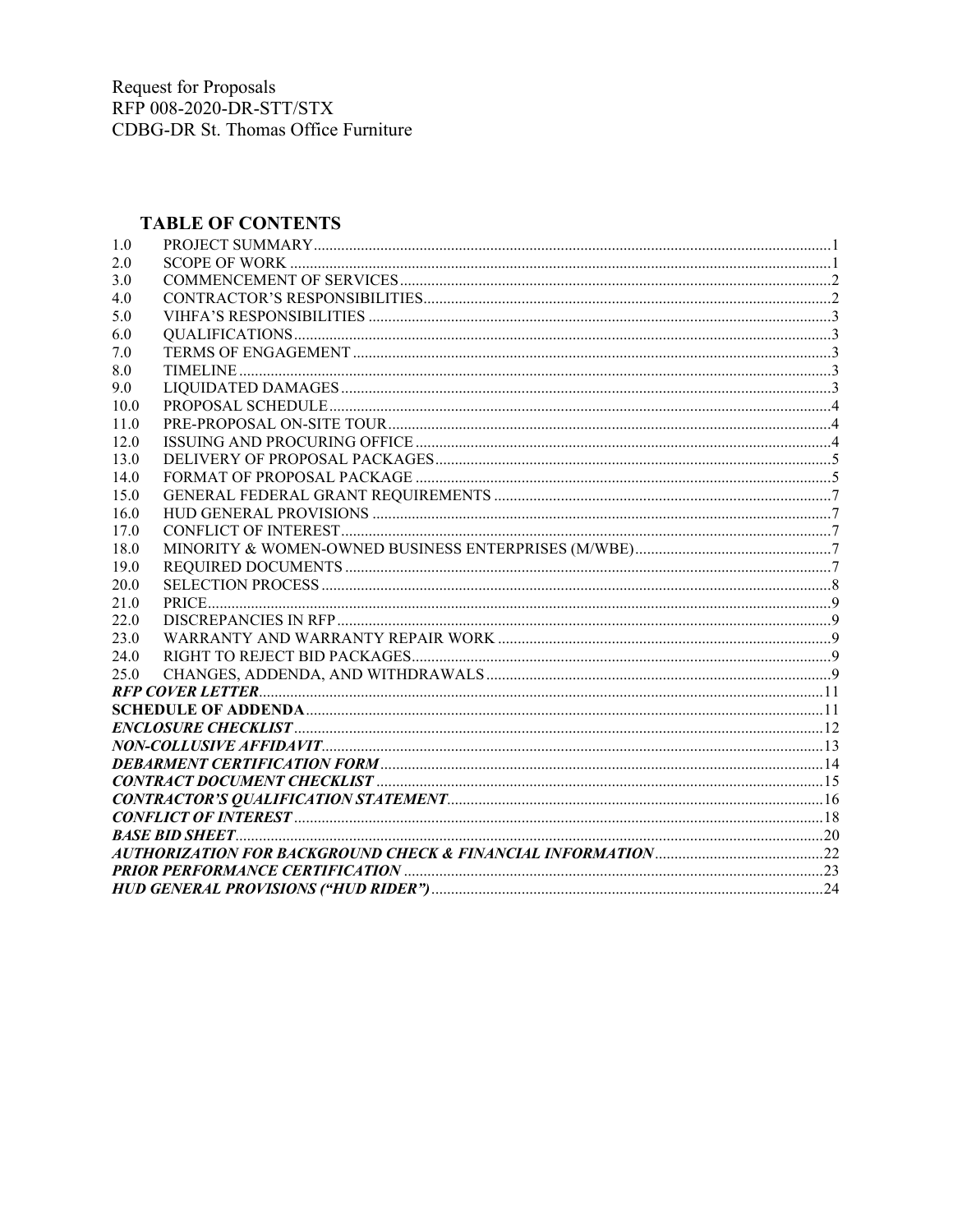Virgin Islands Housing Finance Authority

RFP 0 0 8 - 2 0 2 0 -D R-S TT REQUEST FOR PROPOSALS ST. THOMAS OFFICE FURNITURE

## <span id="page-2-0"></span>**1.0 PROJECT SUMMARY**

The Virgin Islands Housing Finance Authority ("VIHFA" or "Authority") is soliciting proposals from qualified individual and/or firms that can supply office furniture for the Community Development Block Grant – Disaster Recovery ("CDBG-DR") St. Thomas staff located at 3438 Kronprindsens Gade, GERS Complex 1st Floor, St. Thomas, U.S. Virgin Islands. The office location consists of approximately 1,992 square feet.

## <span id="page-2-1"></span>**2.0 SCOPE OF WORK**

The scope of work includes an all-inclusive bid for work as specified herein and in accordance with the new office layout design based on approximately eleven (11) employees for the existing floor plan, as per Attachment 1. Listed below are the general types of labor/services needed to complete as necessary.

A. Furniture to include:

- 1. Good quality items produced by major manufacturers that meet Occupational Safety and Health Administration (OSHA) standards and regulations;
- 2. Compliance with specific building and fire code restrictions;
- 3. Multiple options available including materials, finishes, designs, sizes, functions, etc.;
- 4. Ergonomically designed and fully adjustable seating;
- 5. Compliance and accessibility laws, where required;
- 6. Standard and/or expedited shipping options and;
- 7. Warranty.

B. Furniture Categories:

1. Office Furniture

Items shall include but not be limited to:

- Office Cubicle Desk with modular components and accessories. Wall storage unit and file/drawer cabinet along with cut-out for routing power/data cables and the ability to add power and/or data outlets.
- Executive Cubicle with sliding door
- C. Dealer Services to include:
	- 1. Space planning, design and consultation capabilities such as furniture recommendations, field measurements, floor plans, office design layout, furniture adjustments and customization as needed per provided floorplan in Attachment 1.
	- 2. Cost assessments for all goods and services requested.
	- 3. User friendly and efficient order procedures.
	- 4. Providing products and services to the CDBG-DR-STT department at VIHFA.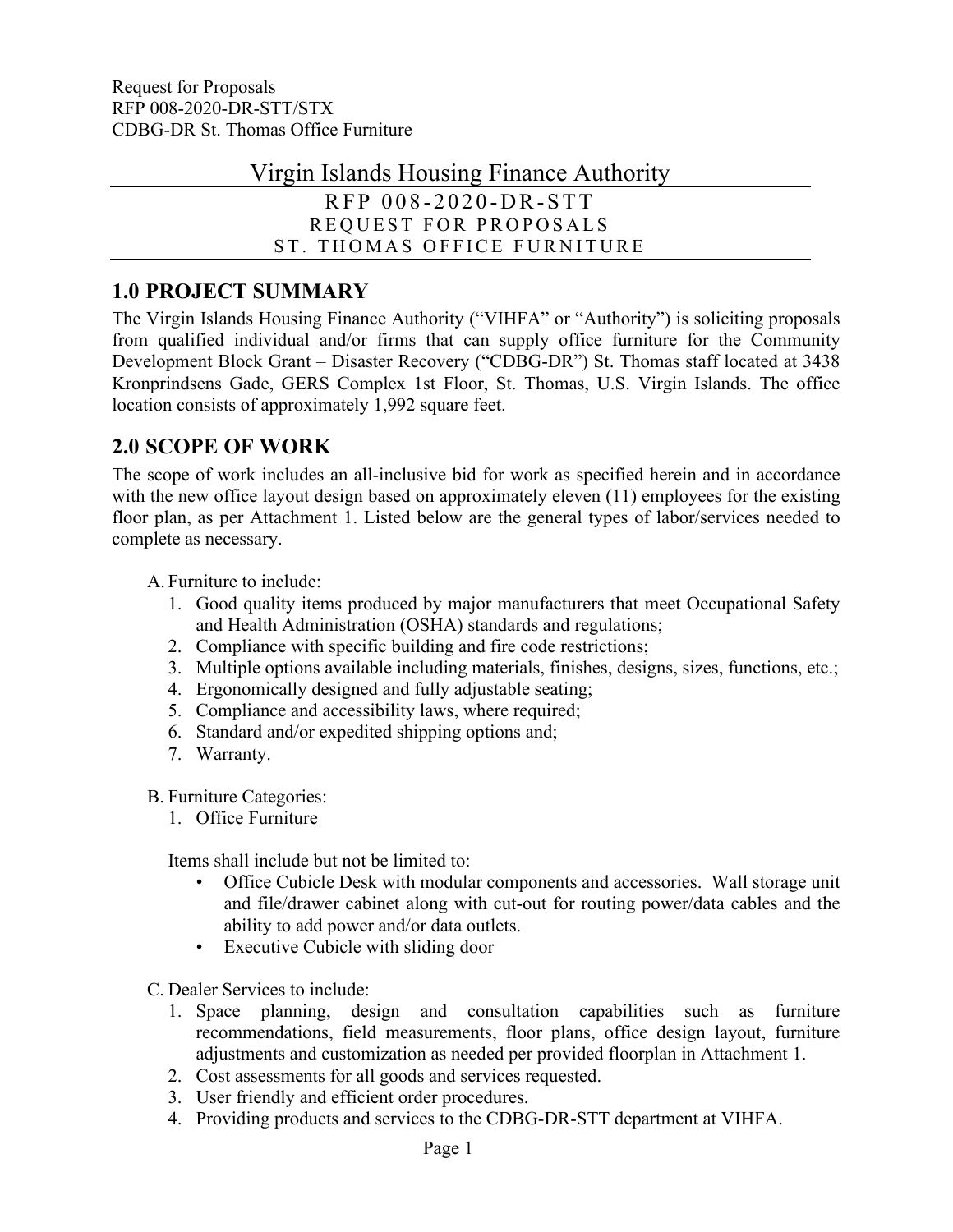- 5. Lead time, shipment and delivery monitoring.
- 6. Prompt resolution of shortages, damages or complaints to the satisfaction of VIHFA/CDBG-DR-STT.
- 7. Handling damage claims and manufacturer's errors.
- 8. Providing applicable warranties and documentation.
- 9. Providing a designated sales representative for the authority that exhibits a high level of professionalism and has knowledge about furniture in the categories provided above.
- 10. Permitting direct rebate and incentive pricing from manufacturers for use of the authority.
- 11. Provide work plan, schedule and all correspondence for submittal to VIHFA/CDBG-DR-STT.

D. Delivery and Installation to include:

- 1. Coordinating shipping, delivery and installation dates with VIHFA/CDBG-DR-STT.
- 2. Installing and assembling all furniture safely and appropriately.
- 3. Providing installation follow-ups for adjustments, fine-tuning and touch-ups.
- 4. Providing proper off-site removal of packing materials, boxes and containers.
- 5. Delivering furniture to the Authority in a timely and orderly fashion during normal business hours, Monday through Friday, 8:00 am – 5:00 pm unless otherwise agreed upon.
- E. Cost Reduction/Increased Efficiency:
	- 1. Providing recommendations for cost reductions and process efficiencies in product offering, maintenance, delivery etc.
- F. Additional Services may include:
	- 1. Consult with VIHFA/CDBG-DR-STT personnel for determining appropriate cabling, electrical routing, and layouts for furniture.
	- 2. Final cleanup removal of all packing material from the site

The Contractor shall carry out and complete said work in every respect in accordance with this RFP and any associated contract documents and with the direction of, and to the satisfaction of, Virgin Islands Housing Finance Authority.

## <span id="page-3-0"></span>**3.0 COMMENCEMENT OF SERVICES**

Selected Respondents must be prepared to commence these services within seven (7) days of the issuance of a contract, at the direction of VIHFA CDBG-DR Director.

## <span id="page-3-1"></span>**4.0 CONTRACTOR'S RESPONSIBILITIES**

- The Contractor is responsible for furnishing all labor, equipment, furniture material and services for the general type of work required.
- Bear all cost related to the preparation and submission of the bid package in response to this RFP solicitation.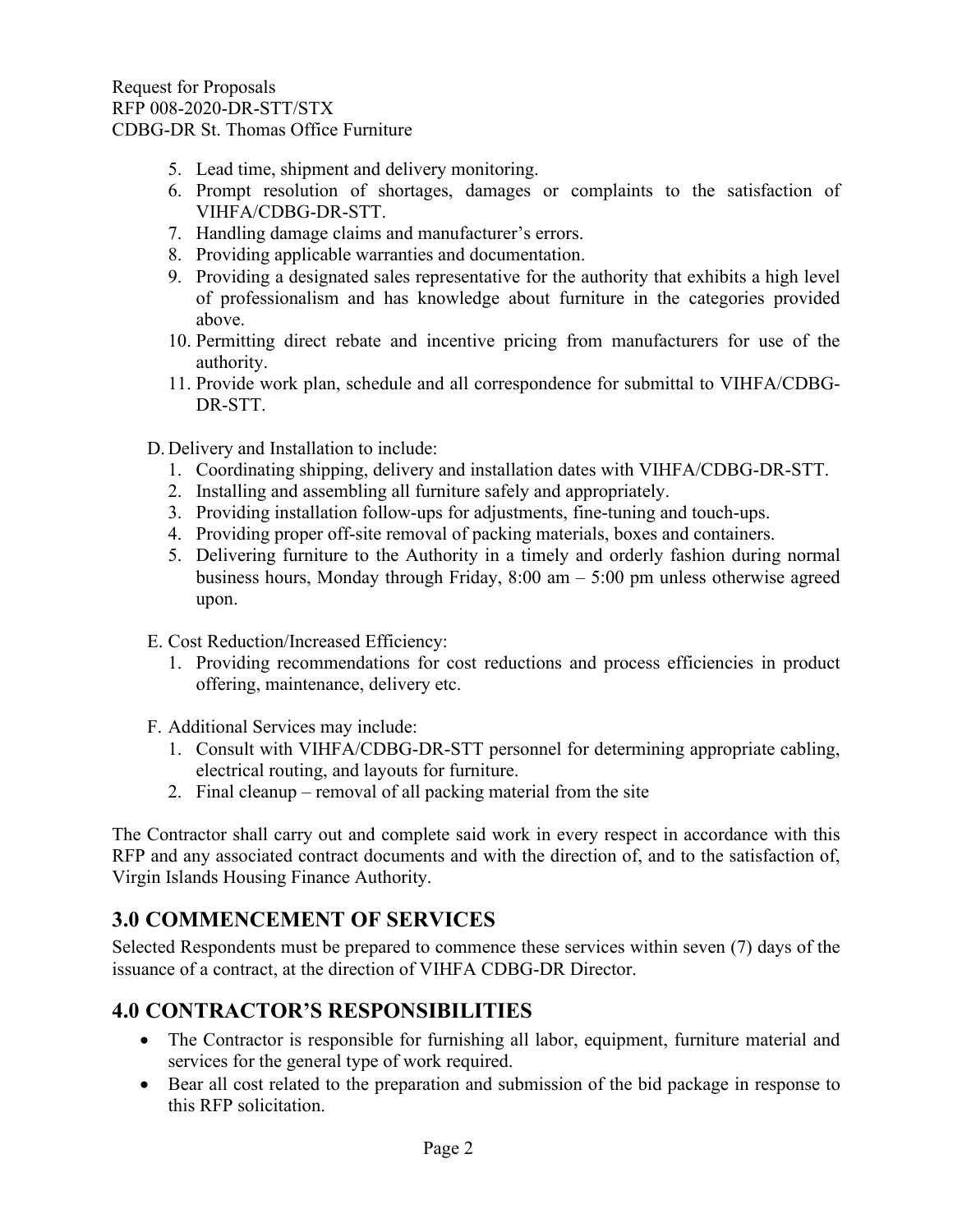- Provide a completed "Base Bid Sheet" with a price guaranteed for 90 days and provide the documentations as specified in this RFP solicitation.
- Pay all taxes and fees as required by the local and federal statutes.
- Provide a copy of current Liability Insurance to cover any claims and damages occasioned by executing the Scope of Work.
- Provide acceptable workmanship, according to "Industry Standards" in each Trade or Scope of Work.
- <span id="page-4-0"></span>• Conduct on-site tour of the office space (per the schedule below).

## **5.0 VIHFA'S RESPONSIBILITIES**

- Perform inspection of work progress to ensure compliance with requests, specifications.
- <span id="page-4-1"></span>• Review all invoices and ensure payments.

## **6.0 QUALIFICATIONS**

The VIHFA is seeking a Respondent with substantial experience and success in designing, supplying and installing office furniture. The selected respondent must be able to adequately demonstrate their experience in their proposal submittal.

## <span id="page-4-2"></span>**7.0 TERMS OF ENGAGEMENT**

It is anticipated that the resulting contract will be a firm fixed price contract. The VIHFA reserves the right to modify and/or terminate the contract if the successful organization fails to perform in a manner consistent with the terms of the contract. In addition, the VIHFA reserves the right to modify and/or terminate the contract if funding becomes unavailable.

## <span id="page-4-3"></span>**8.0 TIMELINE**

VIHFA expects to receive within 30-90 days all items requested. Items can be shipped as they become available.

## <span id="page-4-4"></span>**9.0 LIQUIDATED DAMAGES**

Should the successful Respondent fail to commence or diligently perform according to the terms of the contract, the successful Respondent agrees to pay to the VIHFA, as liquidated damages, **\$100.00** for each calendar day or portion thereof that the successful Respondent fails to commence or diligently perform the work in accordance with the contract documents and/or is in violation of the contract. The liquidated damages shall first be deducted from any contract monies due but not yet paid to the successful Respondent, to the extent available. The Respondent will not be penalized for failure to commence or diligently perform work due to causes beyond the reasonable control of the affected party including but not limited to fire, floods, embargoes, war, acts of war (whether war be declared or not), acts of terrorism, insurrections, riots, civil commotions, strikes, lockouts or other labor disturbances, acts of God or acts, omissions or delays in acting by any governmental authority or the other party.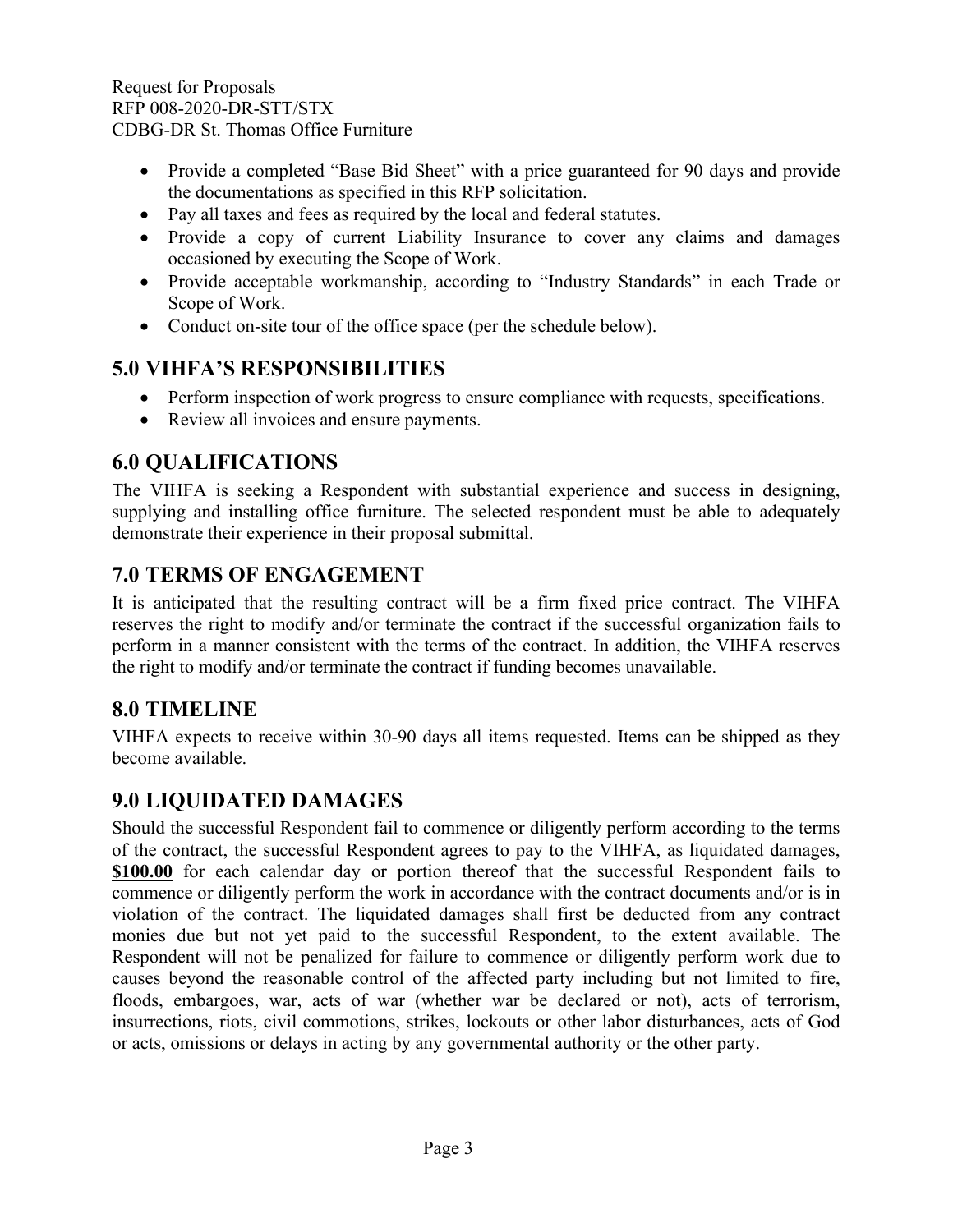## <span id="page-5-0"></span>**10.0 PROPOSAL SCHEDULE**

The following dates are proposed by the VIHFA CDBG-DR-STT. The deadlines associated with this RFP are further outlined:

| <b>RFP SCHEDULE</b>            | <b>DATES AND TIMES</b> |
|--------------------------------|------------------------|
| <b>RFP</b> Issue Date          | February 27, 2020      |
| Pre-Proposal On-Site Tour      | March 5, 2020          |
| <b>RFP Questions Submittal</b> | March 9, 2020          |
| <b>RFP Question Responses</b>  | March 12, 2020         |
| <b>RFP</b> Deadline            | March 23, 2020         |

The VIHFA-CDBG-DR reserves the right to change the RFP Schedule by issuing an Addendum at any time.

## <span id="page-5-1"></span>**11.0 PRE-PROPOSAL ON-SITE TOUR**

VIHFA will conduct an on-site tour at 3438 Kronprindsens Gade ∙ GERS Complex 1st Floor, St. Thomas, VI at **10:00 AM Atlantic Standard Time (AST)** on **March 5, 2020.**

It is highly recommended that respondent thoroughly review the requirements of the RFP prior to the site tour. All prospective Contractors are urged to attend. Non-attendance on the part of a Contractor shall not relieve the prospective respondent of any responsibility for adherence to any of the provisions of this proposal package or any addenda thereto.

Travel related expenses for the on-site pre-proposal tour will not be reimbursable. All expenses shall be at the sole cost of the Respondent.

## <span id="page-5-2"></span>**12.0 ISSUING AND PROCURING OFFICE**

This RFP is being issued for the VIHFA. All general correspondence and inquiries about the RFP should be submitted in writing and sent to:

> Nicole Roberts Procurement/Contract Officer Virgin Islands Housing Finance Authority Community Development Block Grant – Disaster Recovery 3438 Kronprindsens Gade, GERS Complex 1<sup>st</sup> Floor, Suite 4 St. Thomas, VI 00802 **OR** Inquiries can be made by e-mail. Email: [nroberts@vihfa.gov](mailto:nroberts@vihfa.gov) Mark subject line for email "RFP 008-2020-DR-STT/STX"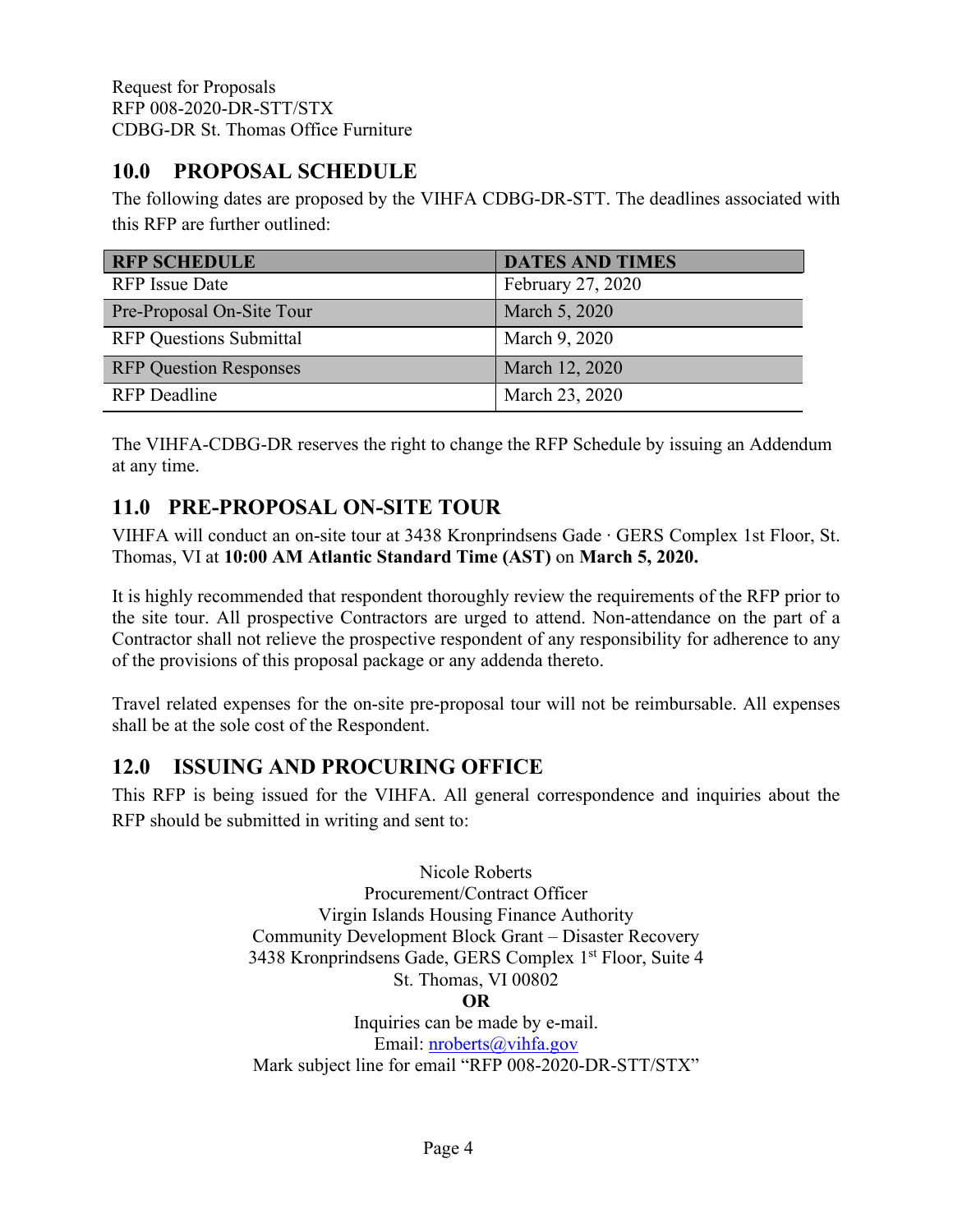From the issue date of this RFP until a determination is made regarding the selection of a Contractor, all contacts concerning this RFP must be made through the Procurement/Contract Officer. Any violation of this condition is cause for the VIHFA to reject the contractor's package. The VIHFA will **not** be responsible for any oral information given by any employee.

Failure to ask questions, request changes or submit objections shall constitute the acceptance of all terms, conditions and requirements in this RFP. The issuance of a written addendum by the Procurement/Contract Officer is the **only** official method by which interpretation, clarification or additional information can be given. If the VIHFA amends this RFP, the Procurement/Contract Officer will email the addenda to all potential respondents.

The VIHFA will **not** be held responsible if any potential respondent does not provide current contact information to receive all addenda. It is the responsibility of the potential respondents to update all contact information and contact the Procurement/Contract Officer to ensure that they receive all addenda prior to the submittal of the proposal package. The proposal package will be considered non-responsive if all modifications are not incorporated.

## <span id="page-6-0"></span>**13.0 DELIVERY OF PROPOSAL PACKAGES**

All responses to this RFP are to be submitted no later than **4:00 p.m.** AST on **March 23, 2020**. Submissions must be packaged in a SEALED envelope marked – Office Furniture, (1 original, 4 copies). The VIHFA will **not** consider fax or e-mail submission of a proposal or mail submissions received after the proposal due date.

Proposals must be submitted to:

Virgin Islands Housing Finance Authority Community Development Block Grant – Disaster Recovery 3438 Kronprindsens Gade, GERS Complex 1<sup>st</sup> Floor, Suite 4 St. Thomas, VI 00802 **ATTENTION: Nicole Roberts, Procurement/Contract Officer RFP 008-2020-DR-STT/STX CDBG-DR-ST. THOMAS OFFICE FURNITURE**

The envelope must be clearly marked. Failure to clearly mark each proposal package with this information may cause the VIHFA to inadvertently open the proposal package before official closing date and time. The VIHFA will mark all received proposal packages with the date and time of receipt. Proposals received after the official deadline will be considered **LATE** and will **not** be opened nor considered.

## <span id="page-6-1"></span>**14.0 FORMAT OF PROPOSAL PACKAGE**

To be considered for award, the proposal package shall meet the following requirements. Failure to meet the requirements as outlined will disqualify the respondent.

### **A. RFP Cover Letter** – Complete **Enclosure Document A.**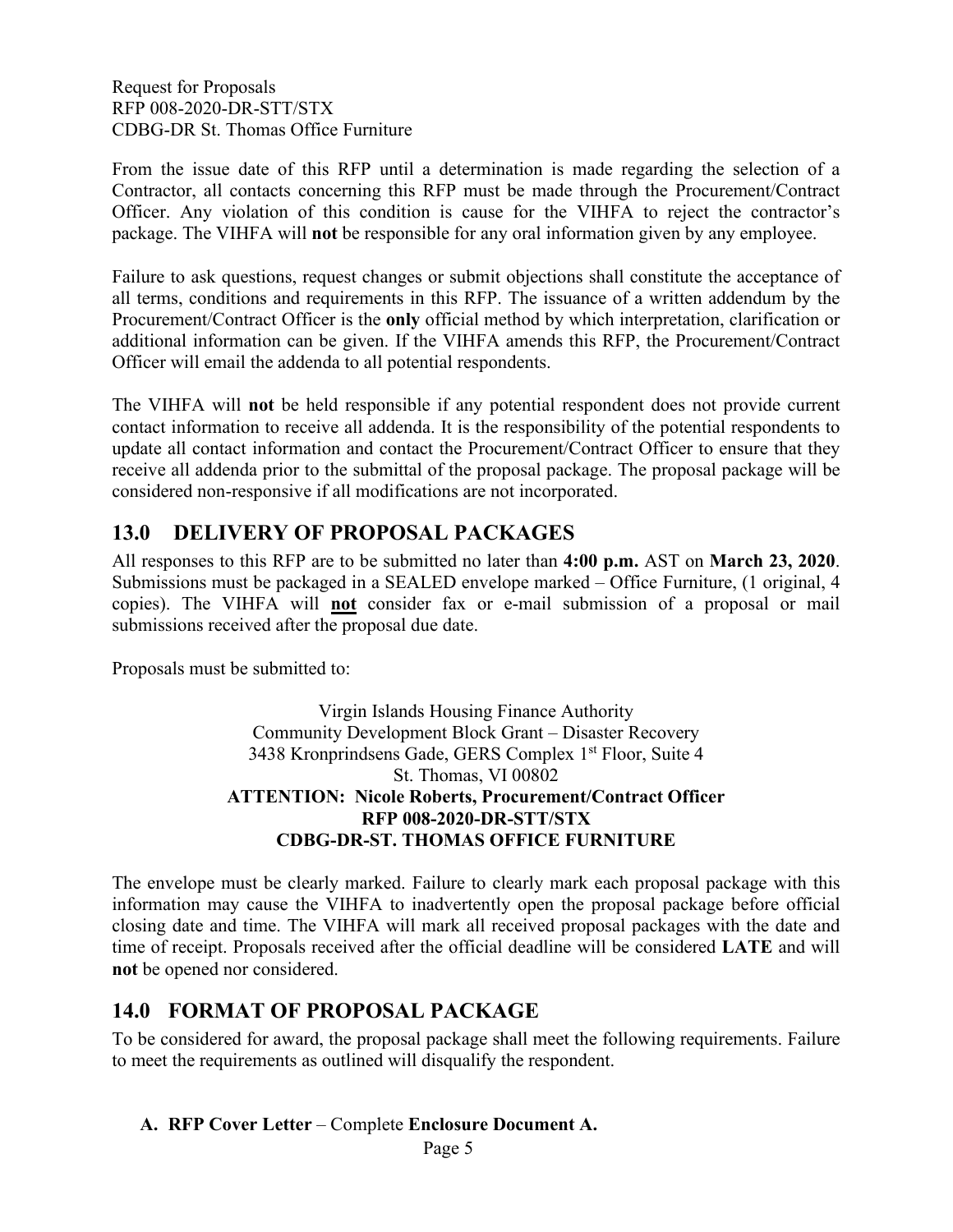- **B. Commitment Statement Letter** -The Commitment Statement should be on the company's letterhead with contact information and must be signed by an officer of the organization that is authorized to bind the company contractually to all the commitments made in their submittal. The letter should acknowledge the receipt of all addenda. The letter shall also include a statement of understanding for the work to be done. It shall state that the firm will be solely responsible for all aspects of the engagement including any portion that may be performed by its subcontractors, if any. It should make a positive commitment to perform the work required as specified to industry standards of workmanship and in a professional manner. It should also state that the proposal package will remain in effect for a period of 90 days from the submission deadline and thereafter, until the firm withdraws it, or a contract is approved and executed, or the procurement is canceled, whichever occurs first. Respondent shall provide a description of experience with such requirements and affirmatively represent and certify that the respondent shall adhere to the terms and conditions set forth in the attachment. Respondent shall also confirm that the firm has not engaged in any unethical practices within the past five (5) years.
- **C. Enclosure Checklist –** Complete **Enclosure Document B.**
- **D. Non-Collusive Affidavit –** Complete **Enclosure Document C.** The form must be notarized.
- **E. Debarment Certification Form –** Complete **Enclosure Document D.**
- **F. Contract Document Checklist Form –** Complete **Enclosure Document E** and submit your current Business License. For this section, Respondent must provide evidence that the company is licensed to Supply and Install Office Furniture in the U.S. Virgin Islands. The Business License must be relevant to the Scope of Work for this solicitation.
- **G. Contractor's Qualifications Statement Form** Complete **Enclosure Document F**.

For the Reference Section of the form, provide three (3) references for the most recent, relevant work comparable to the scope requested in this RFP and who would be willing to discuss your company's competency and performance must be provided. If you currently have more than three (3) references, a client listing with contact information should be provided as well.

- **H. Conflict of Interest** Complete **Enclosure Document G**.
- **I. Bid Sheet –** Complete **Enclosure Document H**.

All bid pricing must be valid for 90 days from the submission deadline and thereafter until the company withdraws it, or a contract is approved and executed, or the procurement is canceled, whichever occurs first.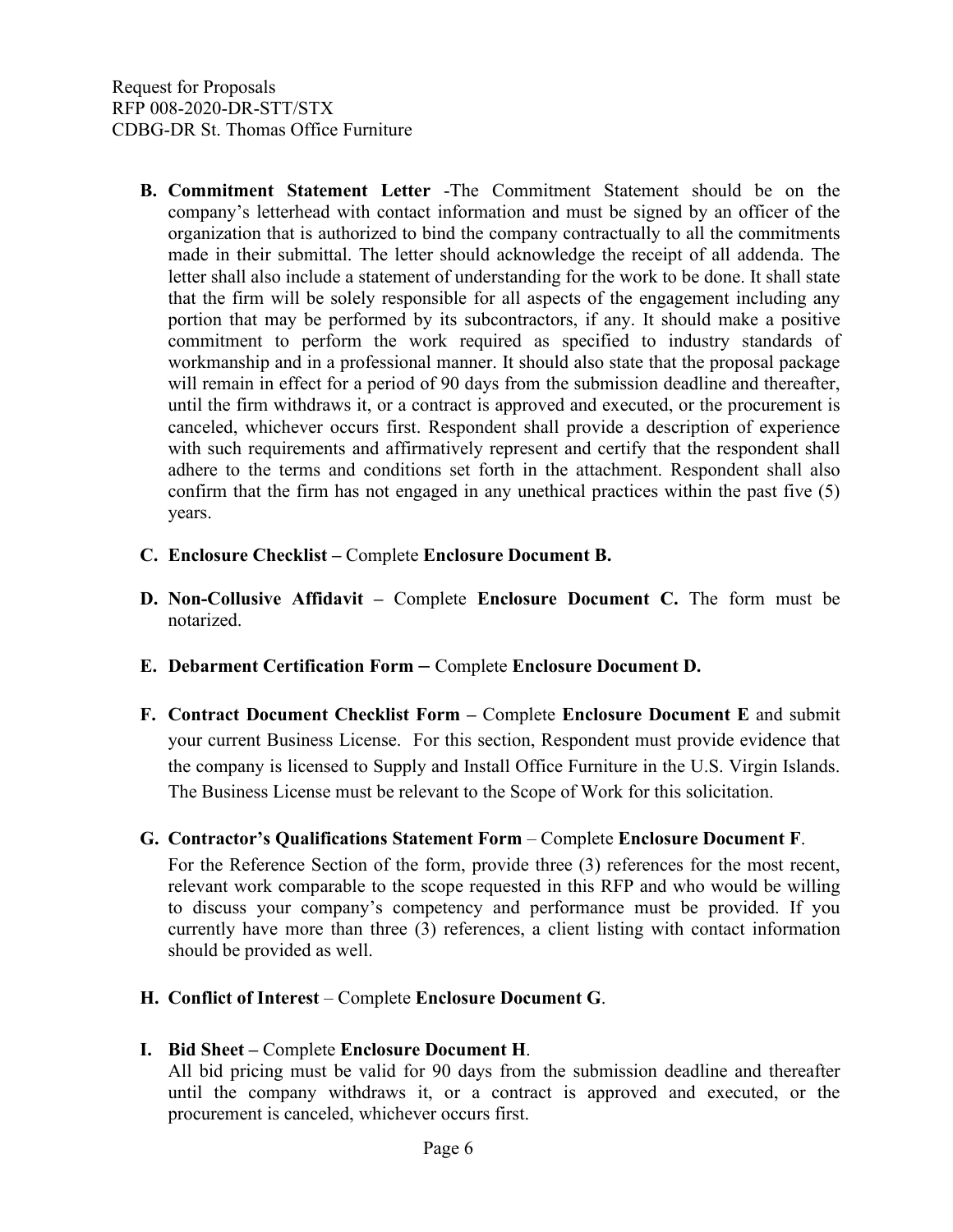Each respondent must adhere to the requirements of this section relative to the proposal package content and format to simplify the review process and facilitate the maximum degree of comparison. Respondents should ensure that their proposal package closely follow the sequence and organizational outline described in this section.

## <span id="page-8-0"></span>**15.0 GENERAL FEDERAL GRANT REQUIREMENTS**

Because the contract is being funded with federal funds, the contract shall be governed by certain federal terms and conditions for federal grants, such as the Office of Management and Budget's ("OMB") applicable circulars. Respondent shall certify that the respondent shall adhere to any requirements of applicable federal requirements.

## <span id="page-8-1"></span>**16.0 HUD GENERAL PROVISIONS**

Because the contract is being funded with HUD funds, the contract shall be governed by certain general HUD terms and conditions, attached hereto as **Enclosure Document K**.

## <span id="page-8-2"></span>**17.0 CONFLICT OF INTEREST**

A respondent submitting a proposal hereby certifies that no officer, agent or employee of VIHFA has a pecuniary interest in this bid or has participated in contract negotiations on behalf of VIHFA; that the proposal is made in good faith without fraud, collusion, or connection of any kind with any other Bidder for the same request for proposals; the Bidder is competing solely in its own behalf without connection with, or obligation to, any undisclosed person or firm.

## <span id="page-8-3"></span>**18.0 MINORITY & WOMEN-OWNED BUSINESS ENTERPRISES (M/WBE)**

Respondents that are not M/WBEs are strongly encouraged to consider partnering, or other joint venture arrangements, with certified M/WBE firms to achieve the prescribed goals and to give M/WBE firms the opportunity to participate.

Respondents must document good faith efforts [t](http://www.ogs.ny.gov/BU/DC/Docs/PDF/GoodFaithEfforts143Point8.pdf)o provide meaningful participation by M/WBE firms.

## <span id="page-8-4"></span>**19.0 REQUIRED DOCUMENTS**

The successful respondent shall be required to submit the following documents:

- **A. Corporate Documents** The successful respondent will be required to provide a copy of their Corporate Documents within ten (10) calendar days of receiving a notice of selection.
	- **Provide a copy of Corporate Documents** Corporation
		- Copy of Articles of Incorporation & By Laws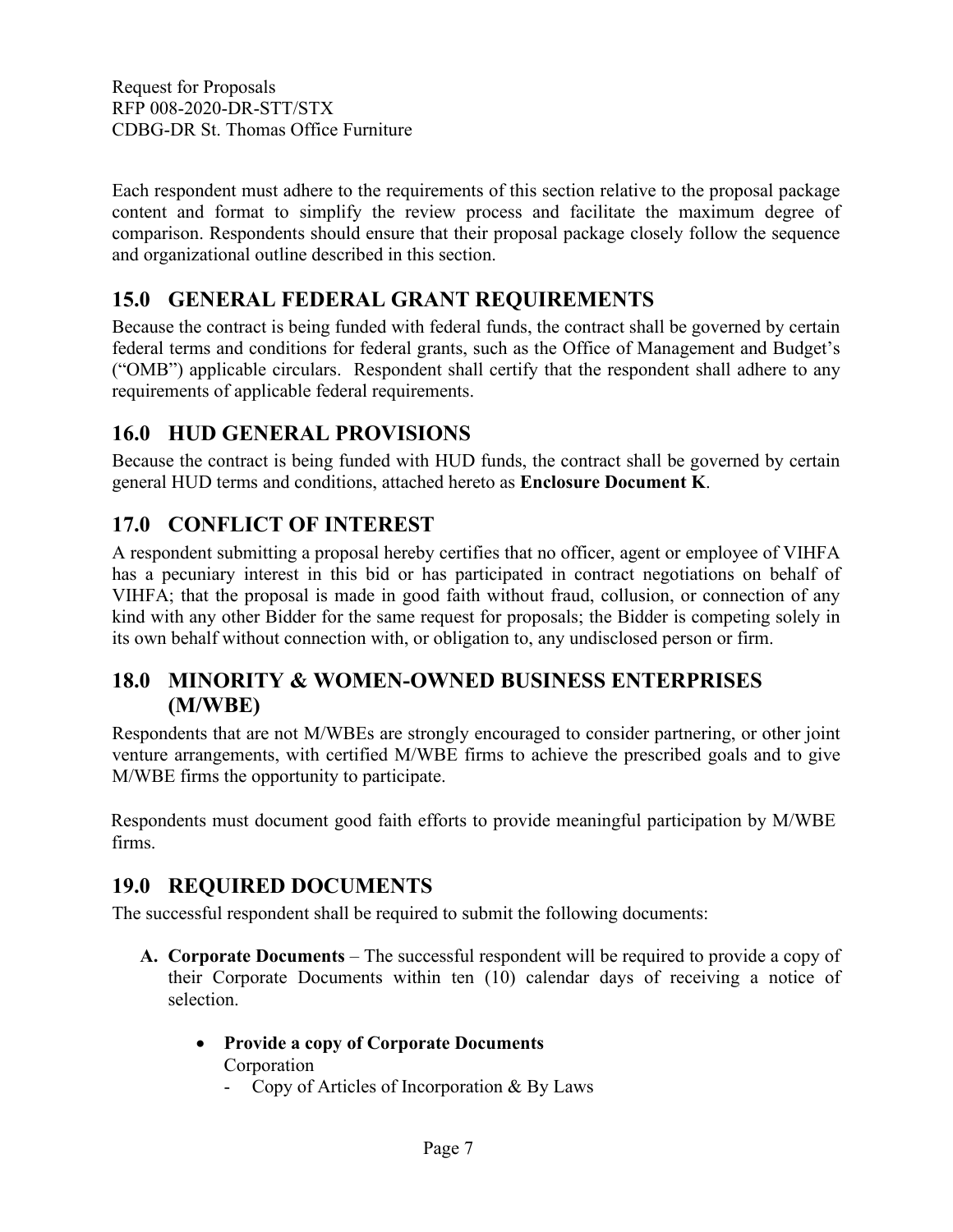Limited Liability Company (LLC)

- Copy of Articles of Organization
- Copy of Operating Agreement

Sole Proprietor

- Copy of Trade Name Certificate
- **B. Letter of Good Standing if Corporation or Certificate of Existence if LLC -** The successful respondent will be required to provide a copy of their Letter of Good Standing or Certificate of Existence within ten (10) business days of receiving a notice of selection. A copy of the receipt that demonstrates evidence of filing the company's Annual Report on June 30th of the current Year from the Office of Lieutenant Governor will be acceptable as well.
- **C. Social Security Number (SSN) or Employer Identification Number (EIN) -** The successful respondent will be required to provide an official copy of their SSN or EIN within ten (10) business days of receiving a notice of selection.
- **D. Liability Insurance –** The successful respondent will be required to obtain and have in place Liability Insurance in an amount no less than Five Hundred Thousand (\$500,000.00) Dollars. The Insurance policy shall name the VIHFA as an "Additional Insured". The successful respondent must provide a copy of the Liability Insurance within ten (10) business days of receiving a notice of selection.
- **E. DUNS Number** The successful respondent will be required to provide documentation showing its DUNS within ten (10) days of receiving a notice of selection.

Failure to provide the required documents within the stated time may result in the proposals deemed non-responsive and may be immediately disqualified with no further consideration given for potential awarding of the contract.

## <span id="page-9-0"></span>**20.0 SELECTION PROCESS**

VIHFA will evaluate all Proposals that are received in a proper and timely manner to determine whether they meet the submission requirements. Awards are made to the most responsive bidder that provides the proposal that is most advantageous to VIHFA, considering such factors as the Bidder's ability to perform the work of the kind involved in the bid under consideration, the Bidders' past experience, time of delivery, etc. and not solely the lowest price.

VIHFA, at its sole discretion, will determine which Proposal best satisfies its requirements. All Proposals deemed to be responsive to the requirements of this RFP will be evaluated and scored for technical qualities and price. Proposals that are materially deficient in meeting the submission requirements of this RFP or have omitted material documents may be eliminated from consideration at the sole discretion of VIHFA.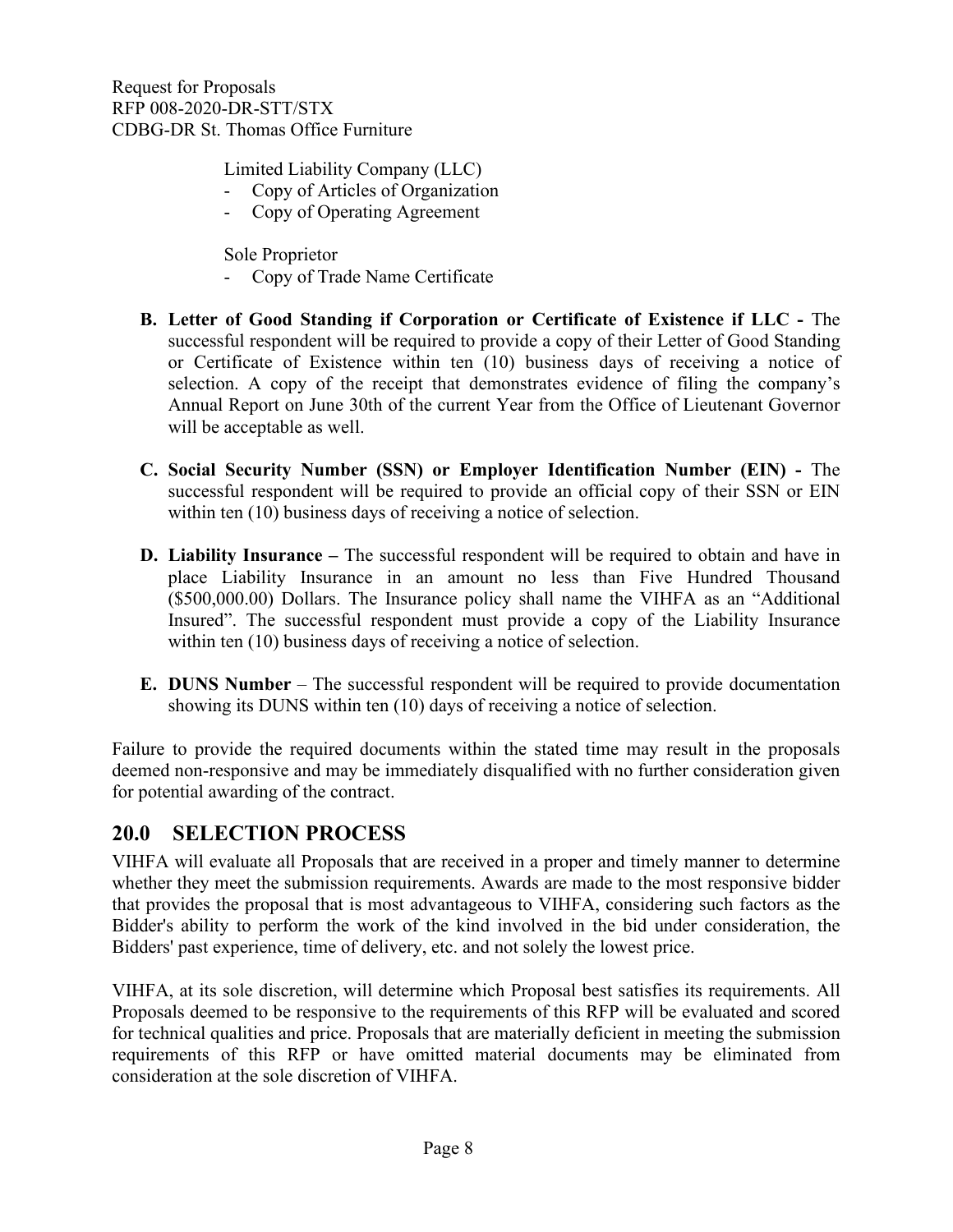## <span id="page-10-0"></span>**21.0 PRICE**

The price stated in any bid submitted shall include all items of labor, materials, equipment, tools and other costs necessary to fully complete and deliver these products pursuant to the specifications, including installation. It is the intention of these specifications to provide and require complete products of the type prescribed. Any item or items omitted from such specifications, which are clearly necessary for the completion of such products shall be considered a portion of such product, although not directly specified or called for in these specifications. Bidders shall indicate available delivery date of all items.

## <span id="page-10-1"></span>**22.0 DISCREPANCIES IN RFP**

If a Bidder becomes aware of any discrepancy, ambiguity, or error of omission in the RFP, it shall be reported immediately, in writing, to Ms. Nicole Roberts, nroberts@vihfa.gov, who will determine the necessity for further modifications.

## <span id="page-10-2"></span>**23.0 WARRANTY AND WARRANTY REPAIR WORK**

The successful Bidder will be responsible for all materials and accessories, whether the same is ready made or from an outside source; this responsibility may not be transferred, conveyed or assigned to any other person, company, corporation or entity without the previous written approval of VIHFA. Full warranty on parts and accessories shall be defined as the manufacturer's standard limited warranty and shall otherwise be equal to or exceed that offered to the general public. All warranties shall become effective on the date the items are accepted by VIHFA.

## <span id="page-10-3"></span>**24.0 RIGHT TO REJECT BID PACKAGES**

The VIHFA reserves the right to reject, without prejudice, all bids submitted in response to this solicitation. Further, proposals submitted in response to this solicitation become the property of the VIHFA and the VIHFA may use any idea or concept in a submitted proposal, regardless of whether that proposal is selected for award.

## <span id="page-10-4"></span>**25.0 CHANGES, ADDENDA, AND WITHDRAWALS**

VIHFA reserves the right to change the schedule of events or revise any part of the RFP by issuing an addendum to the RFP at any time. The RFP and Addenda, if any, will be posted at https://www.vihfa.gov/disaster-recovery/procurement.

### **Enclosures**

- **1. Enclosure Document A RFP Cover Letter**
- **2. Enclosure Document B Enclosure Checklist**
- 
- **3. Enclosure Document C Non-Collusive Affidavit 4. Enclosure Document D Debarment Certification Form**
- **5. Enclosure Document E Contract Document Checklist Form**
- **6. Enclosure Document F Contractor's Qualification Statement Form**
- **7. Enclosure Document G Conflict of Interest**
- **8. Enclosure Document H Bid Sheet**
- **9. Enclosure Document I Authorization for Background Check & Financial**
	- Page 9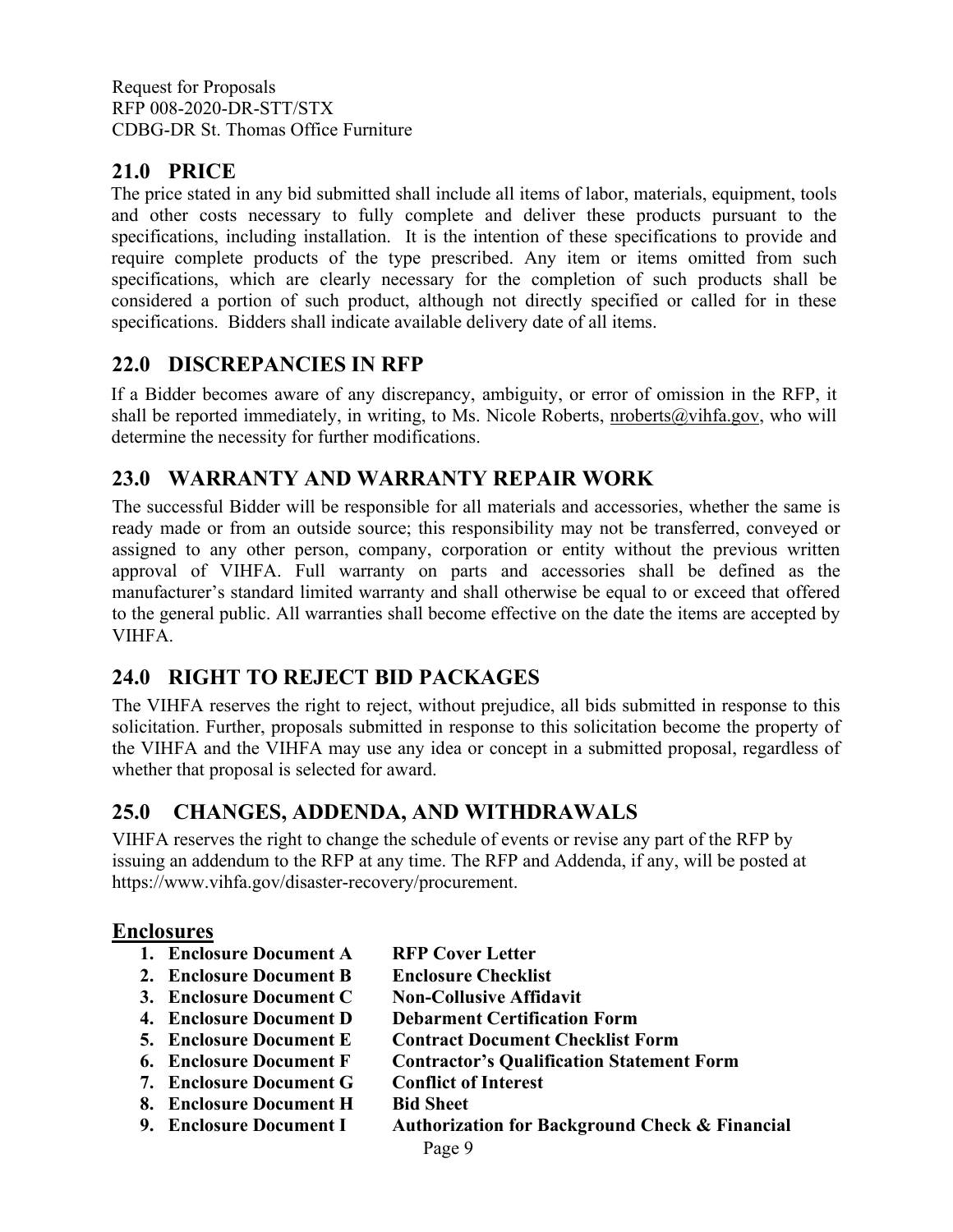|                          | Information                            |
|--------------------------|----------------------------------------|
| 10. Enclosure Document J | <b>Prior Performance Certification</b> |
| 11. Enclosure Document K | <b>HUD General Provisions</b>          |

**Attachment**

**1. Floor Plan**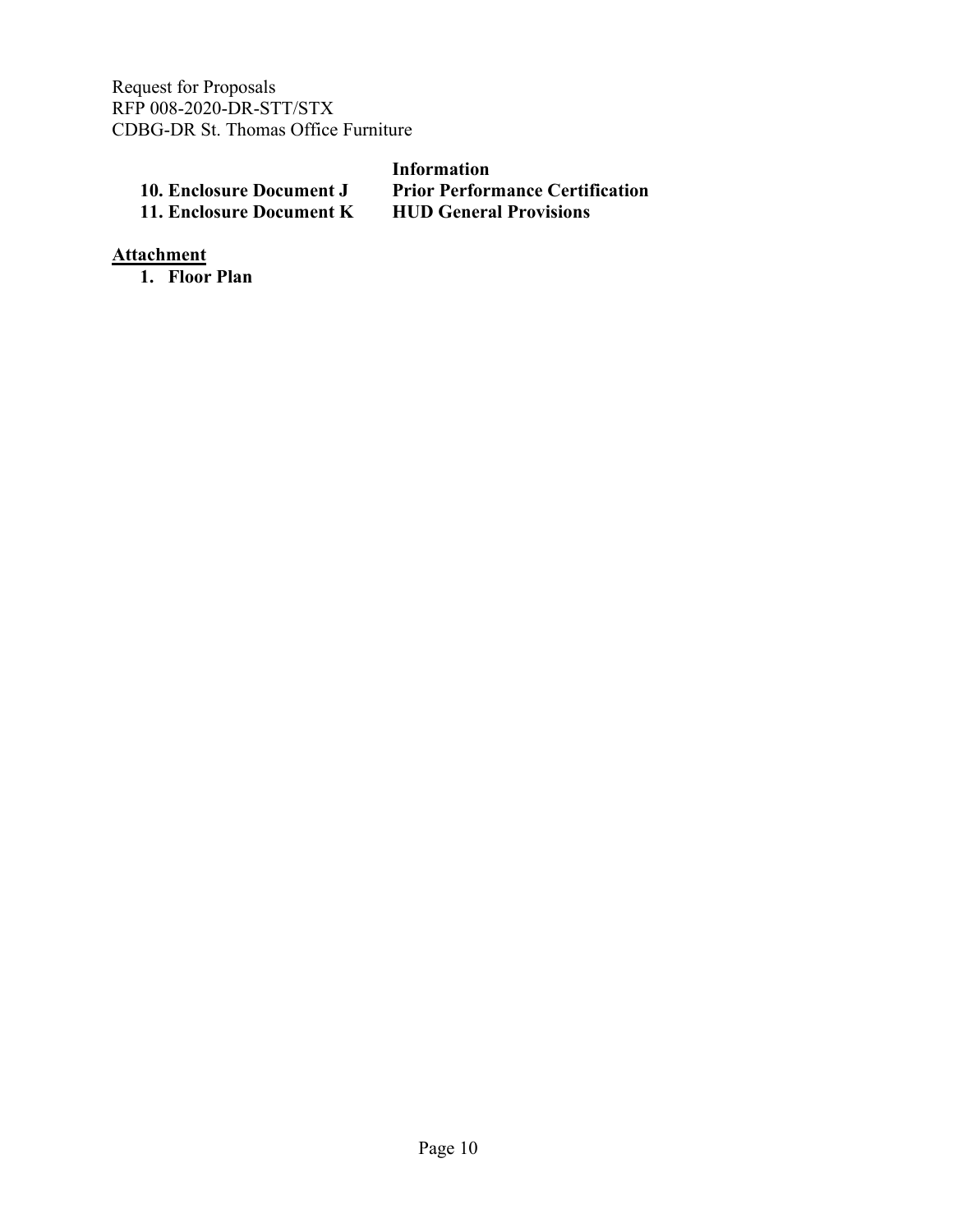## **ENCLOSURE DOCUMENT A**

Virgin Islands Housing Finance Authority *RFP COVER LETTER*

<span id="page-12-0"></span>

| <b>Bidder</b>                  |
|--------------------------------|
|                                |
|                                |
|                                |
| <b>Bidder's Contact Person</b> |
|                                |
| Title:                         |
| <b>Telephone:</b>              |

### <span id="page-12-1"></span>**SCHEDULE OF ADDENDA**

(I) or (We) acknowledge receipt of the Addenda to the RFP Package hereinafter named, for the project(s) included in this RFP and declare that (I) or (We) accept these Addenda and that every change is included in this proposal.

| Addendum Number                           | Date |  |  |  |  |
|-------------------------------------------|------|--|--|--|--|
| Addendum Number                           | Date |  |  |  |  |
| Addendum Number                           | Date |  |  |  |  |
| Addendum Number                           | Date |  |  |  |  |
| <b>Bidder's Authorized Representative</b> |      |  |  |  |  |
|                                           |      |  |  |  |  |
|                                           |      |  |  |  |  |
|                                           |      |  |  |  |  |
| Date:                                     |      |  |  |  |  |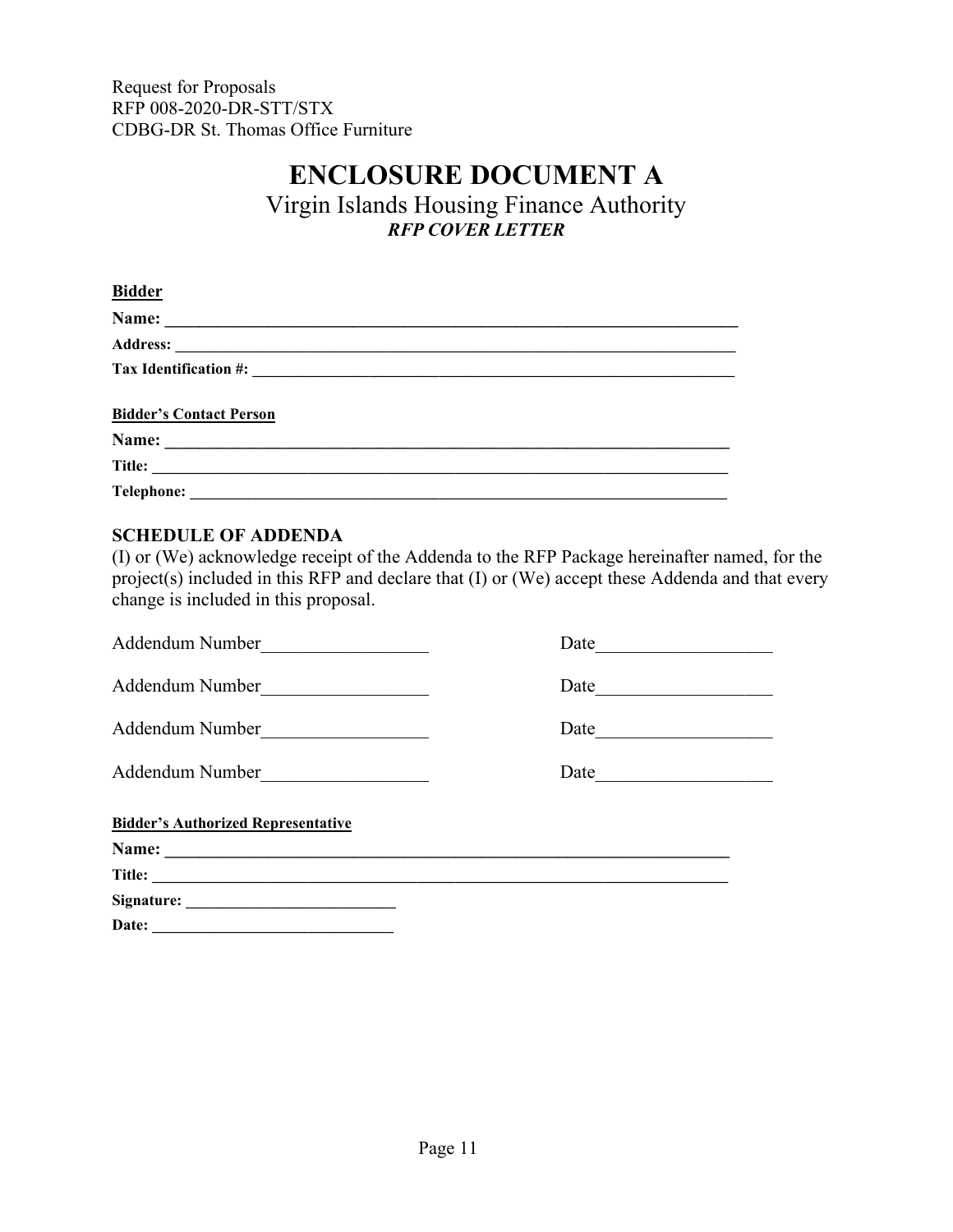## **ENCLOSURE DOCUMENT B** *ENCLOSURE CHECKLIST*

#### <span id="page-13-0"></span>**RFP 008-2020-DR-STT/STX St. Thomas Office Furniture**

**Proposer: Date:**

| <b>Enclosure Document A Cover Letter</b>                       |
|----------------------------------------------------------------|
|                                                                |
|                                                                |
| Enclosure Document B Non-Collusive Affidavit                   |
|                                                                |
| Enclosure Document C Debarment Certification Form              |
|                                                                |
|                                                                |
| Enclosure Document D Contract Document Checklist Form          |
|                                                                |
|                                                                |
| Enclosure Document E Contractor's Qualification Statement Form |
|                                                                |
|                                                                |
| Enclosure Document F Conflict of Interest                      |
|                                                                |
|                                                                |
|                                                                |
| Enclosure Document G Bid Sheet                                 |
|                                                                |
|                                                                |
|                                                                |

### **How did you hear of this solicitation?**

 $\square$  VIHFA Website  $\square$  Google Search  $\square$  Word of Mouth  $\square$  Daily News  $\square$  Avis

Other: \_\_\_\_\_\_\_\_\_\_\_\_\_\_\_\_\_\_\_\_\_\_\_\_\_\_\_\_\_\_\_\_\_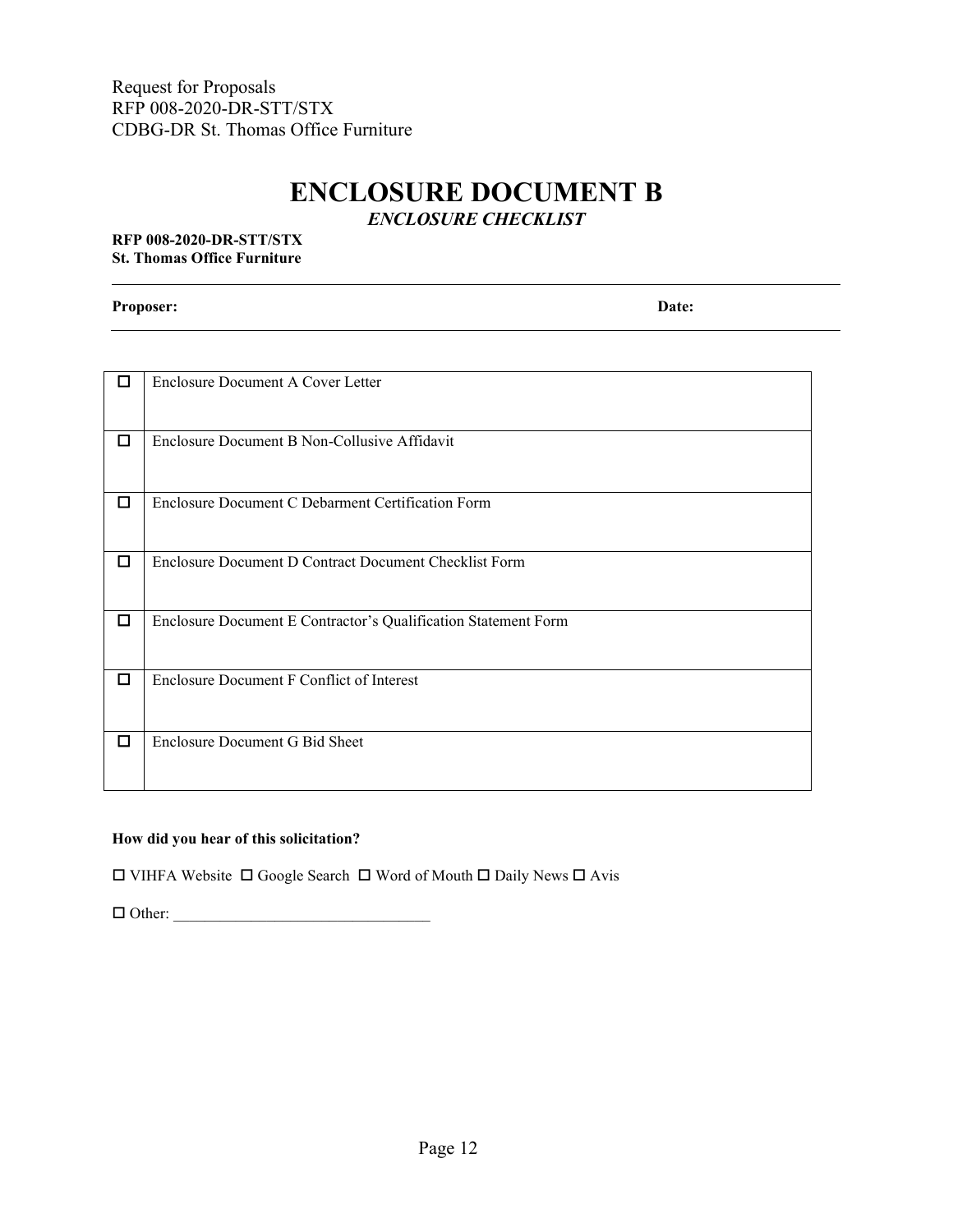## **ENCLOSURE DOCUMENT C** Virgin Islands Housing Finance Authority *NON-COLLUSIVE AFFIDAVIT*

\_\_\_\_\_\_\_\_\_\_\_\_\_\_\_\_\_\_\_\_\_\_\_\_\_\_\_\_\_\_\_\_\_\_\_\_\_\_\_\_, being first duly sworn, deposes and says:

<span id="page-14-0"></span>That he/she is  $($ a partner or officer of the firm of, etc.) the party making the foregoing proposal or proposal cost, that such proposal/bid or proposal cost/bid cost is genuine and not collusive or sham; that said proponent has not colluded conspired, connived or agreed directly or indirectly, with any proponent or person, to put in a sham proposal cost or to refrain from bidding and has not in any manner directly or indirectly sought by agreement or collusion or communication or conference, with any person, to fix the proposal cost of the affinity or of any other proponent, or to fix any overhead, profit or cost element of said cost proposal, or of that of any other proponent, or to secure any advantage against the Virgin Islands Housing Finance Authority or any person interested in the proposed contract; and that all statements in said proposal or cost proposal are true.

> \_\_\_\_\_\_\_\_\_\_\_\_\_\_\_\_\_\_\_\_\_\_\_\_\_\_\_\_\_\_\_\_\_\_\_\_\_\_\_\_\_\_\_\_\_\_\_\_\_\_\_\_\_ (Name of Respondent, if the Respondent is a Corporation)

\_\_\_\_\_\_\_\_\_\_\_\_\_\_\_\_\_\_\_\_\_\_\_\_\_\_\_\_\_\_\_\_\_\_\_\_\_\_\_\_\_\_\_\_\_\_\_\_\_\_\_\_\_\_ (Name of Respondent, if the Respondent is a Limited Liability Corporation)

(Name of the Respondent, if the Respondent is a Sole Proprietor)

Subscribed and sworn to before me on the Island of  $\cdot$ 

this day of  $\qquad \qquad$ , 2020, by

of legal age,

(Trade or Corporation)

and personally, known to me.

(SEAL)

Notary Public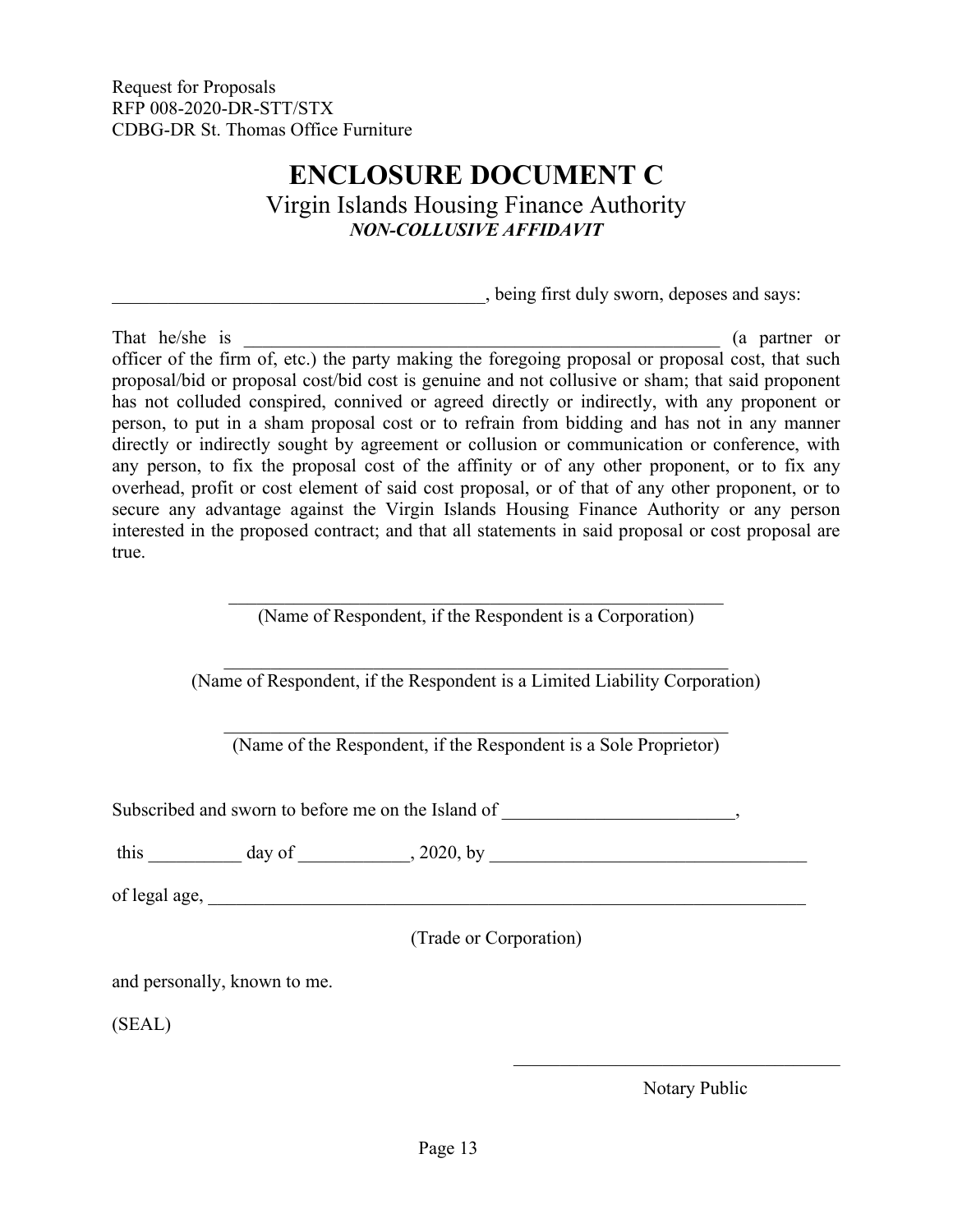## **ENCLOSURE DOCUMENT D** Virgin Islands Housing Finance Authority *DEBARMENT CERTIFICATION FORM*

### *Certification Regarding Debarment, Suspension and Ineligibility \_\_\_\_\_\_\_\_\_\_\_\_\_\_\_\_\_\_\_\_\_\_\_\_\_\_\_\_\_\_\_\_\_\_\_\_\_\_\_\_\_\_\_\_\_\_\_\_\_\_\_\_\_\_\_\_\_\_\_\_\_\_\_\_\_\_*

<span id="page-15-0"></span>*\_\_\_\_\_\_\_\_\_\_\_\_\_\_\_\_\_\_\_\_\_\_\_\_\_\_\_\_\_\_\_\_\_\_\_\_\_\_\_\_\_\_\_\_\_\_\_\_\_\_\_\_\_\_\_\_\_\_\_\_\_\_\_\_\_\_*

- (1) The respondent certifies, by submission of this RFP Response, that neither it nor its principals are presently debarred, suspended, proposed for debarment, declared ineligible, or voluntarily excluded from participation in any federal or local programs in the Territory or any Federal department or agency.
- (2) The respondent will provide immediate written notice to whom this Certification is submitted if at any time the Proposer learns its certification was erroneous when submitted or has become erroneous by reason of changed circumstances.
- (3) The respondent shall not knowingly enter any agreement/subcontractor relationship lower tier covered transaction with a person who is debarred, suspended, declared ineligible, or voluntarily excluded from participation in this procurement, unless authorized by the department or agency with which this procurement originated.
- (4) Signing this Certification without disclosing all pertinent information about a debarment or suspension shall result in rejection of the offer or cancellation of a contract. The VIHFA may also exercise any other remedy available by law.
- (5) Where the respondent is unable to certify to any of the statements in this certification, such respondent shall attach an explanation to this RFP Response.

Name and Title of Authorized Representative

Signature Date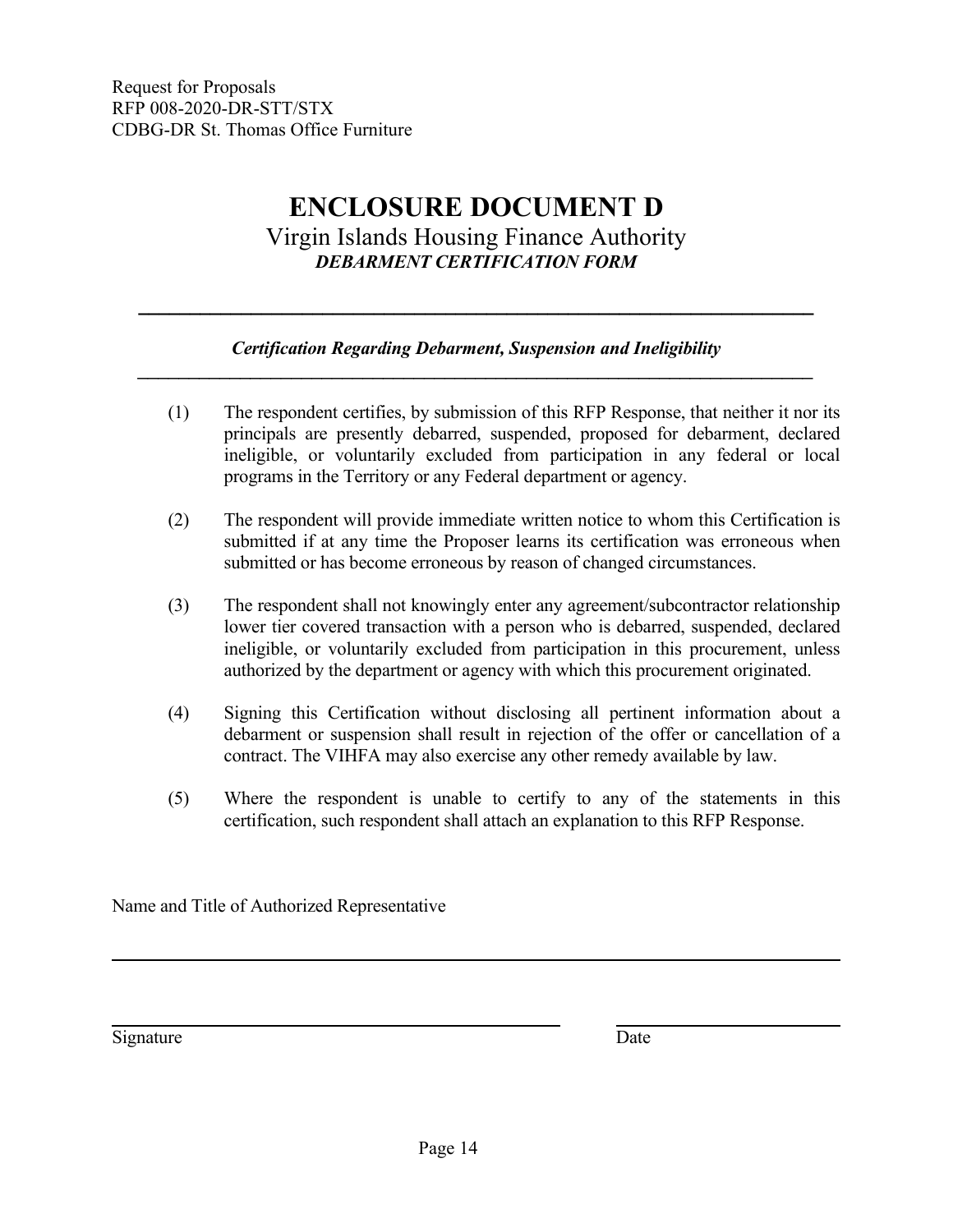# **ENCLOSURE DOCUMENT E**

## Virgin Islands Housing Finance Authority *CONTRACT DOCUMENT CHECKLIST*

<span id="page-16-0"></span>

| <b>Contact Person:</b>            |             | Telephone Number: Office<br>Mobile                                                                                                                                                        |
|-----------------------------------|-------------|-------------------------------------------------------------------------------------------------------------------------------------------------------------------------------------------|
|                                   |             |                                                                                                                                                                                           |
| 1. Contractor Corporate Documents |             |                                                                                                                                                                                           |
|                                   | Corporation | Copy of Articles of Incorporation & By Laws<br>Letter of Good Standing from Office of the Lt. Governor/Copy of<br>receipt demonstrating Annual Report is filed.                           |
| <b>LLC</b>                        |             | _ Copy of Articles of Organization<br>__ Copy of Operating Agreement<br>Certificate of Existence from Office of the Lt. Governor/Copy of<br>receipt demonstrating Annual Report is filed. |
|                                   |             | <b>Sole Proprietor</b> Copy of Trade Name Certificate                                                                                                                                     |
|                                   |             | 2. Current business license Expiration date: 1.000<br>Type of business license:                                                                                                           |
|                                   |             | 3. Employer Identification Number (EIN)/Social Security Number (SSN):                                                                                                                     |
| 4. __ Insurance Binder            |             | Expiration date: $\frac{1}{20}$<br>Type of Insurance: ____ General Liability ____ Automobile ____ Errors and Omissions                                                                    |
|                                   |             | 5. Workers Compensation Insurance Expiration date: 120                                                                                                                                    |
|                                   |             |                                                                                                                                                                                           |
|                                   |             |                                                                                                                                                                                           |
|                                   |             | 2. Proposals Bids Bigned Evaluation Spreadsheet Recommendation                                                                                                                            |
|                                   |             | 3. Request for approval from Legal Counsel and Executive Director.                                                                                                                        |
|                                   |             | Date approved: $\frac{1}{20}$                                                                                                                                                             |
|                                   |             | Date approved: / /20                                                                                                                                                                      |
|                                   |             | Date submitted to BOD for Contract Approval: / / /20                                                                                                                                      |
|                                   |             |                                                                                                                                                                                           |
|                                   |             |                                                                                                                                                                                           |
| <b>Outstanding Issues:</b>        |             |                                                                                                                                                                                           |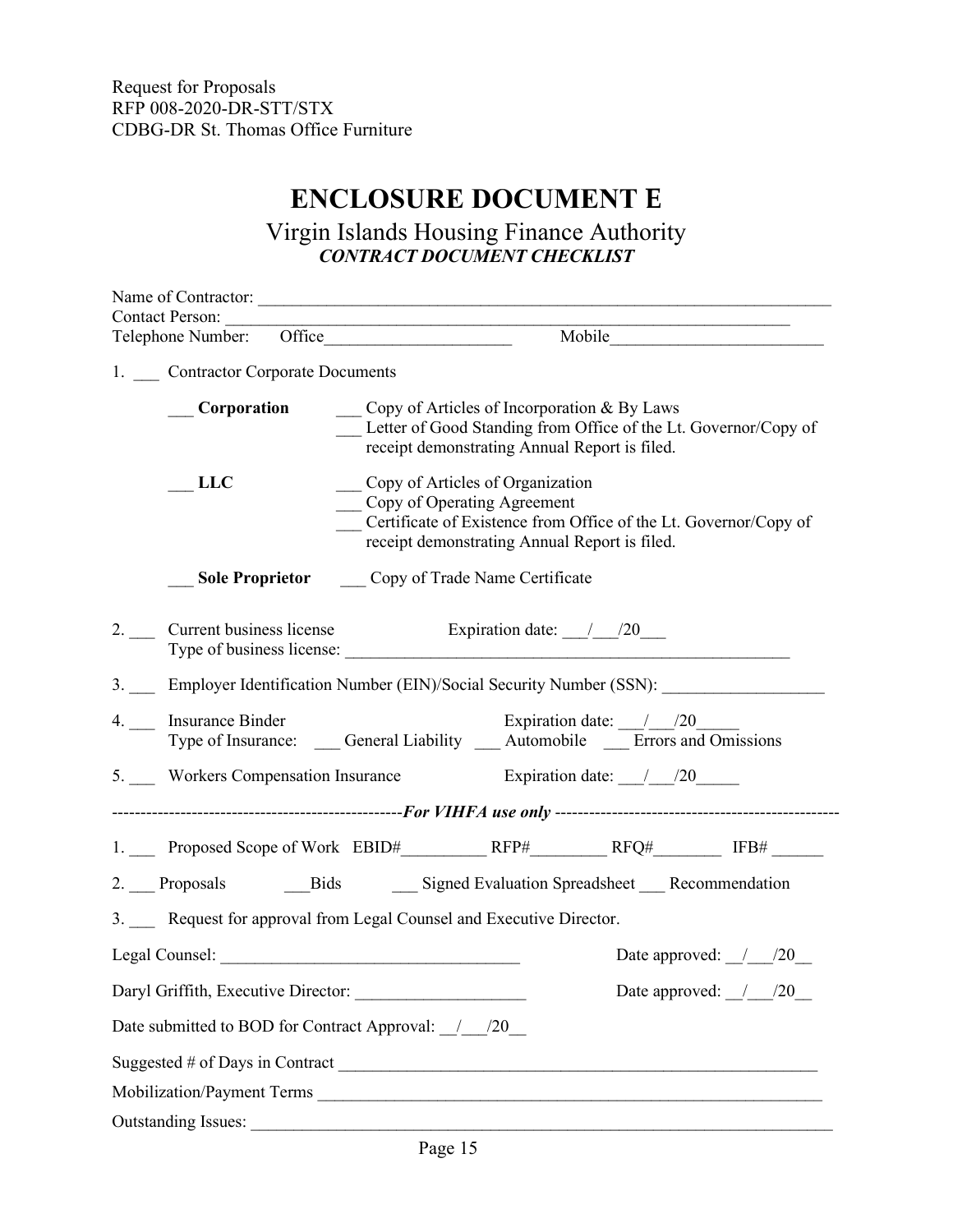# **ENCLOSURE DOCUMENT F**

## Virgin Islands Housing Finance Authority *CONTRACTOR'S QUALIFICATION STATEMENT*

<span id="page-17-0"></span>

| Name of License Holder:                                                                                                                                         |  |  |
|-----------------------------------------------------------------------------------------------------------------------------------------------------------------|--|--|
| Name of Company(if any):                                                                                                                                        |  |  |
| Legal Status: (check one) Corp. LLC Partnership Sole Proprietorship                                                                                             |  |  |
|                                                                                                                                                                 |  |  |
|                                                                                                                                                                 |  |  |
|                                                                                                                                                                 |  |  |
| Website address (if any):                                                                                                                                       |  |  |
|                                                                                                                                                                 |  |  |
| Number of similar projects completed in the last 5 Years _________________, Average value<br>of these Contracts \$                                              |  |  |
| Do you have current Liability Insurance Coverage? □Yes □No If yes, value \$                                                                                     |  |  |
| Have you ever failed to complete a project, been fired and/or sued by one of your clients?<br>(If yes, explain on another sheet, the circumstances and outcome) |  |  |
| Are there or have there been any; Claims, Arbitration, Judgments or Liens against you?<br>(If yes, explain on another sheet, the circumstances and outcome)     |  |  |
|                                                                                                                                                                 |  |  |

Certification of truth of the above Statements, by: \_\_\_\_\_\_\_\_\_\_\_\_\_\_\_\_\_\_\_\_\_ Title: \_\_\_\_\_\_\_\_\_\_\_\_\_\_\_\_\_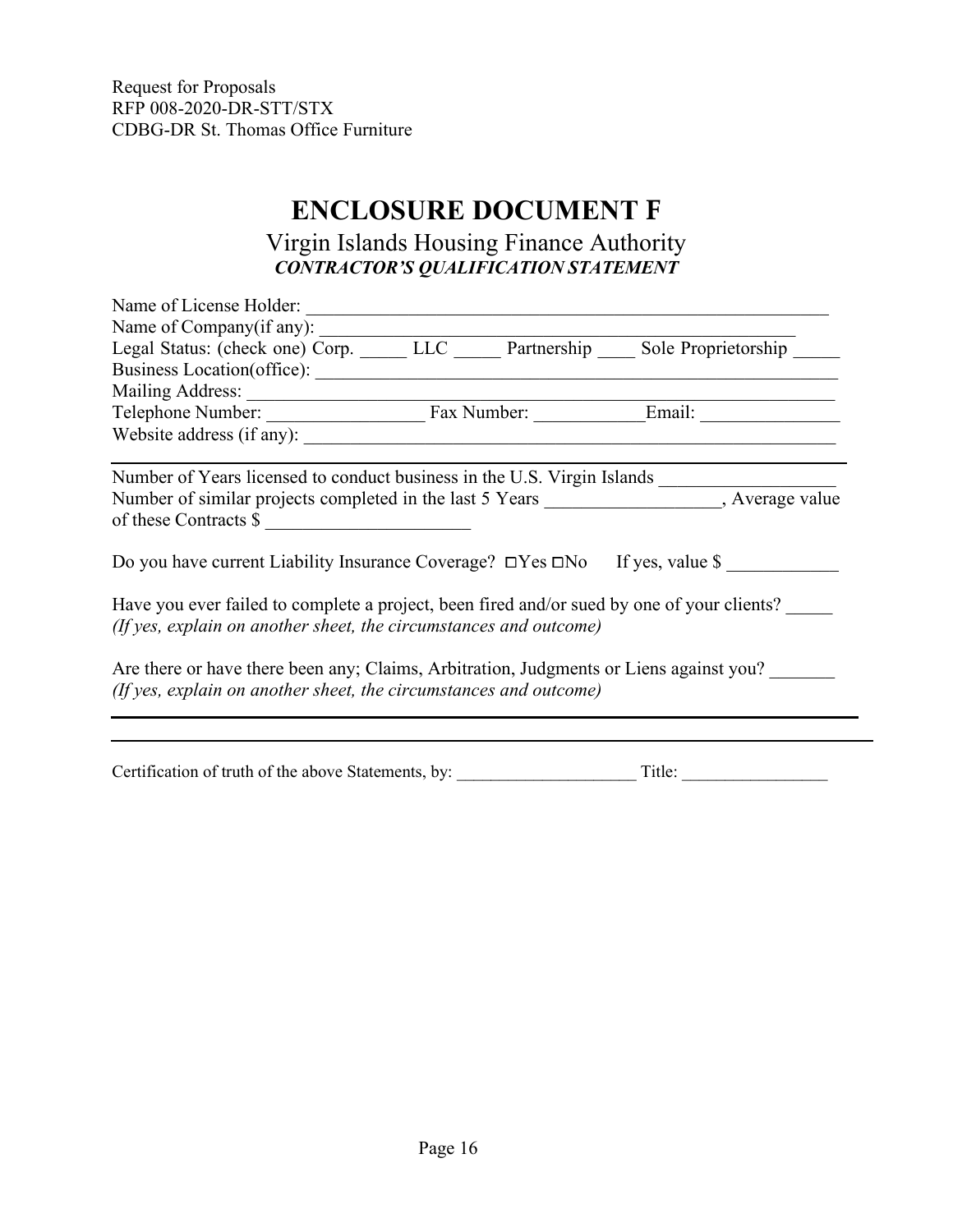| Provide at least three (3) references for the most recent, relevant work comparable to the scope requested in this RFP. |  |  |  |  |  |  |
|-------------------------------------------------------------------------------------------------------------------------|--|--|--|--|--|--|
|                                                                                                                         |  |  |  |  |  |  |

| $\#$           | Name of Client | Project Title | Project<br>Description | Specific<br>Deliverables | Contract<br>Value | Contract<br>Start and<br>End Date | $\frac{0}{0}$<br>Complete | Reference<br><b>Contact Name</b> | Phone and Email of<br>Reference Contact |
|----------------|----------------|---------------|------------------------|--------------------------|-------------------|-----------------------------------|---------------------------|----------------------------------|-----------------------------------------|
| $\mathbf{1}$   |                |               |                        |                          |                   |                                   |                           |                                  |                                         |
| $\overline{2}$ |                |               |                        |                          |                   |                                   |                           |                                  |                                         |
| $\mathfrak{Z}$ |                |               |                        |                          |                   |                                   |                           |                                  |                                         |
| $\overline{4}$ |                |               |                        |                          |                   |                                   |                           |                                  |                                         |
| 5              |                |               |                        |                          |                   |                                   |                           |                                  |                                         |

Certification of truth of the above Statements, by: Title: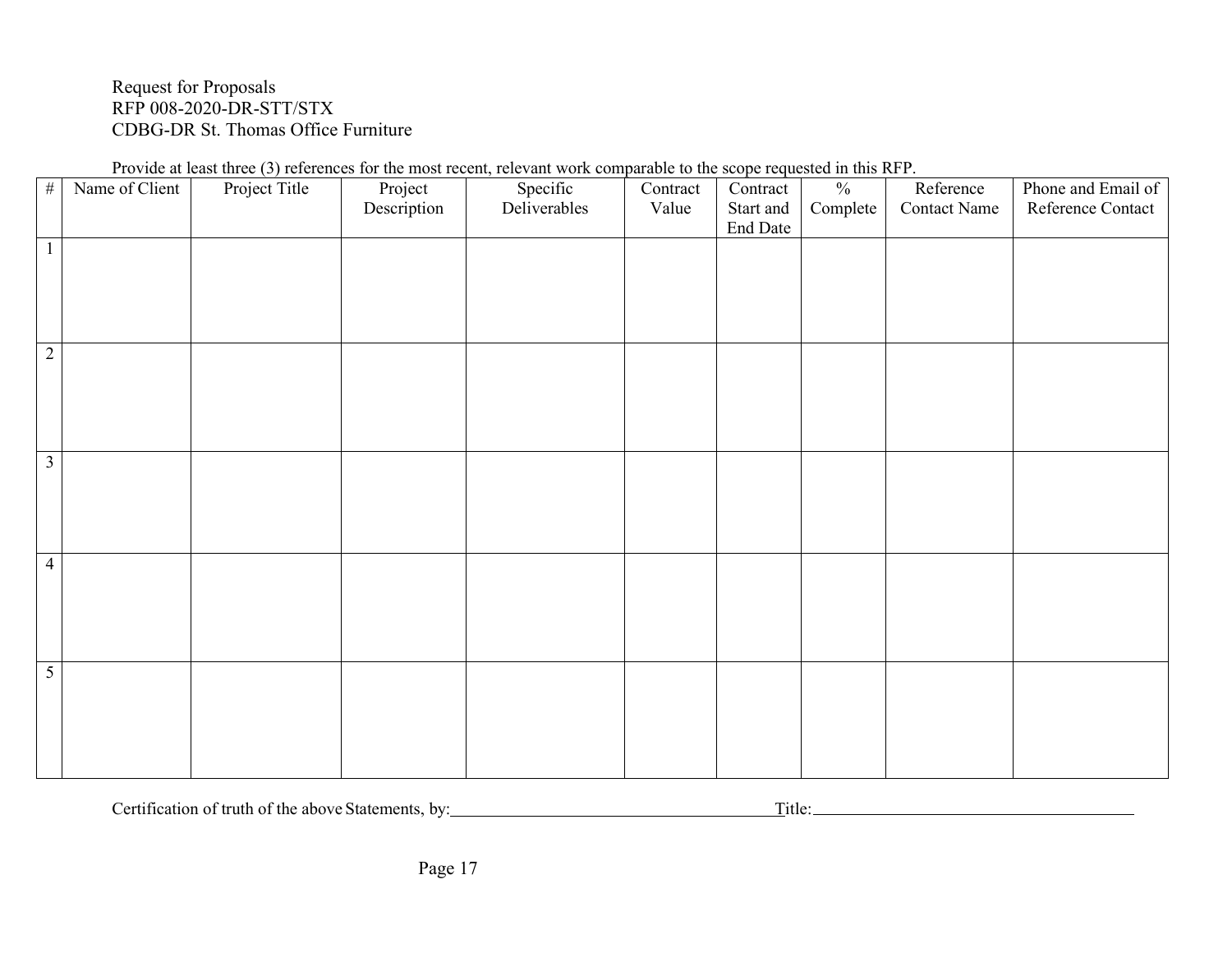## **ENCLOSURE DOCUMENT G**

## Virgin Islands Housing Finance Authority *CONFLICT OF INTEREST*

<span id="page-19-0"></span>**By signing this form, the Respondent certifies that, to the best of its knowledge and belief, there are no relevant facts or circumstances that could give rise to an organizational or personal conflict of interest, for the organization or any of its staff, and that the Respondent, subcontractor, employee, or consultant has disclosed all such relevant information if such a conflict of interest appears to exist to a reasonable person with knowledge of the relevant facts (or if such a person would question the impartiality of the Respondent, subcontractor, employee, or consultant).**

Conflicts may arise in but not limited to the following situations:

- (a) Unequal access to information. A potential respondent, subcontractor, employee, or consultant has access to non-public information through its performance on a government contract for disaster recovery services in the Virgin Islands.
- (b) Biased ground rules. A potential respondent, subcontractor, employee, or consultant has worked, in one government contract, or program, on the basic structure or ground rules of another government contract for disaster recovery services in the Virgin Islands.
- (c) Impaired objectivity. A potential respondent, subcontractor, employee, or consultant, or member of their immediate family (spouse, parent, or child) has financial or other interests that would impair, or give the appearance of impairing, impartial judgment in the evaluation of government programs, in offering advice or recommendations to the government, or in providing technical assistance or other services to recipients of Federal funds as part of its contractual responsibility.
- 1) Proposer must provide the disclosure described above on any actual or potential conflict of interest (or apparent conflict of interest) regardless of their opinion that such a conflict or potential conflict (or apparent conflict of interest) would not impair their objectivity.
- 2) In a case in which an actual or potential conflict (or apparent conflict of interest) is disclosed, the VIHFA will take appropriate actions to eliminate or address the actual or potential conflict, including but not limited to mitigating or neutralizing the conflict, when appropriate, through such means as ensuring a balance of views, disclosure with the appropriate disclaimers, or by restricting or modifying the work to be performed to avoid or reduce the conflict. In this clause, the term "potential conflict" means reasonably foreseeable conflict of interest.
- 3) The Respondent, subcontractor, employee, or consultant agrees that if "impaired objectivity", or an actual or potential conflict of interest (or apparent conflict of interest) is discovered after the award is made, it will make a full disclosure in writing to the contracting officer. This disclosure shall include a description of actions that the Proponent has taken or proposes to take to avoid, mitigate, or neutralize the actual or potential conflict (or apparent conflict of interest).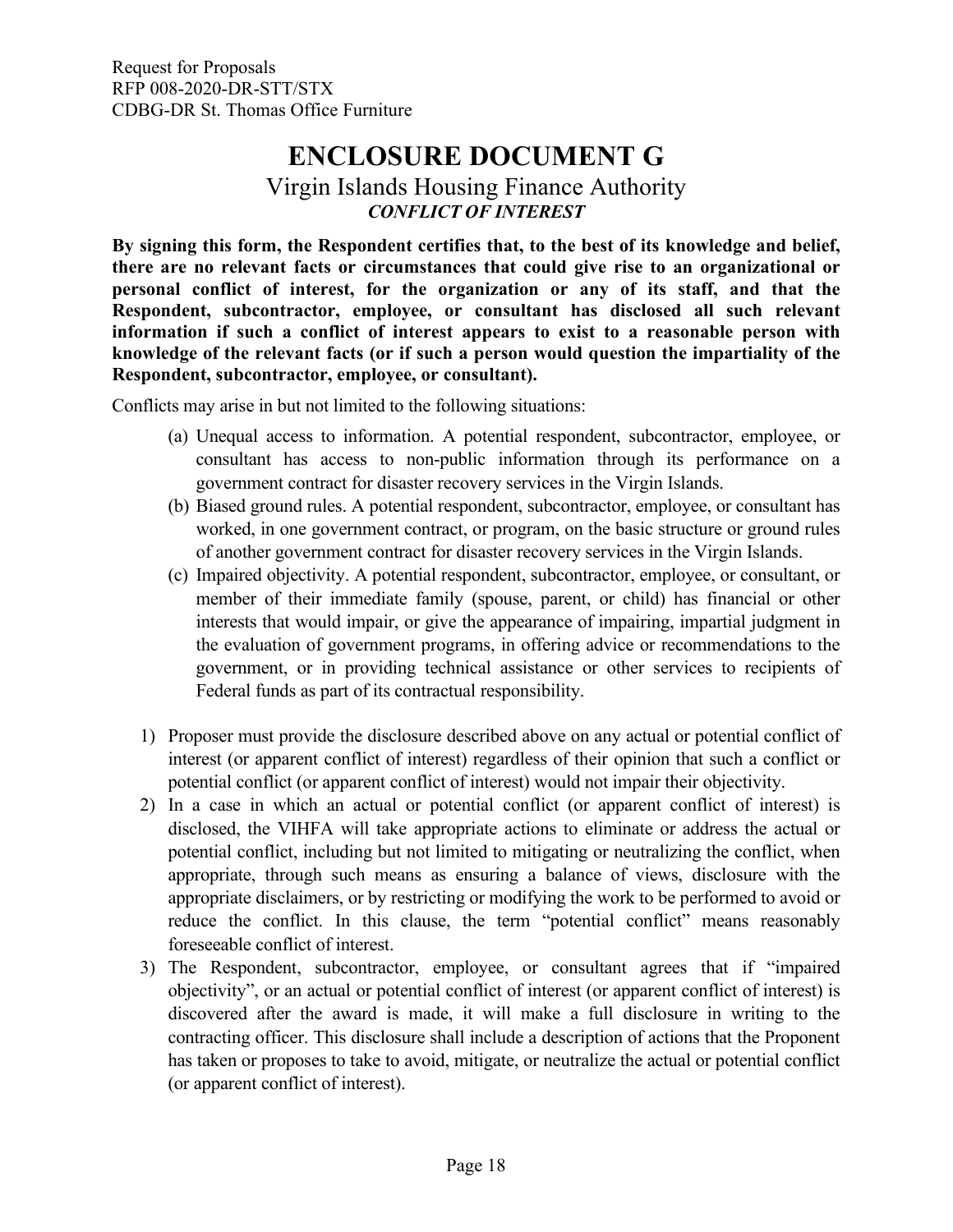The Respondent,  $\blacksquare$ , hereby certifies that, to the  $\blacksquare$ best of its knowledge and belief, there are no present or currently planned interests (financial, contractual, organizational, or otherwise) relating to the work to be performed under the contract or task order resulting from RFP No. **RFP 008-2020-DR-STT/STX** that would create any actual or potential conflict of interest (or apparent conflicts of interest) (including conflicts of interest for immediate family members: spouses, parents, children) that would impinge on its ability to render impartial, technically sound, and objective assistance or advice or result in it being given an unfair competitive advantage. In this clause, the term "potential conflict" means reasonably foreseeable conflict of interest. The Respondent further certifies that it has and will continue to exercise due diligence in identifying and removing or mitigating, to the VIHFA's satisfaction, such conflict of interest (or apparent conflict of interest).

Name and Title of Authorized Representative

Signature Date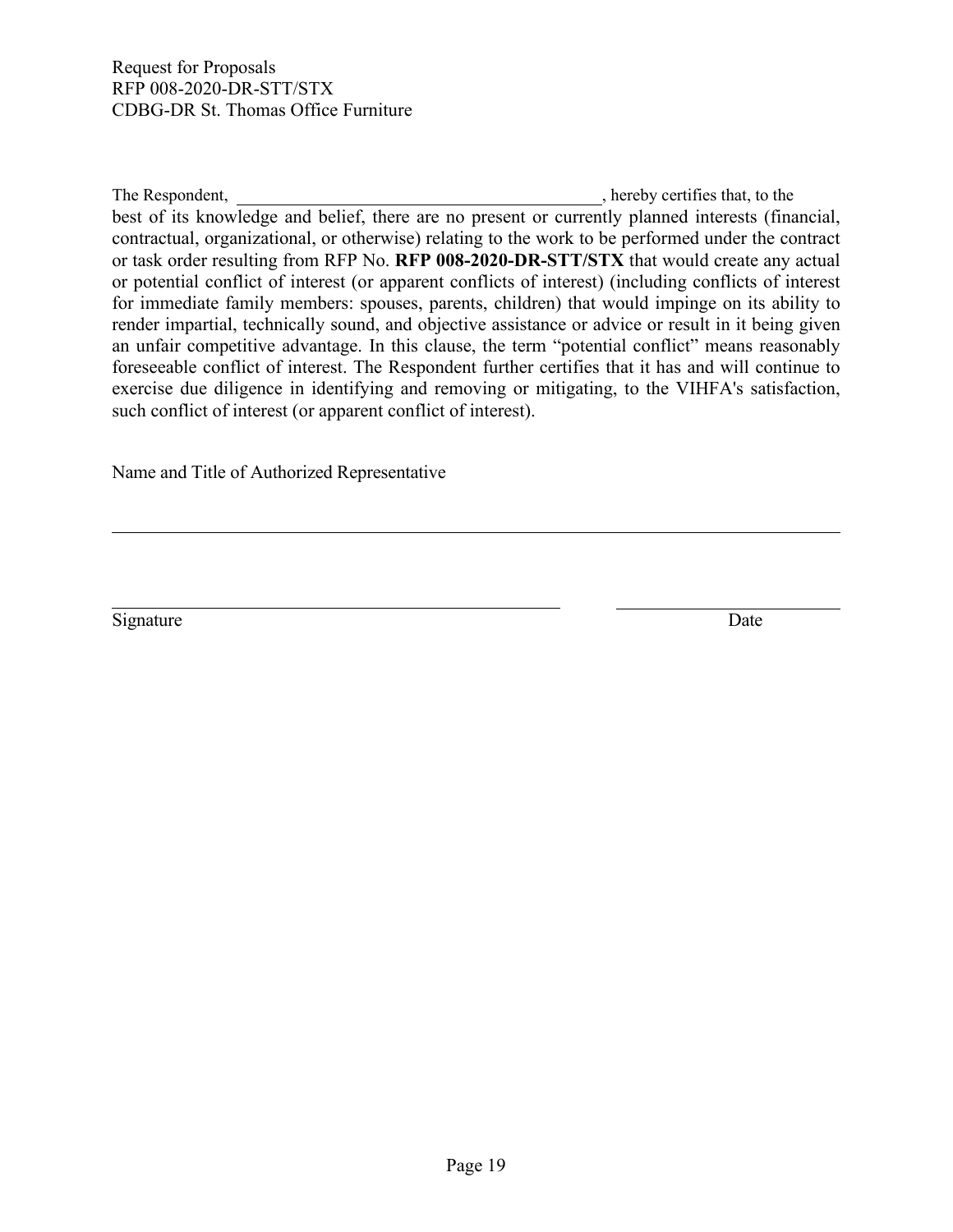## **ENCLOSURE DOCUMENT H**

## Virgin Islands Housing Finance Authority *BASE BID SHEET*

<span id="page-21-0"></span>**THE UNDERSIGNED CONTRACTOR PROPOSES TO FURNISH ALL LABOR, MATERIALS, EQUIPMENT AND INCUR ANY OTHER COSTS AS MAY BE REQUIRED TO PERFORM THE SCOPES OF WORK, SUBJECT TO ALL THE CONDITIONS AS SET FORTH IN THE PROJECT SPECIFICATIONS.**

|                                         | <b>Section 1 – Furniture and Fixture Items</b>                                                                     |                              |                                                |               |                   |  |  |  |  |
|-----------------------------------------|--------------------------------------------------------------------------------------------------------------------|------------------------------|------------------------------------------------|---------------|-------------------|--|--|--|--|
| <b>Item</b>                             | <b>Description</b>                                                                                                 | <b>Estimated</b><br>Quantity | <b>Vendors</b><br><b>Suggested</b><br>Quantity | Unit<br>Cost  | <b>Total Cost</b> |  |  |  |  |
| <b>Office</b><br>Cubicle<br><b>Desk</b> | Worksurface (cubicle) with<br>modular components and<br>accessories. Wall storage unit<br>and file/drawer cabinet. | 9                            |                                                | <sup>\$</sup> | $\mathbf S$       |  |  |  |  |
| <b>Executive</b><br><b>Work Desk</b>    | <b>Worksurface/Executive Desk</b><br>Unit, Rectangular                                                             | 4                            |                                                | S             | S                 |  |  |  |  |
|                                         | <b>OTHER ITEMS</b> as needed<br>(Please itemize on a separate<br>sheet)                                            |                              |                                                | \$            | $\mathbf{s}$      |  |  |  |  |
|                                         | <b>TOTAL</b>                                                                                                       |                              |                                                | \$.           | S                 |  |  |  |  |

| <b>Section 2 – Dealer &amp; Installation Services</b>   |                      |                                      |                                              |                            |                                  |  |  |  |
|---------------------------------------------------------|----------------------|--------------------------------------|----------------------------------------------|----------------------------|----------------------------------|--|--|--|
| <b>Position</b>                                         | # of<br><b>Staff</b> | <b>Hourly</b><br>Rate                | <b>Estimated</b><br><b>Hours</b> per<br>Week | <b>Estimated</b><br>Timing | <b>Estimated</b><br><b>Total</b> |  |  |  |
| Office Design/Layout Staff                              |                      |                                      |                                              |                            |                                  |  |  |  |
| <b>Installation Staff</b>                               |                      |                                      |                                              |                            |                                  |  |  |  |
| Other Personnel (Please itemize on a<br>separate sheet) |                      |                                      |                                              |                            |                                  |  |  |  |
| <b>SUBTOTAL</b>                                         | N/A                  | N/A                                  | N/A                                          | N/A                        |                                  |  |  |  |
|                                                         |                      | <b>Section 3 - Shipping Expenses</b> |                                              |                            |                                  |  |  |  |
| Shipping                                                | N/A                  | N/A                                  | N/A                                          | N/A                        |                                  |  |  |  |
| SUBTOTAL - Shipping Expenses                            | N/A                  | N/A                                  | N/A                                          | N/A                        |                                  |  |  |  |
| <b>TOTAL</b>                                            | N/A                  | N/A                                  | N/A                                          | N/A                        |                                  |  |  |  |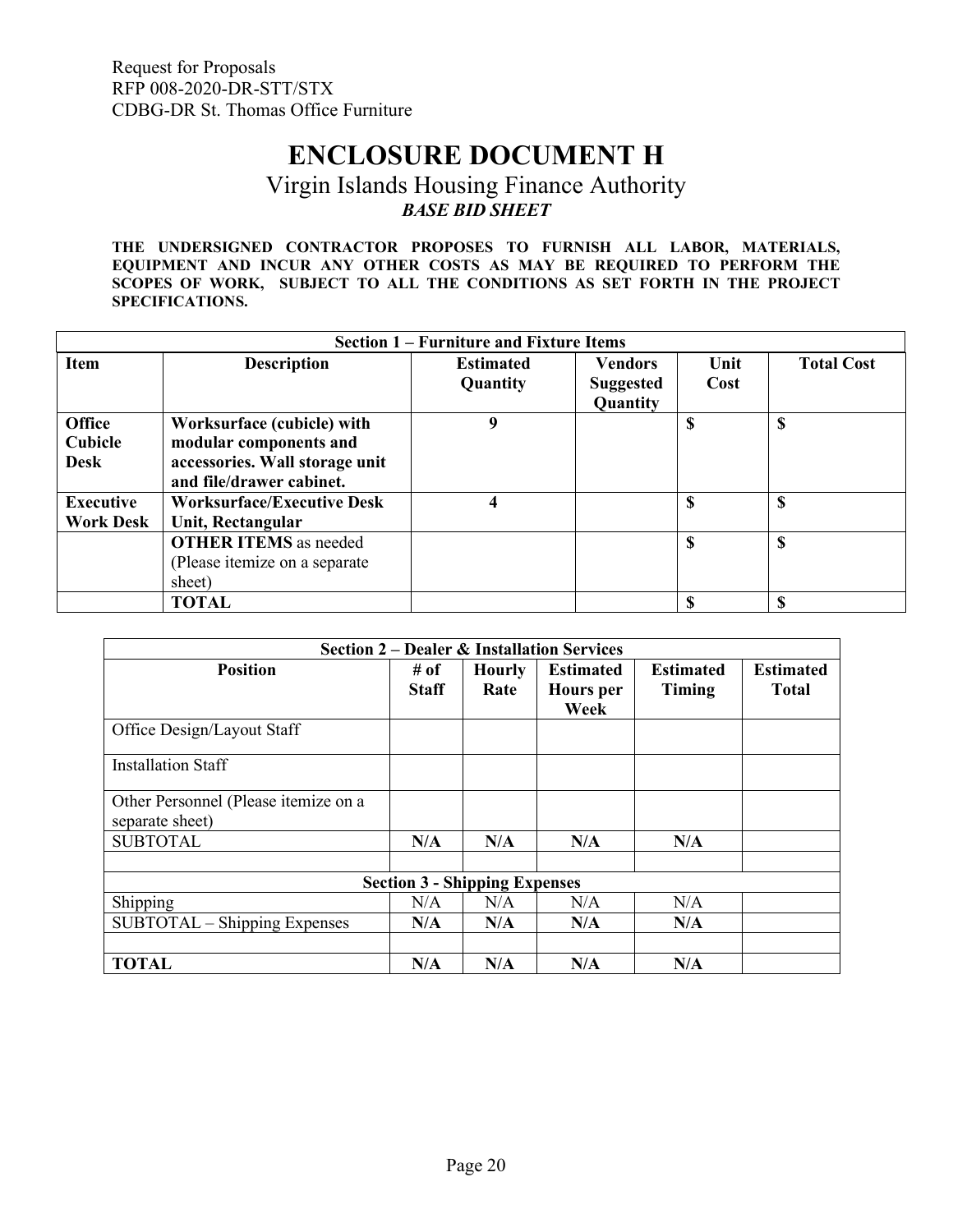### **PLEASE TYPE OR PRINT THEN SIGN AS INSTRUCTED BELOW**

## **\_\_\_\_\_\_\_\_\_\_\_\_\_\_\_\_\_\_\_\_\_\_\_\_\_\_\_\_\_\_\_\_\_\_\_\_\_\_\_\_\_\_\_\_\_\_\_\_\_\_\_\_\_\_\_\_\_\_\_\_\_\_\_\_\_\_\_\_\_\_\_\_\_\_\_\_\_ (TYPE OR PRINT) NAME OF COMPANY**

## **(TYPE OR PRINT THEN SIGN) NAME OF OWNER, PRESIDENT or CEO of COMPANY BIDDING**

**\_\_\_\_\_\_\_\_\_\_\_\_\_\_\_\_\_\_\_\_\_\_\_\_\_\_\_\_\_\_\_\_\_\_\_\_\_\_\_\_\_\_\_\_\_\_\_\_\_\_\_\_\_\_\_\_\_\_\_\_\_\_\_\_\_\_\_\_\_\_\_\_\_\_\_\_\_\_**

## **\_\_\_\_\_\_\_\_\_\_\_\_\_\_\_\_\_\_\_\_\_\_\_\_\_\_\_\_\_\_\_\_\_\_\_\_\_\_\_\_\_\_\_\_\_\_\_\_\_\_\_\_\_\_\_\_\_\_\_\_\_\_\_\_\_\_\_\_\_\_\_\_\_\_\_\_\_\_ (SIGNATURE) NAME OF OWNER, PRESIDENT or CEO of COMPANY BIDDING**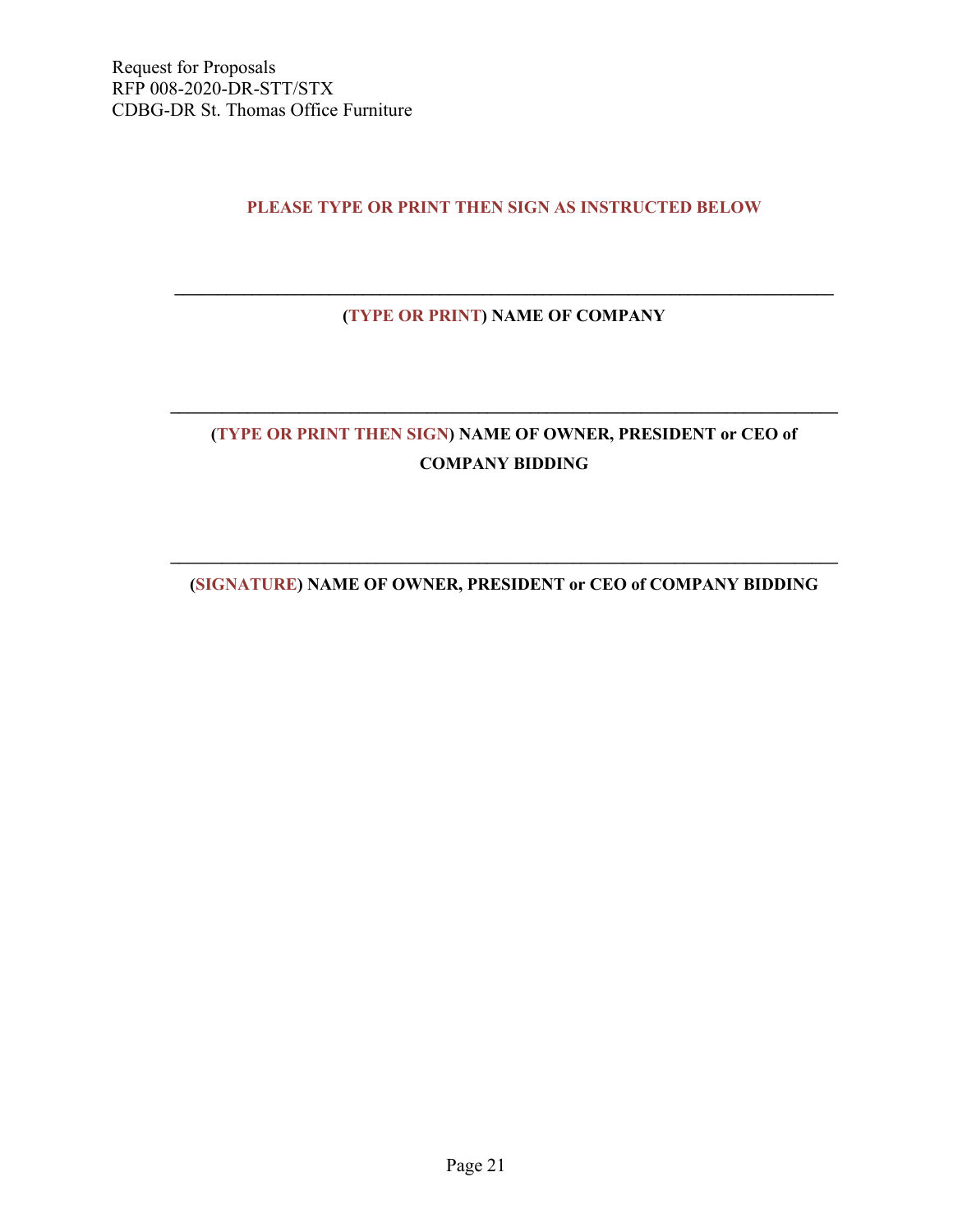# **ENCLOSURE DOCUMENT I**

## Virgin Islands Housing Finance Authority *AUTHORIZATION FOR BACKGROUND CHECK & FINANCIAL INFORMATION*

<span id="page-23-0"></span>By signing this Authorization, the Proposer authorizes the Virgin Islands Housing Finance Authority (VIHFA) to seek any background and/or financial information it deems' necessary to evaluate the Respondent's financial capacity in connection to the Request for Proposal (RFP) referenced above.

Name of Proposer Entity

Signature of Authorized Representative Date

Printed Name of Authorized Representative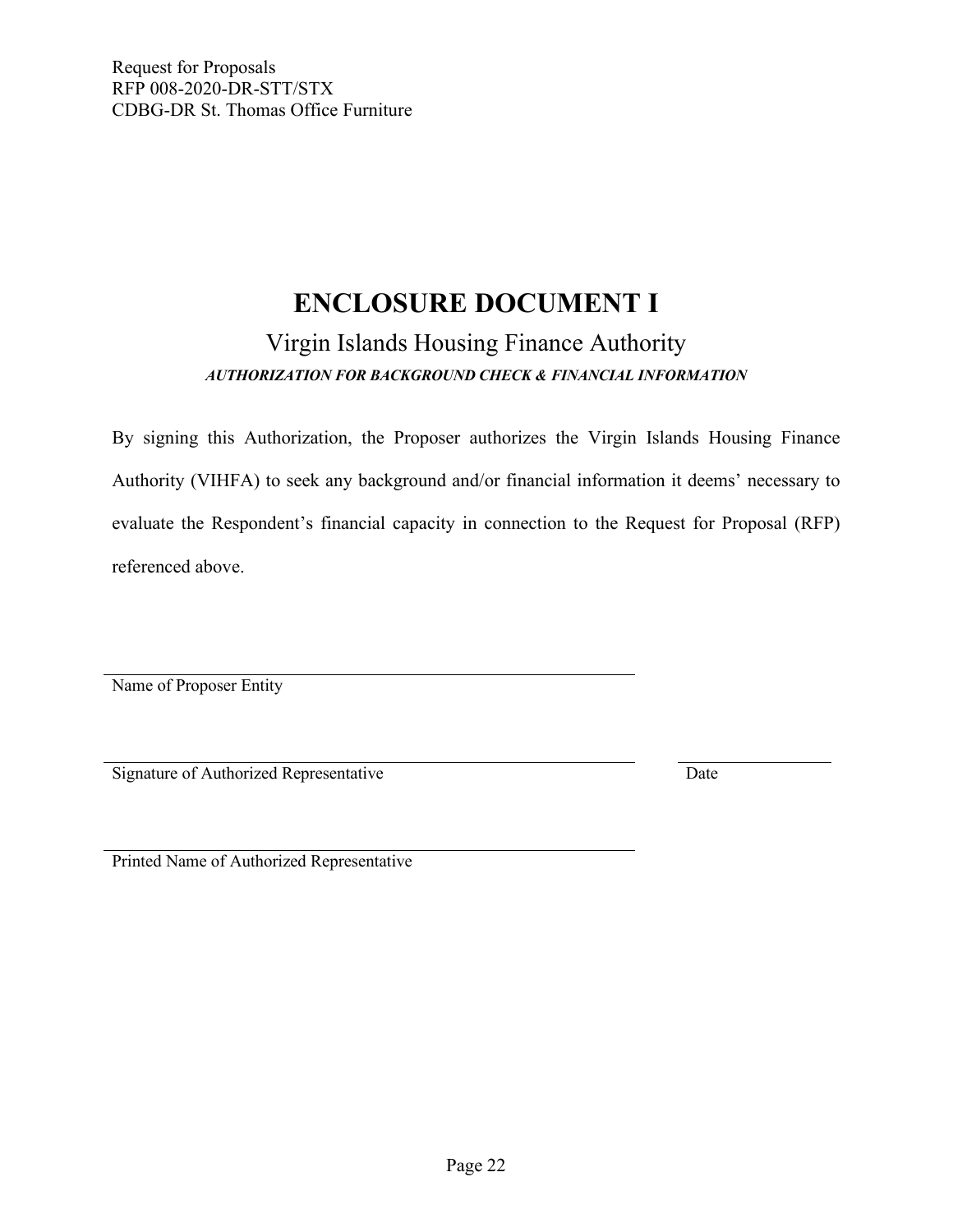## **ENCLOSURE DOCUMENT J**

## Virgin Islands Housing Finance Authority

*PRIOR PERFORMANCE CERTIFICATION*

<span id="page-24-0"></span>**1.** Has the Proposer or any of its Team Members been notified with a "Letter of Concern", which refers to any written communication from a Government entity notifying the Proposer or any of its Team Members, wariness or caution about the performance under a contract to provide services.

| $\Box$ Other (Specify):<br>$\log$<br>Yes                                                                                                                                                                                                   |
|--------------------------------------------------------------------------------------------------------------------------------------------------------------------------------------------------------------------------------------------|
| If yes, provide a copy of every "Letter of Concern" received from and as a contractor of a<br>Government entity.<br>2. Has the Proposer or any of its Team Members been found in default of contract terms with any<br>contracting entity? |
| Yes<br>No                                                                                                                                                                                                                                  |
| If yes, indicate below if a Performance Bond or other means was used to resolve the default issue:<br> Yes<br>$\vert$ No<br>$\Box$ Other (Specify):                                                                                        |
| Name of Surety Company:                                                                                                                                                                                                                    |
| Telephone of Surety Company:                                                                                                                                                                                                               |
| <b>Contact Person of Surety Company:</b>                                                                                                                                                                                                   |

Provide an explanation regarding the circumstances that created the need for the contracting entity to invoke the terms of the Performance Bond, or other means, to include the current status of the matter (Include additional sheets if necessary).

Proposer Name

Signature of Authorized Representative Date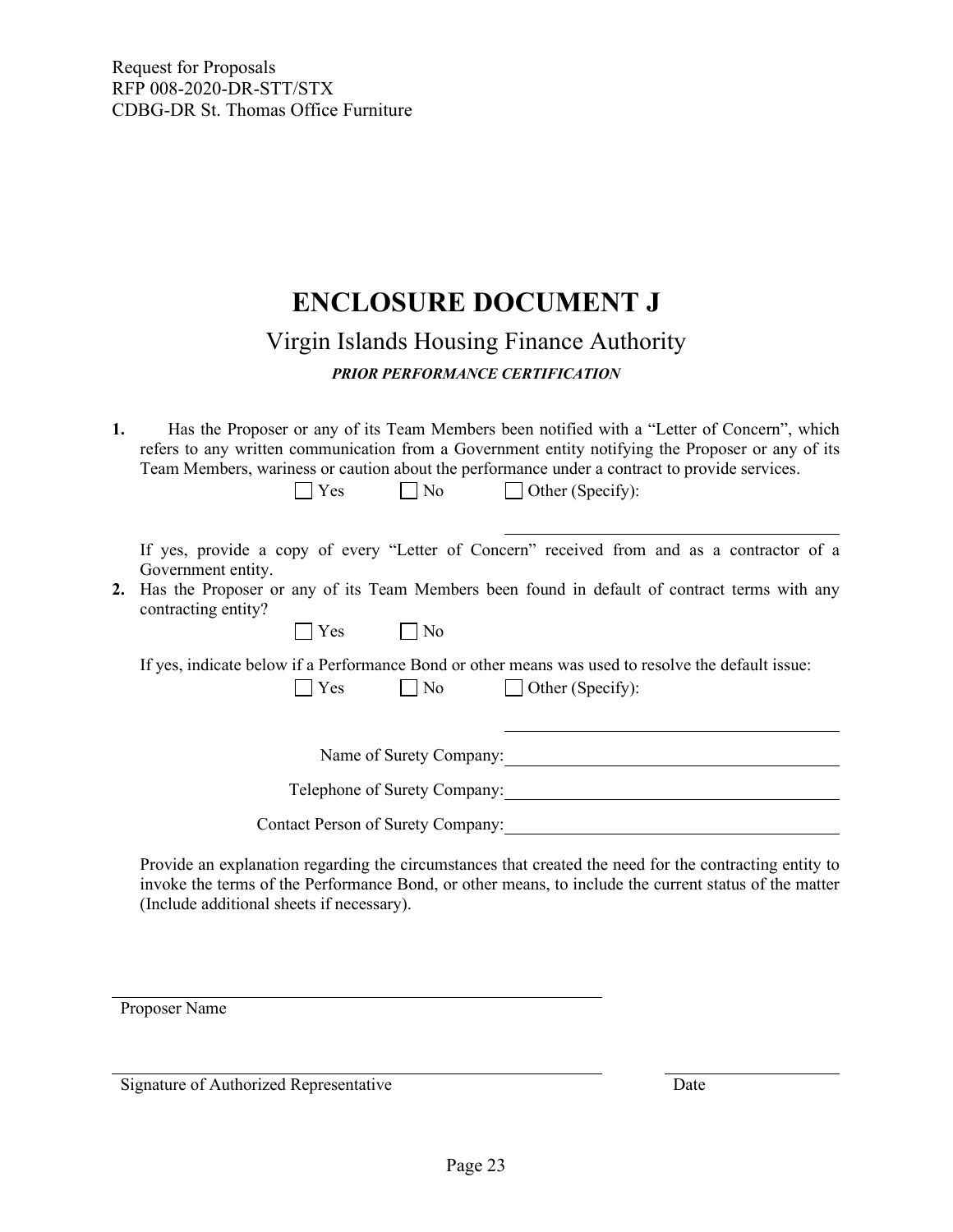Printed Name of Authorized Representative

## **ENCLOSURE DOCUMENT K** *HUD GENERAL PROVISIONS ("HUD RIDER")*

<span id="page-25-0"></span>The following terms and conditions apply to any contract for which any portion of the funding is derived from a grant made by the United States Department of Housing and Urban Development ("HUD"). In addition, Subcontractor shall comply with the Federal Labor Standards Provisions set forth in Form HUD-4010, available at [http://www.hud.gov/offices/adm/hudclips/forms/files/4010.pd](http://www.hud.gov/offices/adm/hudclips/forms/files/4010.pdf)f.

### 1. Provisions Required by Law Deemed Inserted

Each and every provision of law and clause required by law to be inserted in this contract shall be deemed to be inserted herein and the contract shall be read and enforced as though it were included herein, and if through mistake or otherwise any such provision is not inserted, or is not correctly inserted, then upon the application of either party the contract shall forthwith be physically amended to make such insertion or correction.

### 2. Statutory and Regulatory Compliance

Contractor/Subcontractor shall comply with all laws and regulations applicable to the Community Development Block Grant-Disaster Recovery funds appropriated by the Disaster Relief Appropriations Act, 2017 (Pub. L. 115-56) and the Bipartisan Budget Act of 2018 ("BBA"), (Pub. L. 115-123), including but not limited to the applicable Office of Management and Budget Circulars, which may impact the administration of funds and/or set forth certain cost principles, including the allowability of certain expenses.

### 3. Breach of Contract Terms

VIHFA reserves its right to all administrative, contractual, or legal remedies, including but not limited to suspension or termination of this contract, in instances where the Contractor or any of its subcontractors violate or breach any contract term. If the Contractor or any of its subcontractors violate or breach any contract term, they shall be subject to such sanctions and penalties as may be appropriate. The duties and obligations imposed by the contract documents and the rights and remedies available thereunder shall be in addition to and not a limitation of any duties, obligations, rights and remedies otherwise imposed or available by law.

### 4. Reporting Requirements

The Contractor/Subcontractor shall complete and submit all reports, in such form and according to such schedule, as may be required by VIHFA. The Contractor/Subcontractor shall cooperate with all VIHFA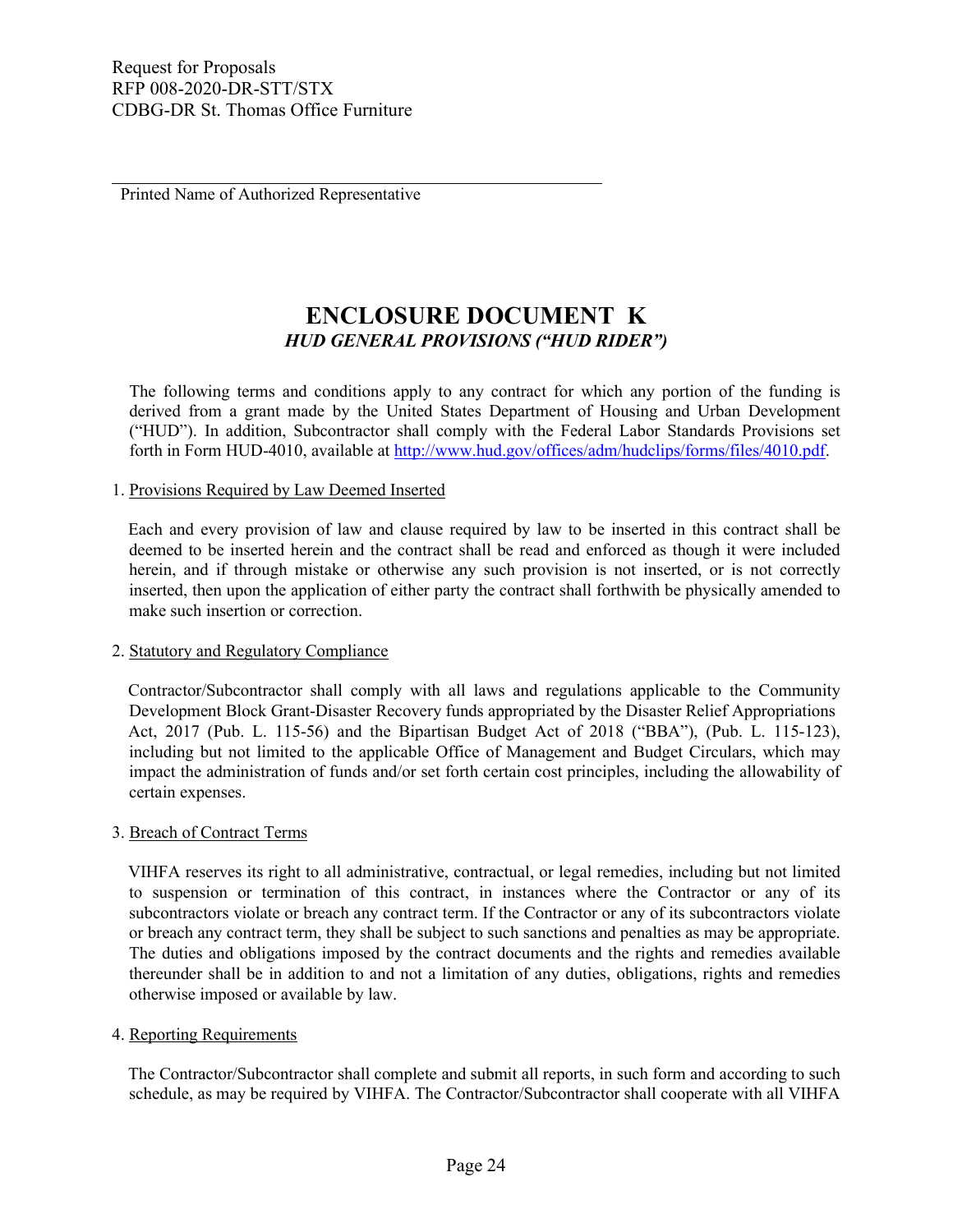efforts to comply with HUD requirements and regulations pertaining to reporting, including but not limited to 24 C.F.R. §§ 85.40-41 (or 84.50-52, if applicable) and 570.507.

#### 5. Access to Records

The State, the U.S. Department of Housing and Urban Development, the Comptroller General of the United States, or any of their duly authorized representatives, shall have, at any time and from time to time during normal business hours, access to any work product, books, documents, papers, and records of the Subcontractor which are related to this contract, for the purpose of inspection, audits, examinations, and making excerpts, copies and transcriptions.

#### 6. Maintenance/Retention of Records

All records connected with this contract will be maintained in a central location and will be maintained for a period of at least 3 years following the date of final payment and close-out of all pending matters related to this contract.

### 7. Small and Minority Firms, Women's Business Enterprises, and Labor Surplus Area Firms

The Contractor/Subcontractor will take necessary affirmative steps to assure that minority firms, women's business enterprises, and labor surplus area firms are used in subcontracting when possible. Steps include:

- i. Placing qualified small and minority businesses and women's business enterprises on solicitation lists;
- ii. Assuring that small and minority businesses, and women's business enterprises are solicited whenever they are potential sources;
- iii. Dividing total requirements, when economically feasible, into smaller tasks or quantities to permit maximum participation by small and minority business, and women's business enterprises;
- iv. Establishing delivery schedules, where the requirement permits, which encourage participation by small and minority business, and women's business enterprises; and
- v. Using the services and assistance of the Small Business Administration, and the Minority Business Development Agency of the Department of Commerce.
- 8. Rights to Inventions Made Under a Contract or Agreement

Contracts or agreements for the performance of experimental, developmental, or research work shall provide for the rights of the Federal Government and the recipient in any resulting invention in accordance with 37 CFR part 401, "Rights to Inventions Made by Nonprofit Organizations and Small Business Firms Under Government Grants, Contracts and Cooperative Agreements," and any implementing regulations issued by HUD.

9. Energy Efficiency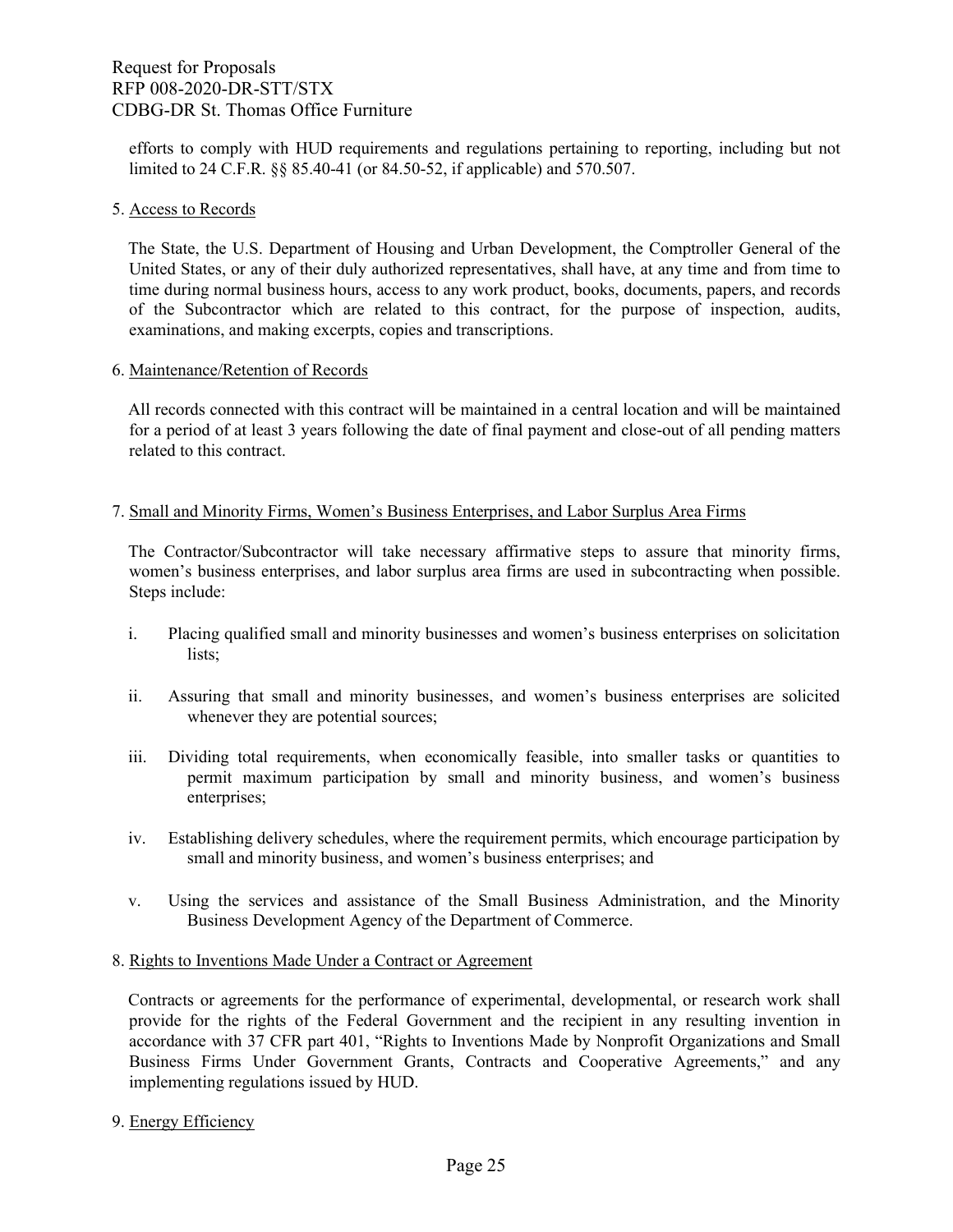The Contractor/Subcontractor shall comply with mandatory standards and policies relating to energy efficiency issued in compliance with the Energy Policy and Conservation Act (Public Law 94-163).

### 10. Title VI of the Civil Rights Act of 1964

The Contractor/Subcontractor shall comply with the provisions of Title VI of the Civil Rights Act of 1964. No person shall, on the grounds of race, color, or national origin, be excluded from participation in, be denied the benefits of, or be subjected to discrimination under any program or activity receiving federal financial assistance.

### 11. Section 109 of the Housing and Community Development Act of 1974

The Contractor/Subcontractor shall comply with the provisions of Section 109 of the Housing and Community Development Act of 1974. No person in the United States shall on the grounds of race, color, national origin, or sex be excluded from participation in, be denied the benefits of, or be subjected to discrimination under any program or activity funded in whole or in part with funds made available under this title. Section 109 further provides that discrimination on the basis of age under the Age Discrimination Act of 1975 or with respect to an otherwise qualified handicapped individual as provided in Section 504 of the Rehabilitation Act of 1973, as amended, is prohibited.

### 12. Section 504 of the Rehabilitation Act of 1973

The Contractor/Subcontractor shall comply with section 504 of the Rehabilitation Act of 1973 (29 U.S.C. § 94), as amended, and any applicable regulations.

The Contractor/Subcontractor agrees that no qualified individual with handicaps shall, solely on the basis of handicap, be excluded from participation in, be denied the benefits of, or otherwise be subjected to discrimination under any program or activity that receives Federal financial assistance from HUD.

### 13. Age Discrimination Act of 1975

The Contractor/Subcontractor shall comply with the Age Discrimination Act of 1975 (42 U.S.C. § 6101 *et seq.*), as amended, and any applicable regulations. No person in the United States shall, on the basis of age, be excluded from participation in, be denied the benefits of, or be subjected to discrimination under, any program or activity receiving Federal financial assistance.

### 14. Debarment, Suspension, and Ineligibility

The Contractor/Subcontractor represents and warrants that it and its subcontractors are not debarred or suspended or otherwise excluded from or ineligible for participation in Federal assistance programs subject to 2 C.F.R. part 2424.

### 15. Conflicts of Interest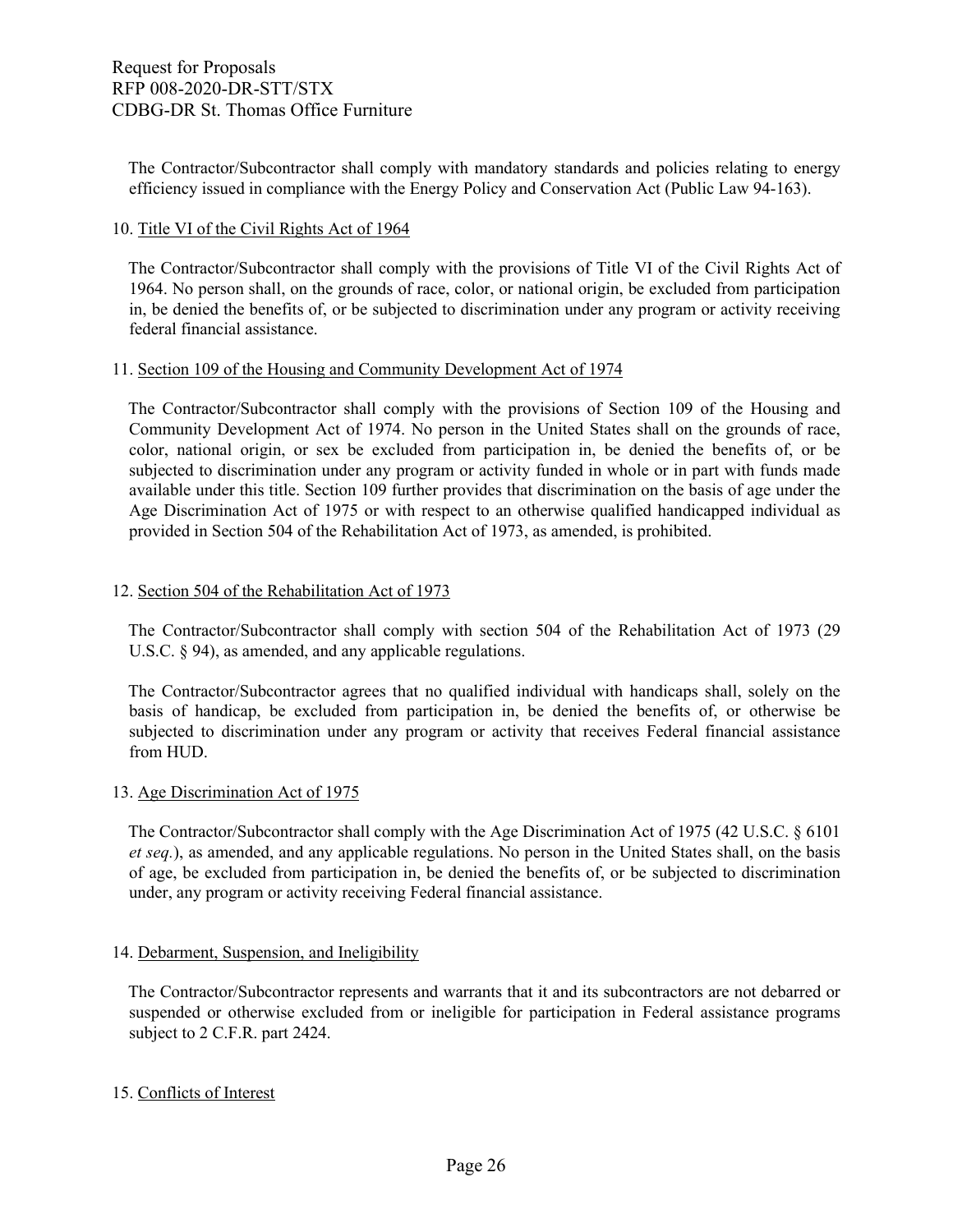The Contractor/Subcontractor shall notify VIHFA as soon as possible if this contract or any aspect related to the anticipated work under this contract raises an actual or potential conflict of interest (as defined at 2 C.F.R. Part 215 and 24 C.F.R. § 85.36 (or 84.42, if applicable)). The Contractor/Subcontractor shall explain the actual or potential conflict in writing in sufficient detail so that the State is able to assess such actual or potential conflict. The Contractor/Subcontractor shall provide VIHFA any additional information necessary for VIHFA to fully assess and address such actual or potential conflict of interest. The Contractor/Subcontractor shall accept any reasonable conflict mitigation strategy employed by VIHFA, including but not limited to the use of an independent subcontractor(s) to perform the portion of work that gives rise to the actual or potential conflict.

### 16. Subcontracting

When subcontracting, the Contractor/Subcontractor shall solicit for and contract with such Contractor/subcontractors in a manner providing for fair competition. Some of the situations considered to be restrictive of competition include but are not limited to:

- (i) Placing unreasonable requirements on firms in order for them to qualify to do business,
- (ii) Requiring unnecessary experience and excessive bonding,
- (iii)Noncompetitive pricing practices between firms or between affiliated companies,
- (iv) Noncompetitive awards to consultants that are on retainer contracts,
- (v) Organizational conflicts of interest,
- (vi) Specifying only a *brand name* product instead of allowing *an equal* product to be offered and describing the performance of other relevant requirements of the procurement, and
- (vii) Any arbitrary action in the procurement process.

The Contractor/Subcontractor represents to VIHFA that all work shall be performed by personnel experienced in the appropriate and applicable profession and areas of expertise, taking into account the nature of the work to be performed under this contract.

The Contractor will include these HUD General Provisions in every subcontract issued by it so that such provisions will be binding upon each of its subcontractors as well as the requirement to flow down such terms to all lower-tiered subcontractors.

17. Assignability

The Contractor/Subcontractor shall not assign any interest in this contract and shall not transfer any interest in the same (whether by assignment or novation) without prior written approval of VIHFA.

18. Indemnification

The Contractor/Subcontractor shall indemnify, defend, and hold harmless VIHFA and its agents and employees from and against any and all claims, actions, suits, charges, and judgments arising from or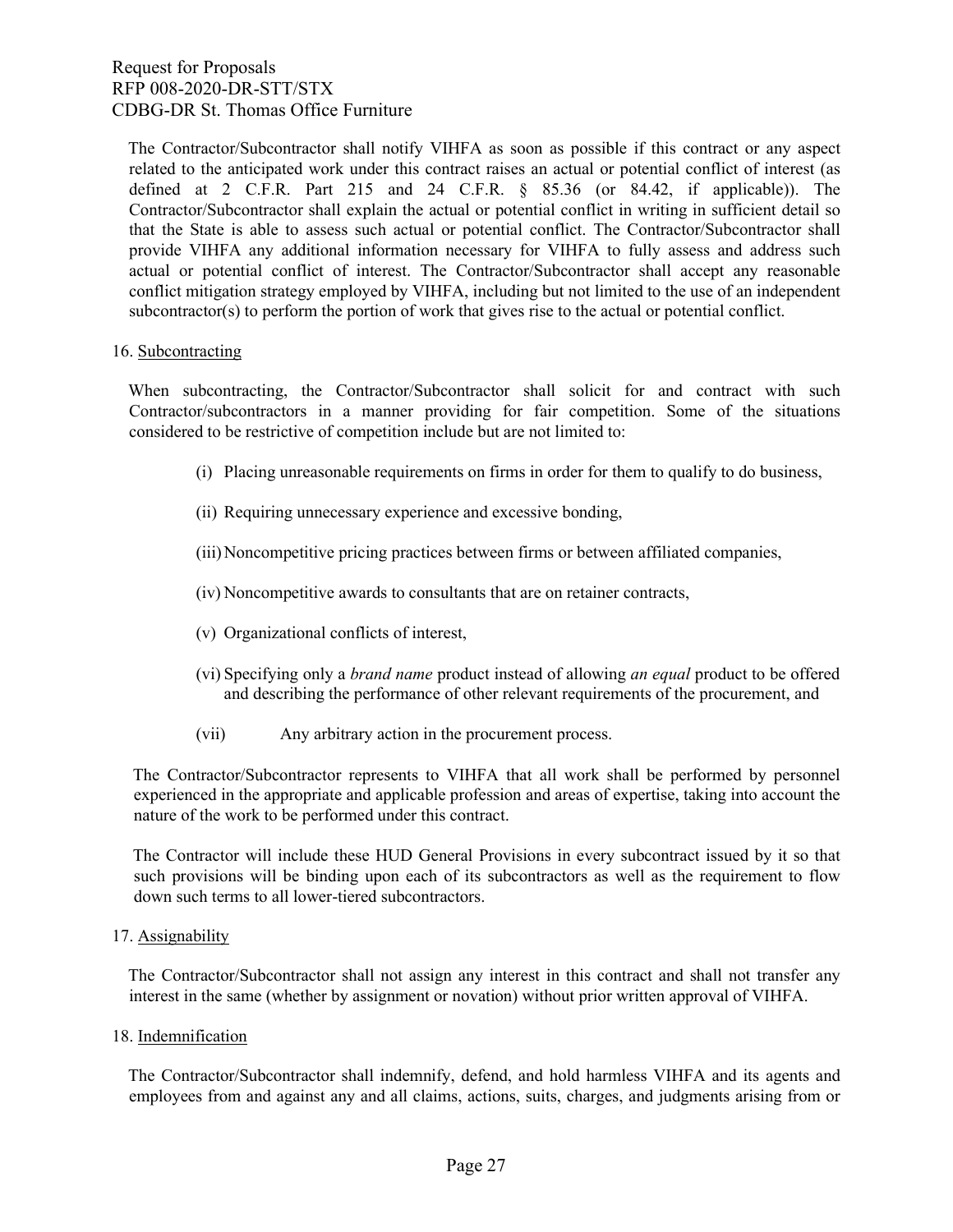related to the negligence or willful misconduct of the Contractor/Subcontractor in the performance of the services called for in this contract.

### 19. Copeland "Anti-Kickback" Act (Applicable to all construction or repair contracts)

Salaries of personnel performing work under this contract shall be paid unconditionally and not less often than once a month without payroll deduction or rebate on any account except only such payroll deductions as are mandatory by law or permitted by the applicable regulations issued by the Secretary of

Labor pursuant to the Copeland "Anti-Kickback Act" of June 13, 1934 (48 Stat. 948; 62 Stat. 740; 63 Stat. 108; Title 18 U.S.C. § 874; and Title 40 U.S.C. § 276c). The Contractor shall comply with all applicable "Anti-Kickback" regulations and shall insert appropriate provisions in all subcontracts covering work under this contract to ensure compliance by subcontractors with such regulations and shall be responsible for the submission of affidavits required of subcontractors thereunder except as the Secretary of Labor may specifically provide for variations of or exemptions from the requirements thereof.

### 20. Contract Work Hours and Safety Standards Act

(Applicable to construction contracts exceeding \$2,000 and contracts exceeding \$2,500 that involve the employment of mechanics or laborers)

The Contractor/Subcontractor shall comply with Sections 103 and 107 of the Contract Work Hours and Safety Standards Act (40 U.S.C. §§ 327-330) as supplemented by Department of Labor regulations (29 C.F.R. part 5).

All laborers and mechanics employed by contractors or subcontractors shall receive overtime compensation in accordance with and subject to the provisions of the Contract Work Hours and Safety Standards Act, and the contractors and subcontractors shall comply with all regulations issued pursuant to that act and with other applicable Federal laws and regulations pertaining to labor standards.

### 21. Davis-Bacon Act

(Applicable to construction contracts exceeding \$2,000 when required by Federal program legislation)

The Contractor/Subcontractor shall comply with the Davis Bacon Act (40 U.S.C. §§ 276a to 276a-7) as supplemented by Department of Labor regulations (29 C.F.R. part 5).

All laborers and mechanics employed by contractors or subcontractors, including employees of other governments, on construction work assisted under this contract, and subject to the provisions of the federal acts and regulations listed in this paragraph, shall be paid wages at rates not less than those prevailing on similar construction in the locality as determined by the Secretary of Labor in accordance with the Davis-Bacon Act.

### 22. Termination for Cause (Applicable to contracts exceeding \$10,000)

If, through any cause, the Contractor/Subcontractor shall fail to fulfill in a timely and proper manner his obligations under this contract, or if the Contractor/Subcontractor shall violate any of the covenants, agreements, or stipulations of this contract, VIHFA shall thereupon have the right to terminate this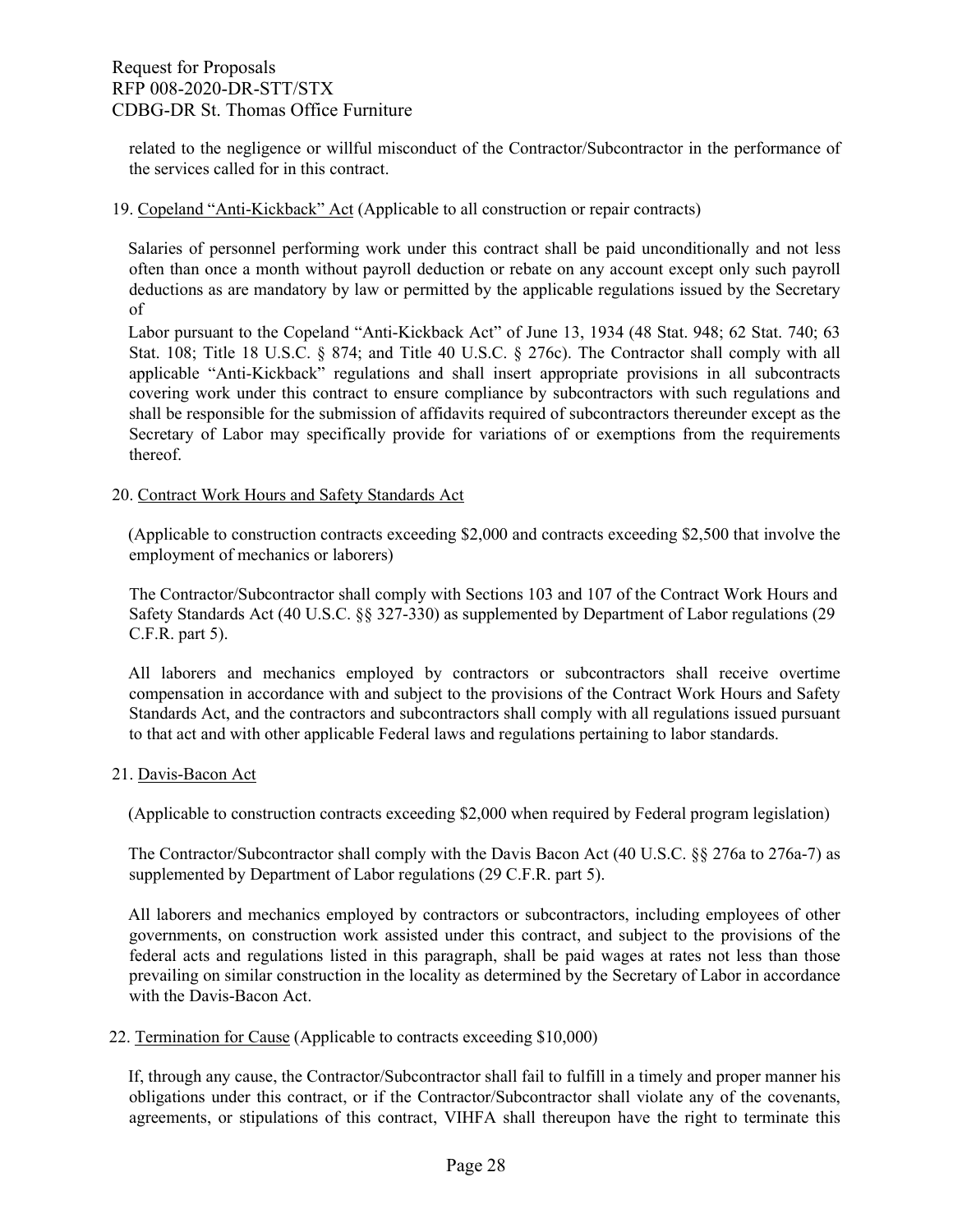contract by giving written notice to the Contractor/Subcontractor of such termination and specifying the effective date thereof, at least five (5) days before the effective date of such termination. In such event, all finished or unfinished documents, data, studies, surveys, drawings, maps, models, photographs, and reports prepared by the Contractor/Subcontractor under this contract shall, at the option of VIHFA, become VIHFA's property and the Contractor/Subcontractor shall be entitled to receive just and equitable compensation for any work satisfactorily completed hereunder. Notwithstanding the above, the Contractor/Subcontractor shall not be relieved of liability to VIHFA for damages sustained by VIHFA by virtue of any breach of the contract by the Contractor/Subcontractor, and the VIHFA may withhold any payments to the Contractor/Subcontractor for the purpose of set-off until such time as the exact amount of damages due to the VIHFA from the Subcontractor is determined.

### 23. Termination for Convenience (Applicable to contracts exceeding \$10,000)

The VIHFA may terminate this contract at any time by giving at least 60 days' notice in writing to the Contractor/Subcontractor. If the contract is terminated by VIHFA as provided herein, the Contractor/Subcontractor will be paid for the time provided and expenses incurred up to the termination date.

#### 24. Section 503 of the Rehabilitation Act of 1973 (Applicable to contracts exceeding \$10,000)

The Contractor/Subcontractor shall comply with section 503 of the Rehabilitation Act of 1973 (29 U.S.C. § 793), as amended, and any applicable regulations.

Equal Opportunity for Workers With Disabilities

- a. The Contractor/Subcontractor will not discriminate against any employee or applicant for employment because of physical or mental disability in regard to any position for which the employee or applicant for employment is qualified. The Contractor/Subcontractor agrees to take affirmative action to employ, advance in employment and otherwise treat qualified individuals with disabilities without discrimination based on their physical or mental disability in all employment practices, including the following:
	- i. Recruitment, advertising, and job application procedures;
	- ii. Hiring, upgrading, promotion, award of tenure, demotion, transfer, layoff, termination, right of return from layoff and rehiring;
	- iii. Rates of pay or any other form of compensation and changes in compensation;
	- iv. Job assignments, job classifications, organizational structures, position descriptions, lines of progression, and seniority lists;
	- v. Leaves of absence, sick leave, or any other leave;
	- vi. Fringe benefits available by virtue of employment, whether or not administered by the Subcontractor;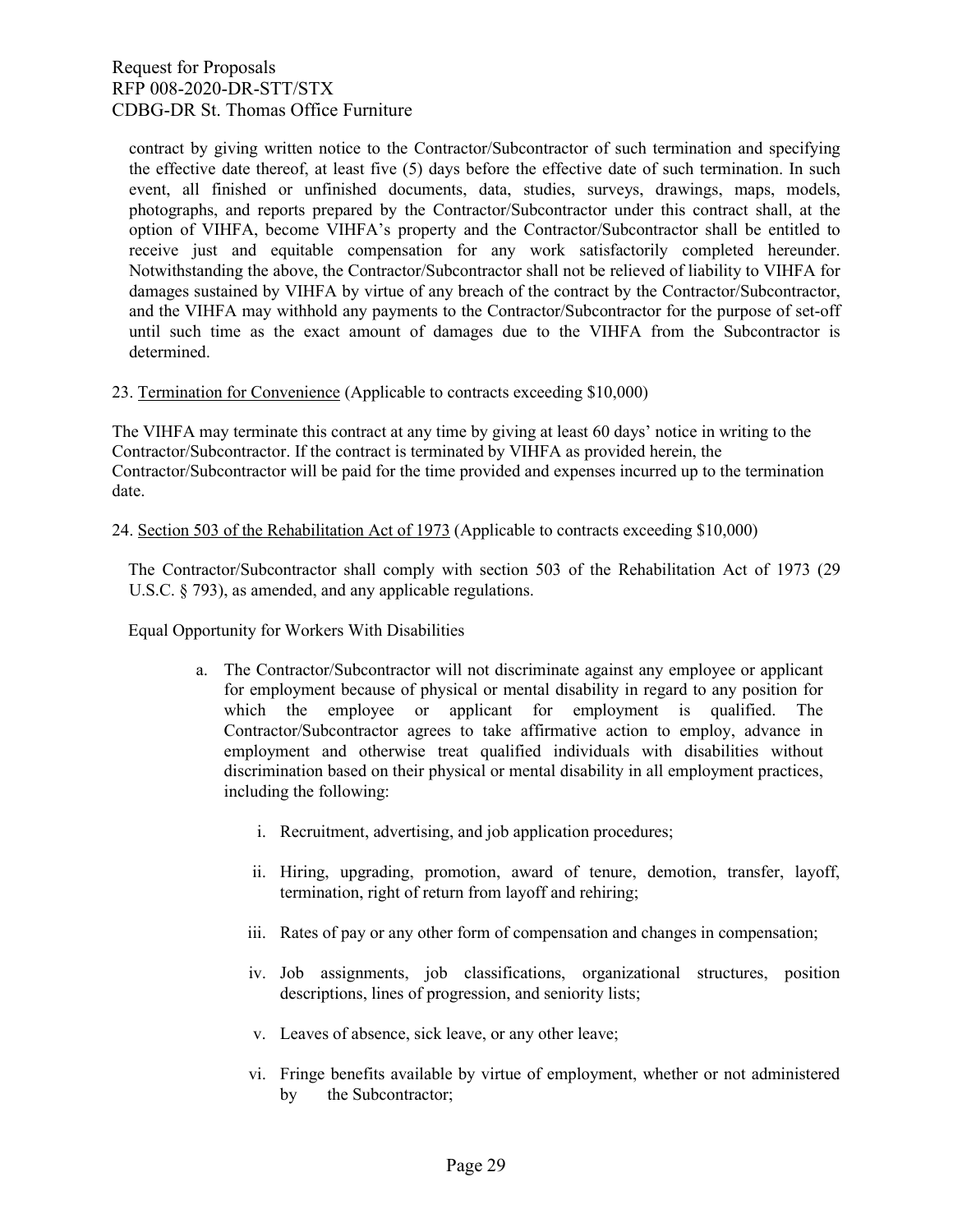- vii. Selection and financial support for training, including apprenticeship, professional meetings, conferences, and other related activities, and selection for leaves of absence to pursue training;
- viii. Activities sponsored by the contractor including social or recreational programs; and
	- ix. Any other term, condition, or privilege of employment.
- b. The Contractor/Subcontractor agrees to comply with the rules, regulations, and relevant orders of the Secretary of Labor issued pursuant to the act.
- c. In the event of the Contractor/Subcontractor's noncompliance with the requirements of this clause, actions for noncompliance may be taken in accordance with the rules, regulations, and relevant orders of the Secretary of Labor issued pursuant to the act.
- d. The Contractor/Subcontractor agrees to post in conspicuous places, available to employees and applicants for employment, notices in a form to be prescribed by the Deputy Assistant Secretary for Federal Contract Compliance Programs, provided by or through the contracting officer. Such notices shall state the rights of applicants and employees as well as the Contractor's/Subcontractor's obligation under the law to take affirmative action to employ and advance in employment qualified employees and applicants with disabilities. The Contractor/Subcontractor must ensure that applicants and employees with disabilities are informed of the contents of the notice (e.g., the Contractor/Subcontractor may have the notice read to a visually disabled individual or may lower the posted notice so that it might be read by a person in a wheelchair).
- e. The Contractor/Subcontractor will notify each labor organization or representative of workers with which it has a collective bargaining agreement or other contract understanding, that the Contractor/Subcontractor is bound by the terms of section 503 of the Rehabilitation Act of 1973, as amended, and is committed to take affirmative action to employ and advance in employment individuals with physical or mental disabilities.
- f. The Contractor/Subcontractor will include the provisions of this clause in every subcontract or purchase order in excess of \$10,000, unless exempted by the rules, regulations, or orders of the Secretary issued pursuant to section 503 of the act, as amended, so that such provisions will be binding upon each subcontractor or vendor. The Contractor/Subcontractor will take such action with respect to any subcontract or purchase order as the Deputy Assistant Secretary for Federal Contract Compliance Programs may direct to enforce such provisions, including action for noncompliance.

### 25. EXECUTIVE ORDER 11246

(Applicable to construction contracts and subcontracts exceeding \$10,000)

The Contractor/Subcontractor shall comply with Executive Order 11246 of September 24, 1965, entitled "Equal Employment Opportunity," as amended by Executive Order 11375 of October 13, 1967, and as supplemented in Department of Labor regulations (41 CFR chapter 60).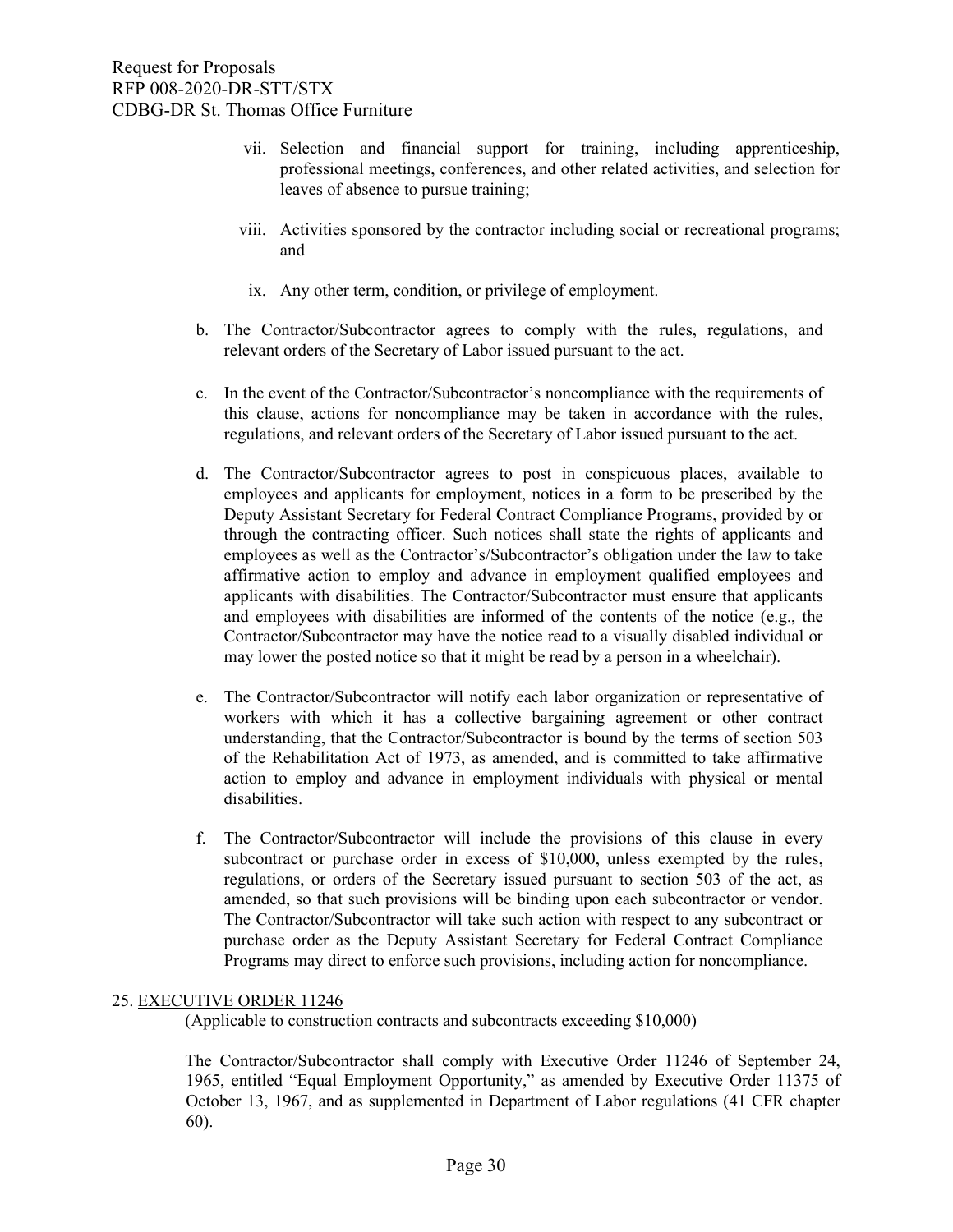During the performance of this contract, the Contractor/Subcontractor agrees as follows:

- **A.** The Contractor/Subcontractor shall not discriminate against any employee or applicant for employment because of race, color, religion, sex, or national origin. The Contractor/Subcontractor shall take affirmative action to ensure that applicants for employment are employed, and that employees are treated during employment, without regard to their race, color, religion, sex, or national origin. Such action shall include, but not be limited to, the following: employment, upgrading, demotion, or transfer; recruitment or recruitment advertising; layoff or termination; rates of pay or other forms of compensation; and selection for training, including apprenticeship.
- **B.** The Contractor/Subcontractor shall post in conspicuous places, available to employees and applicants for employment, notices to be provided by Contracting Officer setting forth the provisions of this non-discrimination clause. The Contractor/Subcontractor shall state that all qualified applicants will receive consideration for employment without regard to race, color, religion, sex, or national origin.
- **C.** The Contractor/Subcontractor will, in all solicitations or advertisements for employees placed by or on behalf of the Contractor/Subcontractor, state that all qualified applicants will receive consideration for employment without regard to race, color, religion, sex or national origin.
- **D.** The Contractor/Subcontractor will send to each labor union or representative of workers with which he has a collective bargaining agreement or other contract or understanding, a notice, to be provided by the agency contracting officer, advising the labor union or workers representative of the contractor's commitments under Section 202 of Executive Order 11246 of September 24, 1965, and shall post copies of the notice in conspicuous places available to employees and applicants for employment.
- **E.** The Contractor/Subcontractor will comply with all provisions of Executive Order 11246 of September 24, 1965, and of the rules, regulations and relevant orders of the Secretary of Labor.
- **F.** The Contractor/Subcontractor will furnish all information and reports required by Executive Order 11246 of September 24, 1965, and by the rules, regulations and orders of the Secretary of Labor, or pursuant thereto, and will permit access to books, records and accounts by the contracting agency and the Secretary of Labor for purposes of investigation to ascertain compliance with such rules, regulations and orders.
- **G.** In the event of the Contractor's/Subcontractor's non-compliance with the nondiscrimination clause of this contract or with any of such rules, regulations or orders, this contract may be cancelled, terminated or suspended in whole or in part and the Contractor/Subcontractor may be declared ineligible for further government contracts in accordance with procedures authorized in Executive Order 11246 and such other sanctions as may be imposed and remedies invoked as provided in Executive Order 11246 of September 24, 1965, or by rule, regulation or order of the Secretary of Labor, or as otherwise provided by law.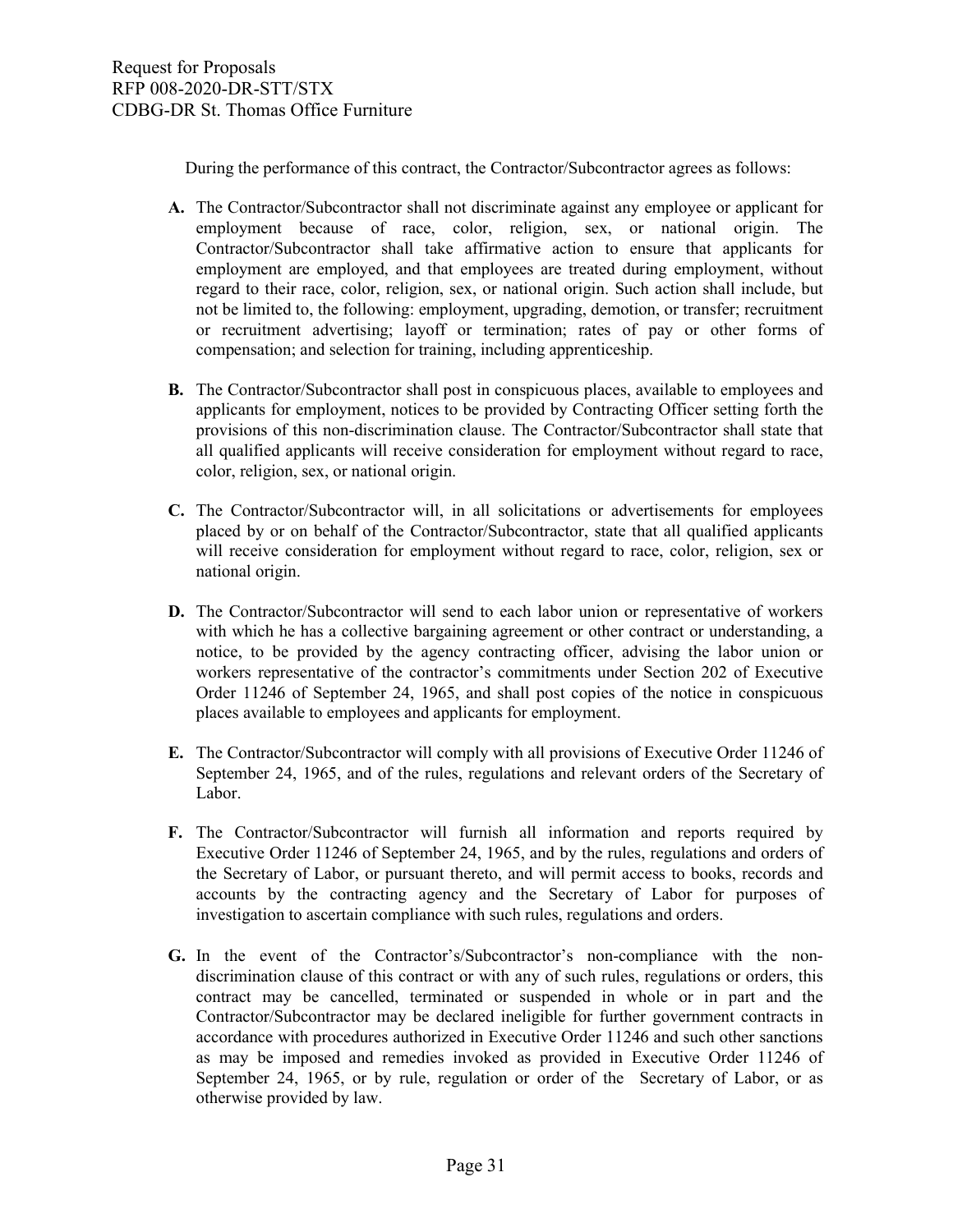**H.** Contractor/Subcontractor shall incorporate the provisions of A through G above in every subcontract or purchase order unless exempted by rules, regulations or orders of the Secretary of Labor so that such provisions shall be binding on such contractor/subcontractor. The Contractor/Subcontractor will take such action with respect to any subcontract or purchase order as the contracting agency may direct as a means of enforcing such provisions including sanctions for non-compliance, provided, however, that in the event the contractor becomes involved in, or is threatened with, litigation with a subcontractor or vendor as a result of such direction by the contracting agency, the Contractor/Subcontractor may request the United States to enter into such litigation to protect the interests of the United States.

### 26. CERTIFICATION OF NONSEGREGATED FACILITIES (Applicable to construction contracts exceeding \$10,000)

The Contractor/Subcontractor certifies that it does not maintain or provide for its establishments, and that it does not permit employees to perform their services at any location, under its control, where segregated facilities are maintained. It certifies further that it will not maintain or provide for employees any segregated facilities at any of its establishments, and it will not permit employees to perform their services at any location under its control where segregated facilities are maintained. The Contractor/Subcontractor agrees that a breach of this certification is a violation of the equal opportunity clause of this contract.

As used in this certification, the term "segregated facilities" means any waiting rooms, work areas, rest rooms and wash rooms, restaurants and other eating areas, time clocks, locker rooms, and other storage or dressing areas, parking lots, drinking fountains, recreation or entertainment areas, transportation and housing facilities provided for employees which are segregated by explicit directive or are, in fact, segregated on the basis of race, color, religion, or national origin because of habit, local custom, or any other reason.

The Contractor further agrees that (except where it has obtained for specific time periods) it will obtain identical certification from proposed subcontractors prior to the award of subcontracts exceeding \$10,000 which are not exempt from the provisions of the equal opportunity clause; that it will retain such certifications in its files; and that it will forward the preceding notice to such proposed subcontractors (except where proposed subcontractors have submitted identical certifications for specific time periods).

### 27. Certification of Compliance with Clean Air and Water Acts (Applicable to contracts exceeding \$100,000)

The Contractor and all its subcontractors shall comply with the requirements of the Clean Air Act, as amended, 42 U.S.C. § 1857 *et seq.*, the Federal Water Pollution Control Act, as amended, 33 U.S.C. § 1251 *et seq.*, and the regulations of the Environmental Protection Agency with respect thereto, at 40 C.F.R. Part 15 and 32, as amended, Section 508 of the Clean Water Act (33 U.S.C. § 1368) and Executive Order 11738.

In addition to the foregoing requirements, all nonexempt contractors and subcontractors shall furnish to the owner, the following: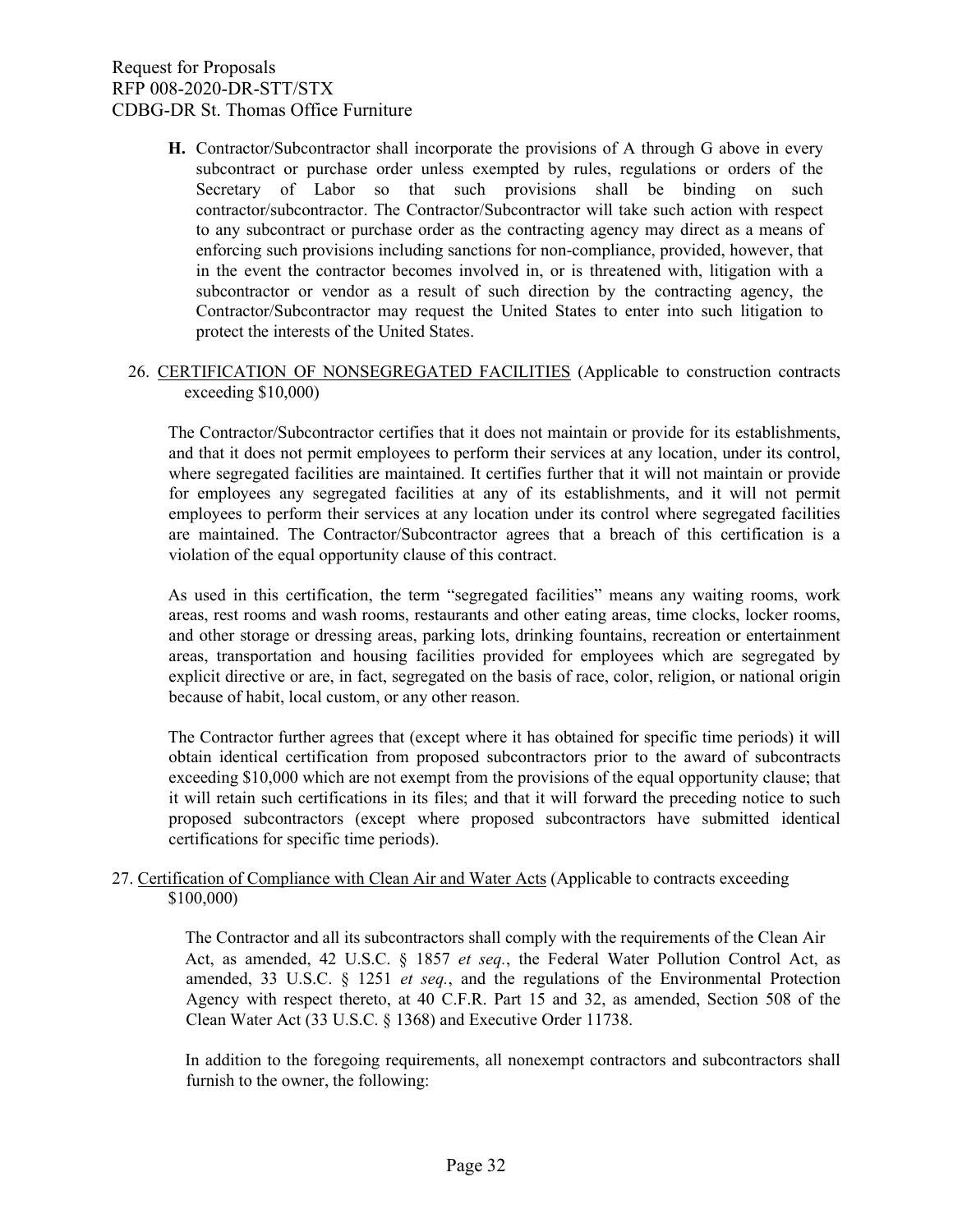- **A.** A stipulation by the Contractor or subcontractors, that any facility to be utilized in the performance of any nonexempt contract or subcontract, is not listed on the Excluded Party Listing System pursuant to 40 C.F.R. 32 or on the List of Violating Facilities issued by the Environmental Protection Agency (EPA) pursuant to 40 C.F.R. Part 15, as amended.
- **B.** Agreement by the Subcontractor to comply with all the requirements of Section 114 of the Clean Air Act, as amended, (42 U.S.C. § 1857 c-8) and Section 308 of the Federal Water Pollution Control Act, as amended, (33 U.S.C. § 1318) relating to inspection, monitoring, entry, reports and information, as well as all other requirements specified in said Section 114 and Section 308, and all regulations and guidelines issued thereunder.
- **C.** A stipulation that as a condition for the award of the contract, prompt notice will be given of any notification received from the Director, Office of Federal Activities, EPA, indicating that a facility utilized, or to be utilized for the contract, is under consideration to be listed on the Excluded Party Listing System or the EPA List of Violating Facilities.
- **D.** Agreement by the Contractor that he will include, or cause to be included, the criteria and requirements in paragraph (A)through (D) of this section in every nonexempt subcontract and requiring that the Contractor will take such action as the government may direct as a means of enforcing such provisions.
- 28. Lobbying (Applicable to contracts exceeding \$100,000)

The Contractor/Subcontractor certifies, to the best of his or her knowledge and belief, that:

- (1) No Federal appropriated funds have been paid or will be paid, by or on behalf of the Contractor/Subcontractor, to any person for influencing or attempting to influence an officer or employee of an agency, a Member of Congress, an officer or employee of Congress, or an employee of a Member of Congress in connection with the awarding of any Federal contract, the making of any Federal grant, the making of any Federal loan, the entering into of any cooperative agreement, and the extension, continuation, renewal, amendment, or modification of any Federal contract, grant, loan, or cooperative agreement.
- (2) If any funds other than Federal appropriated funds have been paid or will be paid to any person for influencing or attempting to influence an officer or employee of any agency, a Member of Congress, an officer or employee of Congress, or an employee of a Member of Congress in connection with this Federal contract, grant, loan, or cooperative agreement, the Contractor/Subcontractor shall complete and submit Standard Form-LLL, "Disclosure Form to Report Lobbying," in accordance with its instructions.
- (3) The Contractor shall require that the language of this certification be included in the award documents for all subawards at all tiers (including subcontracts, subgrants, and contracts under grants, loans, and cooperative agreements) and that all subrecipients shall certify and disclose accordingly.

This certification is a material representation of fact upon which reliance was placed when this transaction was made or entered into. Submission of this certification is a prerequisite for making or entering into this transaction imposed by section 1352, title 31, U.S. Code. Any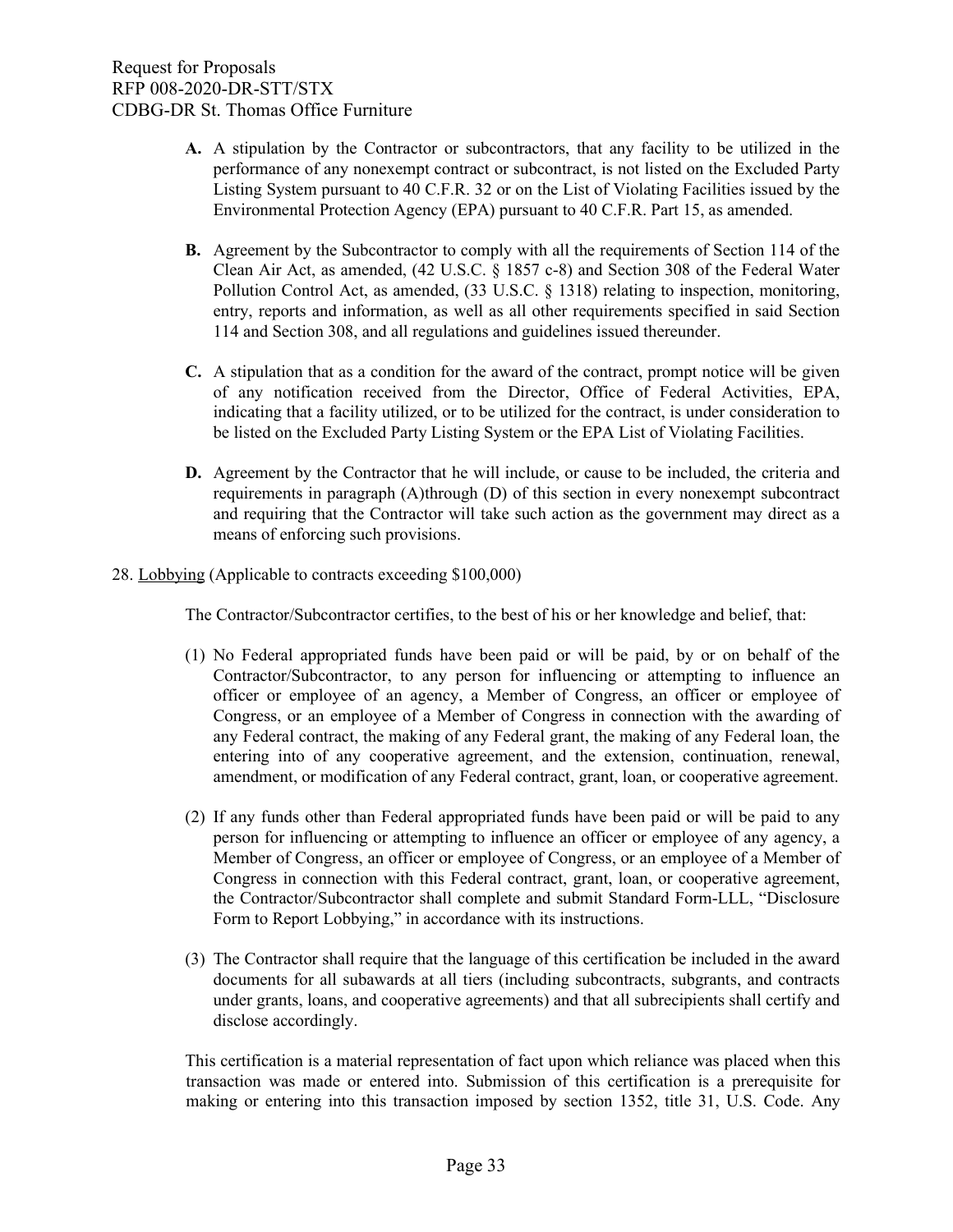person who fails to file the required certification shall be subject to a civil penalty of not less than \$10,000 and not more than \$100,000 for each such failure.

### 29. Bonding Requirements

(Applicable to construction and facility improvement contracts exceeding \$100,000)

The Contractor/Subcontractor shall comply with VIHFA bonding requirements, unless they have not been approved by HUD, in which case the Contractor/Subcontractor shall comply with the following minimum bonding requirements:

- (1) *A bid guarantee from each bidder equivalent to five percent of the bid price.* The "bid guarantee" shall consist of a firm commitment such as a bid bond, certified check, or other negotiable instrument accompanying a bid as assurance that the bidder will, upon acceptance of his bid, execute such contractual documents as may be required within the time specified.
- (2) *A performance bond on the part of the Contractor*/Subcontractor *for 100 percent of the contract price.* A "performance bond" is one executed in connection with a contract to secure fulfillment of all the Contractor's/Subcontractor's obligations under such contract.
- (3) *A payment bond on the part of the Contractor*/Subcontractor *for 100 percent of the contract price.* A "payment bond" is one executed in connection with a contract to assure payment as required by law of all persons supplying labor and material in the execution of the work provided for in the contract.

30. Section 3 of the Housing and Urban Development Act of 1968 (As required by applicable thresholds)

- **A.** The work to be performed under this contract is subject to the requirements of section 3 of the Housing and Urban Development Act of 1968, as amended, 12 U.S.C. § 1701u (section 3). The purpose of section 3 is to ensure that employment and other economic opportunities generated by HUD assistance or HUD-assisted projects covered by section 3, shall, to the greatest extent feasible, be directed to low- and very low-income persons, particularly persons who are recipients of HUD assistance for housing.
- **B.** The parties to this contract agree to comply with HUD's regulations in 24 C.F.R. part 135, which implement section 3. As evidenced by their execution of this contract, the parties to this contract certify that they are under no contractual or other impediment that would prevent them from complying with the part 135 regulations.
- **C.** The *Contractor*/Subcontractor agrees to send to each labor organization or representative of workers with which the *Contractor*/Subcontractor has a collective bargaining agreement or other understanding, if any, a notice advising the labor organization or workers' representative of the Contractor's commitments under this section 3 clause, and will post copies of the notice in conspicuous places at the work site where both employees and applicants for training and employment positions can see the notice. The notice shall describe the section 3 preference, shall set forth minimum number and job titles subject to hire, availability of apprenticeship and training positions, the qualifications for each; and the name and location of the person(s) taking applications for each of the positions; and the anticipated date the work shall begin.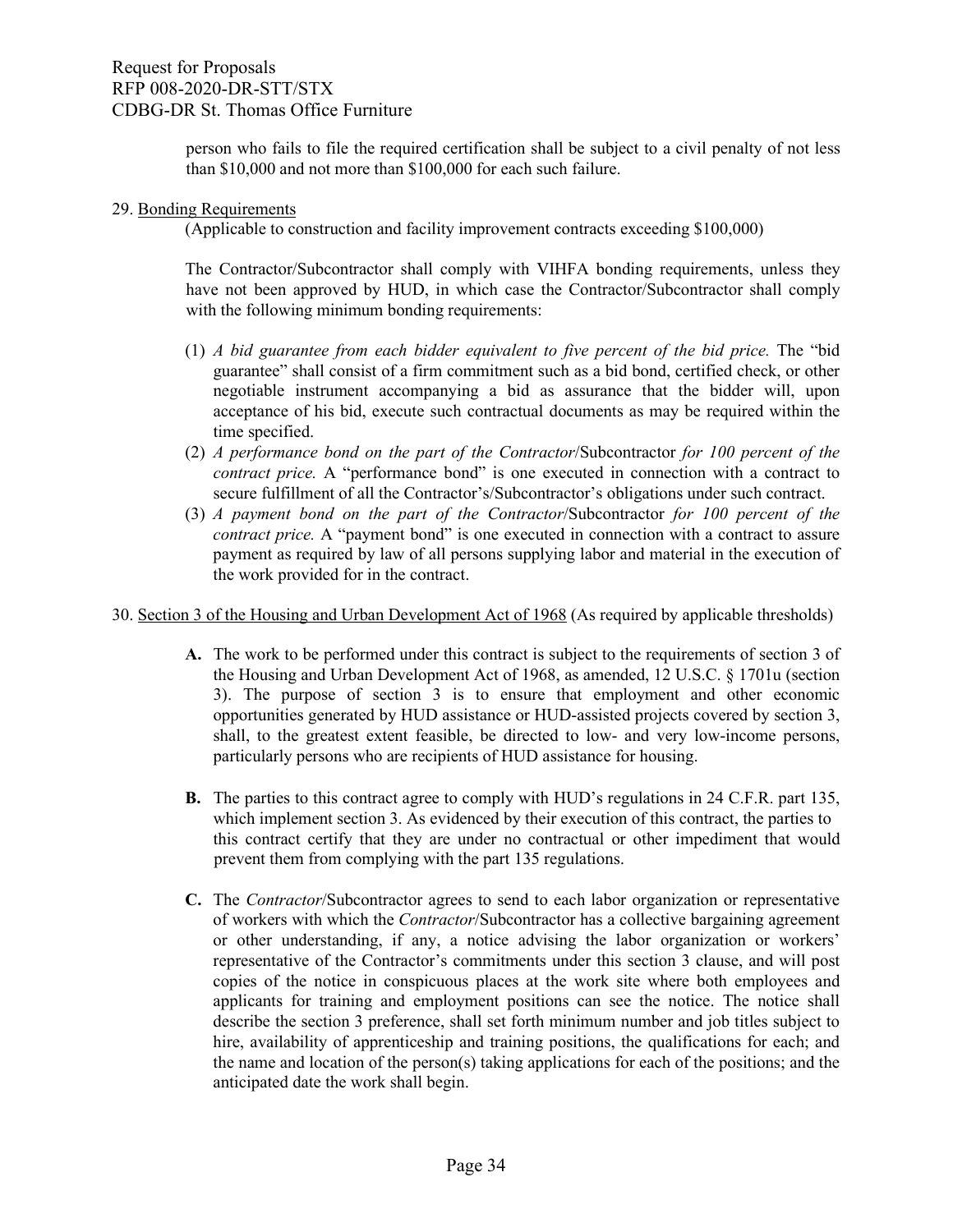- **D.** The *Contractor* agrees to include this section 3 clause in every subcontract subject to compliance with regulations in 24 C.F.R. part 135, and agrees to take appropriate action, as provided in an applicable provision of the subcontract or in this section 3 clause, upon a finding that the subcontractor is in violation of the regulations in 24 C.F.R. part 135. The Contractor will not subcontract with any subcontractor where the subcontractor has notice or knowledge that the subcontractor has been found in violation of the regulations in 24 C.F.R. part 135.
- **E.** The *Contractor*/Subcontractor will certify that any vacant employment positions, including training positions, that are filled: (1) after the c*ontractor*/subcontractor is selected but before the contract is executed, and (2) with persons other than those to whom the regulations of 24 C.F.R. part 135 require employment opportunities to be directed, were not filled to circumvent the *Contractor*/Subcontractor's obligations under 24 C.F.R. part 135.
- **F.** Noncompliance with HUD's regulations in 24 C.F.R. part 135 may result in sanctions, termination of this contract for default, and debarment or suspension from future HUD assisted contracts.
- **G.** With respect to work performed in connection with section 3 covered Indian housing assistance, section 7(b) of the Indian Self-Determination and Education Assistance Act (25 U.S.C. § 450e) also applies to the work to be performed under this contract. Section 7(b) requires that to the greatest extent feasible: (i) preference and opportunities for training and employment shall be given to Indians, and (ii) preference in the award of contracts and subcontracts shall be given to Indian organizations and Indian-owned Economic Enterprises. Parties to this contract that are subject to the provisions of section 3 and section 7(b) agree to comply with section 3 to the maximum extent feasible, but not in derogation of compliance with section 7(b).

### 31. Fair Housing Act

*Contractor*/Subcontractor shall comply with the provisions of the Fair Housing Act of 1968 as amended. The act prohibits discrimination in the sale or rental of housing, the financing of housing or the provision of brokerage services against any person on the basis of race, color, religion, sex, national origin, handicap or familial status. The Equal Opportunity in Housing Act prohibits discrimination against individuals on the basis of race, color, religion, sex or national origin in the sale, rental, leasing or other disposition of residential property, or in the use or occupancy of housing assisted with Federal funds. Please visit [http://portal.hud.gov/hudportal/documents/huddoc?id=DOC\\_11868.pdf](http://portal.hud.gov/hudportal/documents/huddoc?id=DOC_11868.pdf%20) [f](http://portal.hud.gov/hudportal/documents/huddoc?id=DOC_11868.pdf%20)or more information.

### 32. Federal Funding Accountability and Transparency Act (FFATA)

The Federal Funding Accountability and Transparency Act of 2006 (FFATA), as amended, was signed with the intent of reducing wasteful government spending and providing citizens with the ability to hold the government accountable for spending decisions. 2 C.F.R. § Part 170 outlines the requirements of recipients' in reporting information on subawards and executive total compensation under FFATA legislation. Any non-Federal entity that receives or administers Federal financial assistance in the form of: grants, loans, loan guarantees, subsidies, insurance, food commodities, direct appropriations, assessed and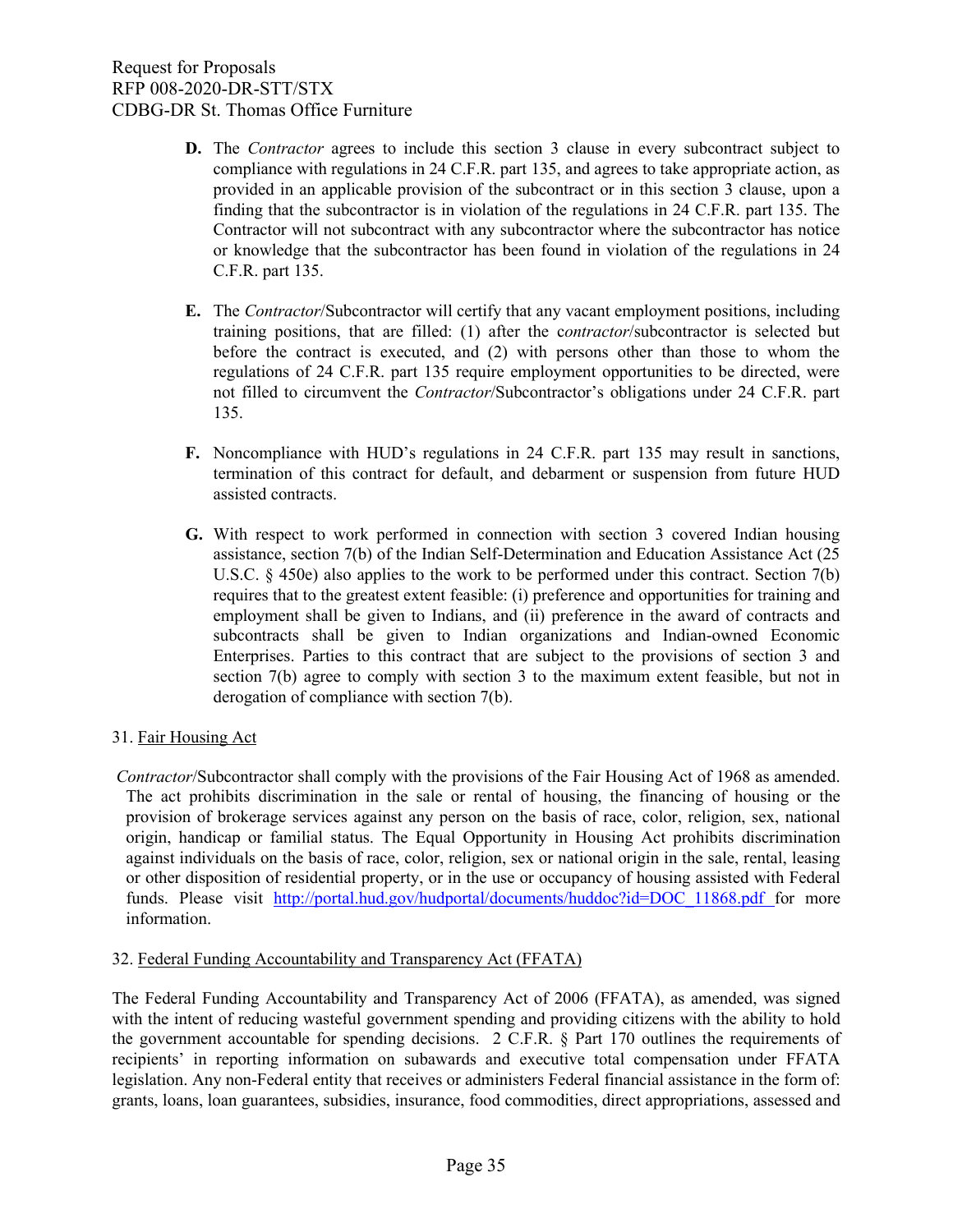voluntary contributions; and/or other financial assistance transactions that authorize the non-Federal entities' expenditure of Federal fund, is subject to these requirements.

Prime contract awardees and prime grant awardees are required to report against subcontracts and subgrants awarded in the FFATA Subaward Reporting System (FSRS), the reporting tool for Federal prime awardees. This information reported will then by displayed on a public and searchable website: [www.USASpending.gov.](http://www.usaspending.gov/)

### 33. Procurement

The Uniform Guidance procurement requirements (2 C.F.R. § Part 200, Subpart D) went into effect on July 1, 2018. These requirements are applicable to CDBG-DR funded projects, or as provided by 83 Federal Register 5844 VI  $A(1)(b)(2)$  permits a state grantee to elect to follow its own procurement policy. These policies and procedures ensure that Federal dollars are spent fairly and encourage open competition at the best level of service and price.

### 34. Change Orders to Contracts

Change orders are issued when the initial agreed upon pricing or work to be completed requires modification. First, the contractor must complete a Change Order Request Form. This form and supporting documentation must be delivered to the Project Manager for review. Each change order must have a cost analysis. Once the Project Manager approves the change order, it is returned to the contractor for execution. Change orders are only invoiced on the final draw and categorized as "change order." The amount listed on the invoice must match the previously approved amount and must be cost reasonable. The Project Manager is responsible for verifying cost reasonableness. Verification documentation for cost reasonableness becomes an attachment to the change order.

### 35. Environmental Review

Every project undertaken with Federal funds, and all activities related to that project, is subject to the provisions of the National Environmental Policy Act of 1969 (NEPA), as well as to the HUD environmental review regulations at 24 C.F.R. § Part 58- ENVIRONMENTAL REVIEW PROCEDURES FOR

ENTITIES ASSUMING HUD ENVIRONMENTAL RESPONSIBILITIES. The primary purpose of this Act is to protect and enhance the quality of our natural environment. The HUD environmental review process must be completed before any Federal funds can be accessed for program‐eligible activities.

The primary objectives of the HUD environmental review are to identify specific environmental factors that may be encountered at potential project sites, and to develop procedures to ensure compliance with regulations pertaining to these factors. The HUD environmental review is designed to produce program specific environmental review procedures in a program that can vary greatly in terms of scope of work.

### 36. Lead Based Paint

All housing units assisted using CDBG-DR funds must comply with the regulations regarding lead-based paint found at 24 C.F.R. § Part 35- LEAD-BASED PAINT POISONING PREVENTION IN CERTAIN RESIDENTIAL STRUCTURES.

### 37. Environmental Review Record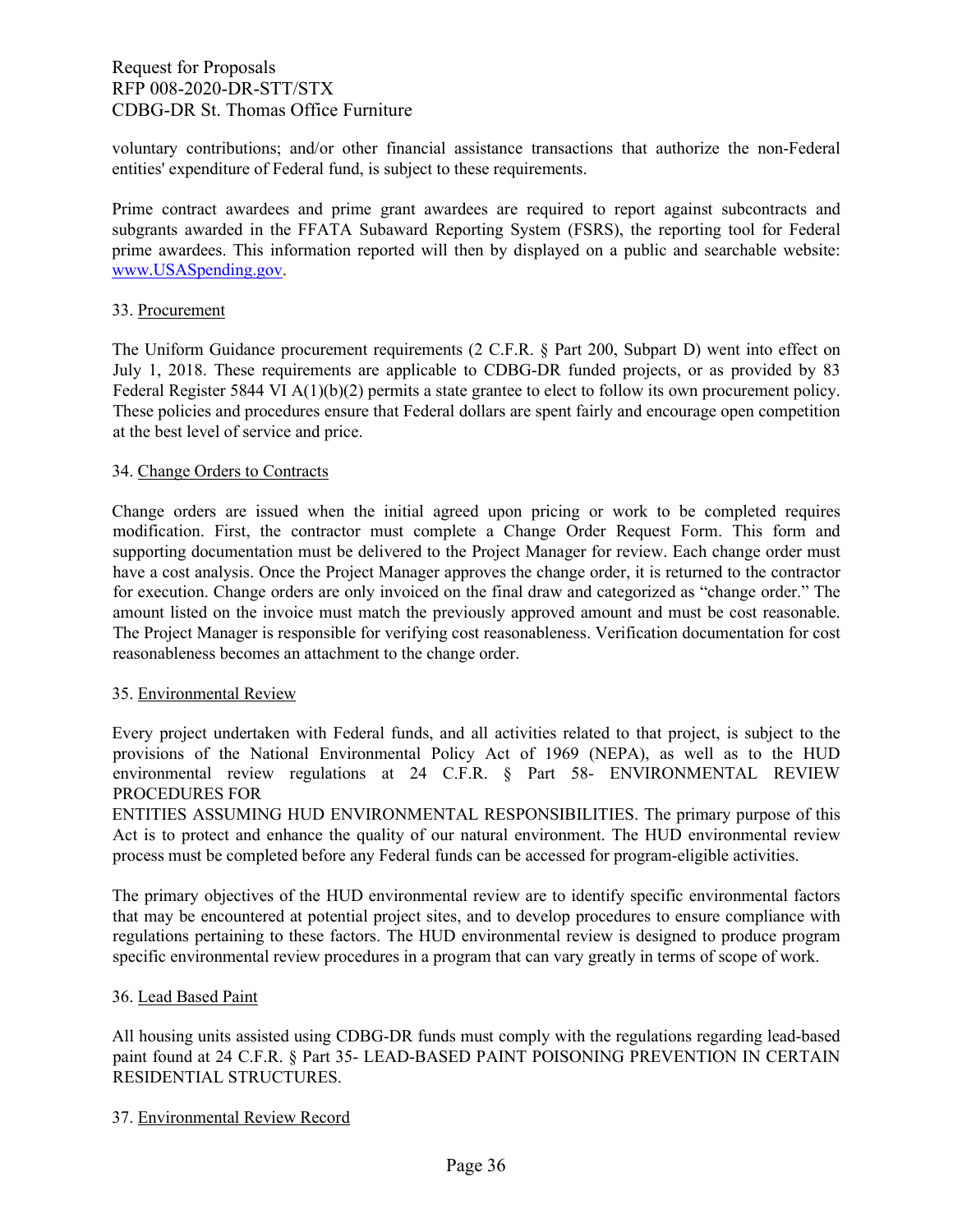The Environmental Officer is responsible for maintaining a written record of the environmental review process. The ERR for all programs contains all the governmental review documents, public notices and written determinations or environmental findings required by 24 C.F.R. § Part 58- ENVIRONMENTAL REVIEW PROCEDURES FOR ENTITIES ASSUMING HUD ENVIRONMENTAL RESPONSIBILITIES as evidence of review, decision making and actions pertaining to a project of a recipient.

### 38. Flood Insurance Requirements

Grantees and subrecipients of Federal funding must ensure that procedures and mechanisms are put into place to monitor compliance with all flood insurance requirements as found in the Flood Disaster Protection Act of 1973, 24 C.F.R. § 570.605- NATIONAL FLOOD INSURANCE PROGRAM and 24 C.F.R. § 570.202- ELIGIBLE REHABILITATION AND PRESERVATION ACTIVITIES.

### 39. Duplication of Benefits

CDBG-DR funding intends to address the unmet needs of a community. The funds are supplemental to primary forms of assistance, including private insurance and FEMA funds. To avoid duplicative assistance and potential de-obligation of funding, Subrecipient must utilize all possible funding sources before applying CDBG-DR dollars to a project. CDBG-DR programs are typically implemented after temporary disaster assistance programs, such as FEMA Individual Assistance which are not intended to make someone whole.

The Stafford Disaster Relief and Emergency Assistance Act (Stafford Act), as amended, 42 U.S.C. §5121 et seq., established the requirements for Duplication of Benefits (DOB) analysis.

### 40. Anti-Fraud, Waste and Abuse Checks

The Anti-Fraud, Waste and Abuse (AFWA) check is designed to identify discrepancies and risk-relevant issues in Applicant-provided information that may be indicative of fraud, waste, and/or abuse.

### 41. Affirmatively Furthering Fair Housing

The Fair Housing Act of 1968, as amended, 42 U.S.C. §3601, et seq., dictates that grantees are required to administer all programs and activities related to housing and urban development in a manner to affirmatively further the policies of the Fair Housing Act. Per the regulations of 24 C.F.R. § 570.601 and in accordance with Section 104(b)(2) of the Housing and Community Development Act of 1974, as amended, 42 U.S.C. §5301 et seq., for each community receiving a grant under Subpart D of this part, the certification that the grantee will affirmatively further fair housing shall specifically require the grantee to take meaningful actions to further the goals identified in the grantee's Assessment of Fair Housing (AFH) plan, conducted in accordance with the requirements of 24 C.F.R. § §§5.150-5.180 (Affirmatively Furthering Fair Housing) and take no action that is materially inconsistent with its obligation to affirmatively further fair housing.

### 42. Drug Free Workplace

The Drug-Free Workplace Act of 1988, as amended, 41 U.S.C. §81, as implemented by 24 C.F.R. § Part 24 Subpart F, §§983.251-983.262, requires that any grantee other than an individual must certify that it will provide a drug-free workplace. Any grantee found in violation of the requirements of this act may be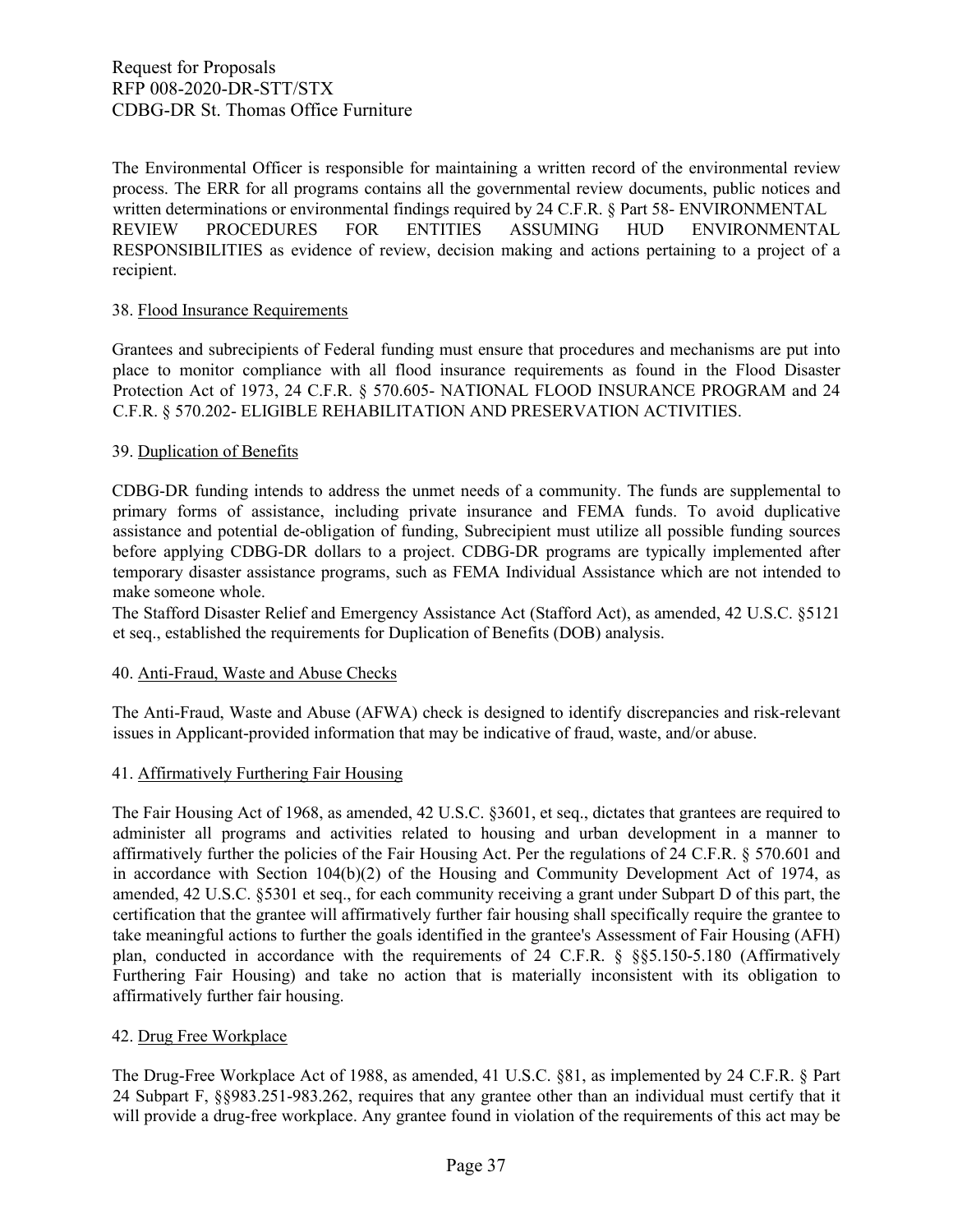subject to suspension of payments under the grant, suspension or termination of the grant or suspension or debarment of the grantee.

#### 43. Timely Distribution of Funds

The Supplemental Appropriations for Disaster Relief Requirements, 2017 (Pub. L. 115-56), approved September 8, 2017 (Appropriations Act), as amended, requires that funds provided under the Act be expended within two (2) years of the date that HUD obligates funds to a grantee unless otherwise authorized via waiver of this requirement by the Office of Management and Budget (OMB). The OMB waived the two (2) year expenditure requirement under 83 FR 40314; however, the provision to expend one hundred percent (100%) of the total allocation of CDBG-DR funds on eligible activities within six (6) years of HUD's initial obligation of funds remains in effect. The six (6) year expenditure period commences with the initial obligation of funds provided under 83 FR 5844. Additionally, per 83 FR 5844, the provisions at 24 C.F.R. § 570.494 and 24 C.F.R. § 570.902, regarding timely distribution and expenditure of funds, are waived and an alternative requirement was established.

Furthermore, consistent with 31 U.S.C §1555 and OMB Circular No. A–11 (2017), if the Secretary of HUD or the President of the United States determines that the purposes for which the appropriation was made have been carried out and no disbursement has been made against the appropriation for two (2) consecutive fiscal years, any remaining unobligated balance shall be canceled and will be made unavailable for obligation or expenditure for any purpose.

### 44. Property Management and Distribution

Regulations governing property management and distribution of real property, equipment, financial obligations and return of un-obligated cash post program closeout can be found in 24 C.F.R. § 570.506, 2 C.F.R. § 200.310, 2 C.F.R. § 200.343 and 2 C.F.R. § 200.344(b). The standards of 24 C.F.R. § 570.506 apply to any real property under a CDBG award recipient's control acquired in whole or in part with CDBG funds in excess of \$25,000.00. The recipient may not change the use or planned use of the property without proper notification to affected citizens and allowable time for comment by them. If the property is not a building for general government conduct, the use of the property may be changed with citizen approval if it either meets one of the national objectives as defined in 24 C.F.R. § 570.208 or if not, the recipient may either retain or dispose of the property for the changed use if the recipient's CDBG program is reimbursed in the amount of the current fair market value of the property, less any portion of the value attributable to expenditures of non-CDBG funds for acquisition of, and improvements to, the property. Following such reimbursement, the property will no longer be subject to any CDBG requirements.

### 45. Limited English Proficiency

Executive Order No. 13166, signed on August 11, 2000, requires programs, subrecipients, contractors, subcontractors, and/or developers funded in whole or in part with CDBG-DR financial assistance to ensure fair and meaningful access to programs and services for families and individuals with Limited English Proficiency (LEP) and/or deaf/hard of hearing. Fair access is ensured through the implementation of a Language Assistance Plan (LAP), which includes non-English-based outreach, translation services of vital documents, free language assistance services, and staff training. Vital documents are defined as depending on the importance of the program, information, encounter, or service involved, and the consequence to the LEP person if the information in question is not provided accurately or in a timely manner.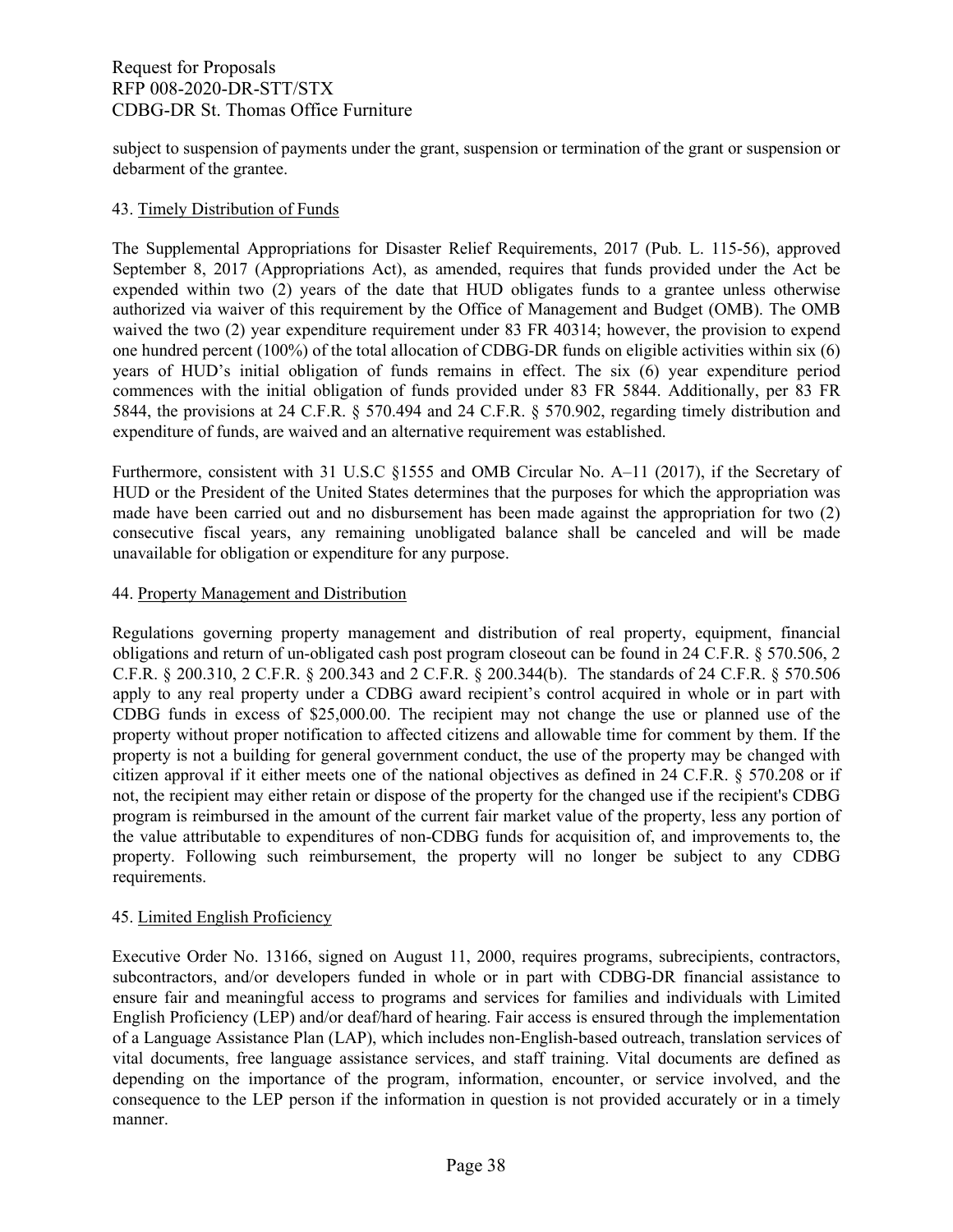### 46. Personally Identifiable Information

In accordance with 2 C.F.R. § 200.303, regarding internal controls of a non-Federal entity, a grantee must guarantee the protection of all Personally Identifiable Information (PII) obtained. The program will enact necessary measures to ensure PII of all applicants is safeguarded as to avoid release of private information. If a contractor or employee should experience any loss or potential loss of PII, the program shall be notified immediately of the breach or potential breach.

### 47. Uniform Relocation Act

CDBG-DR funds are subject to the Uniform Relocation Assistance and Real Property Acquisition Act of 1970 (URA or Uniform Act), as amended. 49 C.F.R. § Part 24 requires relocation assistance for lowerincome individuals displaced as a result of the demolition or conversion of a lower-income dwelling and requires one-for-one replacement of lower-income units demolished or converted to other uses.

48. Residential anti-displacement and relocation assistance plan. Per Section 104(d) of the Housing and Community Development Act of 1974 § 42.325

(a)Certification.

- (1) As part of its consolidated plan under [24 CFR part 91,](https://www.law.cornell.edu/cfr/text/24/part-91) the recipient must certify that it has in effect and is following a residential anti-displacement and relocation assistance plan.
- (2) A unit of general local government receiving funds from the State must certify to the State that it has in effect and is following a residential anti-displacement and relocation assistance plan, and that it will minimize displacement of persons as a result of assisted activities. The State may require the unit of general local government to follow the State's plan or permit it to develop its own plan. A unit of general local government that develops its own plan must adopt the plan and make it public. (b)Plan contents.
	- (1) The plan shall indicate the steps that will be taken consistent with other goals and objectives of the program, as provided in parts 92 and 570 of this title, to minimize the displacement of families and individuals from their homes and neighborhoods as a result of any assisted activities.
	- (2) The plan shall provide for relocation assistance in accordance with [§ 42.350.](https://www.law.cornell.edu/cfr/text/24/42.350)
	- (3) The plan shall provide one-for-one replacement units to the extent required by [§ 42.375.](https://www.law.cornell.edu/cfr/text/24/42.375)

### 49. Complaints and Appeals

Citizen comments on VIHFA's published Action Plan, any substantial amendments to the Action Plan, performance reports and/or other issues related to the general administration of CDBG-DR funds are welcomed throughout the duration of the grant. The Citizen Participation Plan is posted as a stand-alone document at www.vihfa.gov. Complaints regarding fraud, waste, or abuse of government funds shall be addressed to the HUD Office of Inspector General Fraud Hotline by phone: 1-800-347-3735 or email: hotline@hudoig.gov.

### 50. Monitoring

As per CDBG regulation, 24 C.F.R. § 570.501(b), grantees of CDBG‐DR funds are responsible for carrying out their programs to meet compliance with CDBG Program, statutory and regulatory requirements, including monitoring their project administrators, contractors and subcontractors. As such,